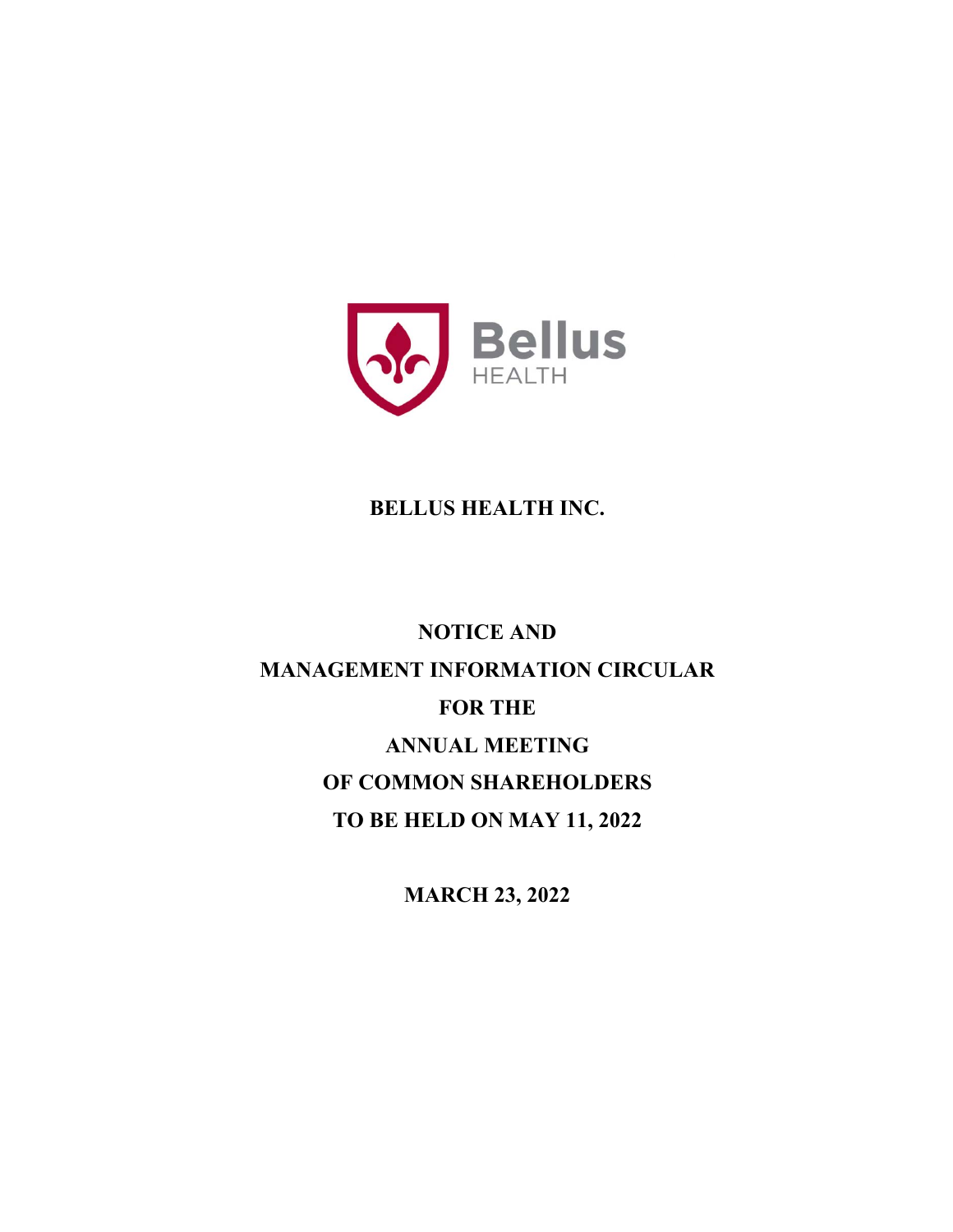#### **BELLUS HEALTH INC.**

#### **NOTICE OF ANNUAL MEETING OF SHAREHOLDERS**

**NOTICE** is hereby given that the annual meeting (the "**Meeting**") of the common shareholders of BELLUS Health Inc. (the "**Company**") will be held via live webcast at https://meetnow.global/MMST9PV, on May 11, 2022 at 2:30 p.m., Montréal time, for the following purposes:

- (i) to receive and consider the annual report of the directors to the shareholders and the financial statements of the Company for the financial year ended December 31, 2021, and the report of the auditors thereon;
- (ii) to elect each of the directors for the ensuing year;
- (iii) to appoint KPMG LLP, Chartered Accountants, as auditors of the Company and to authorize the Audit Committee to fix the auditors' remuneration;

and

(iv) to transact such further and other business as may properly be brought before the Meeting or any adjournment thereof.

**This year, as a precautionary measure to proactively address the public health impact of coronavirus disease (COVID-19), mitigate health and safety risks to the Company's shareholders, employees and other stakeholders, and abide by government guidelines limiting indoor public events, the Company will hold a virtual-only Meeting via live webcast. Shareholders will have an equal opportunity to participate in the Meeting online, regardless of geographic location, as well as to ask questions and vote on certain topics. Nonregistered (or beneficial) shareholders who have not duly appointed themselves as proxyholder will be able to participate in the meeting as guests, but guests will not be able to vote or speak at the meeting. Shareholders will not be able to attend the Meeting physically. A summary of the information shareholders and proxyholders will need to attend the Meeting online is provided in the management proxy circular attached to this Notice of Meeting.** 

**Shareholders who are unable to participate in the Meeting are requested to date and sign the enclosed proxy and to mail it to or deposit it with the Company, c/o Computershare Investor Services Inc., 100 University Avenue, 8th Floor, Toronto, Ontario M5J 2Y1. In order to be valid and acted upon at the Meeting, proxies must be returned to the aforesaid address not less than 48 hours, excluding Saturdays, Sundays and holidays, before the date of the Meeting or any adjournment or postponement thereof at which the proxy is to be used.** 

**Online participation in the Meeting enables registered shareholders to participate in the Meeting and ask questions in real time. Registered shareholders can vote at the appropriate times by completing a ballot online during the Meeting. Registered shareholders wishing to vote at the Meeting do not need to complete or return the form of proxy. However, even if a shareholder wishes to participate in the Meeting, such Shareholder may vote his or her common shares in advance, each such vote to be counted if such Shareholder later decides not to participate in the Meeting.** 

If you are a registered Shareholder or you have already given the Company instructions to send you printed documents, your management proxy circular is attached to this Notice of Meeting.

If you are a beneficial Shareholder, we are making the management information circular available online instead of mailing it to you, according to a set of rules developed by the Canadian Securities Administrators called Notice-andaccess. Notice-and-access is a set of rules that allows issuers to post electronic versions of proxy-related materials online, via SEDAR (www.sedar.com) and one other website, rather than mailing paper copies of such materials to Shareholders. Under notice-and-access, Shareholders still receive a proxy form or voting instruction form enabling them to vote at the Meeting. However, instead of paper copies of the meeting materials, Shareholders receive this notice which contains information on how they may access the meeting materials online and how to request paper copies of such documents.

You can download the circular and other meeting materials at https://ir.bellushealth.com or on SEDAR at www.sedar.com. Shareholders are reminded to review the management information circular and other proxy-related materials prior to voting.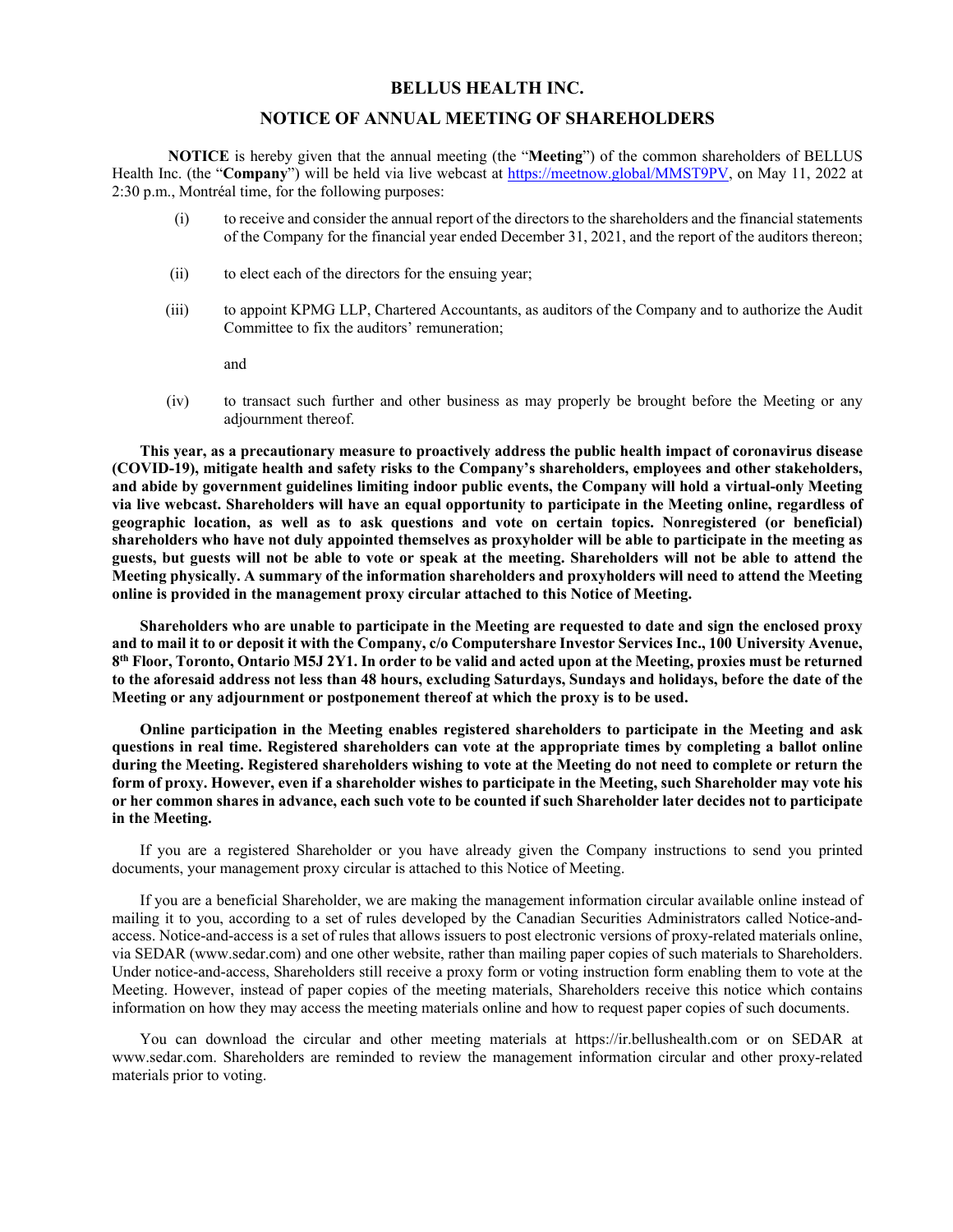Before the Meeting, if you would prefer to receive a paper copy of the circular, please call the number below and it will be mailed to you at no cost. **Note that the Company will not mail the proxy form or voting instruction form**, so please keep the one you received previously.

*REGISTERED SHAREHOLDERS* 

Canada and the United States: 1-866-962-0498

Other countries: +1-514-982-8716

You will need to enter your 15-digit control number as indicated on your form of proxy.

#### *NON-REGISTERED (BENEFICIAL) SHAREHOLDERS*

Canada and the United States: 1-877-907-7643

Other countries (English): +1-303-562-9305

Other countries (French): +1-303-562-9306

You can also request a copy of the Meeting Materials at www.proxyvote.com using the control number on your voting instruction form.

**The management information circular will be sent to you within three business days of receipt of your request.**  Please take shipping time into consideration if you want to be sure to receive the management information circular before the Meeting.

After the Meeting, if you would prefer to receive a paper copy of the circular, please call the Company at **1-450-680- 4500** or email the Company at ir@bellushealth.com to ask for a printed copy of the management information circular.

**DATED** at Montréal, Québec, Canada, March 23, 2022.

#### **BY ORDER OF THE BOARD OF DIRECTORS**

(signed) *Sébastien Roy*  Corporate Secretary

**SHAREHOLDERS MAY EXERCISE THEIR VOTING RIGHTS BY ATTENDING THE MEETING OR BY COMPLETING A FORM OF PROXY. SHAREHOLDERS WHO ARE UNABLE TO BE PRESENT IN PERSON AT THE MEETING ARE REQUESTED TO COMPLETE, DATE AND SIGN THE ENCLOSED FORM OF PROXY AND MAIL IT TO THE COMPANY, C/O COMPUTERSHARE INVESTOR SERVICES INC., IN THE ENVELOPE PROVIDED FOR THAT PURPOSE. PLEASE REFER TO THE ACCOMPANYING MANAGEMENT INFORMATION CIRCULAR FOR ADDITIONAL PARTICULARS.**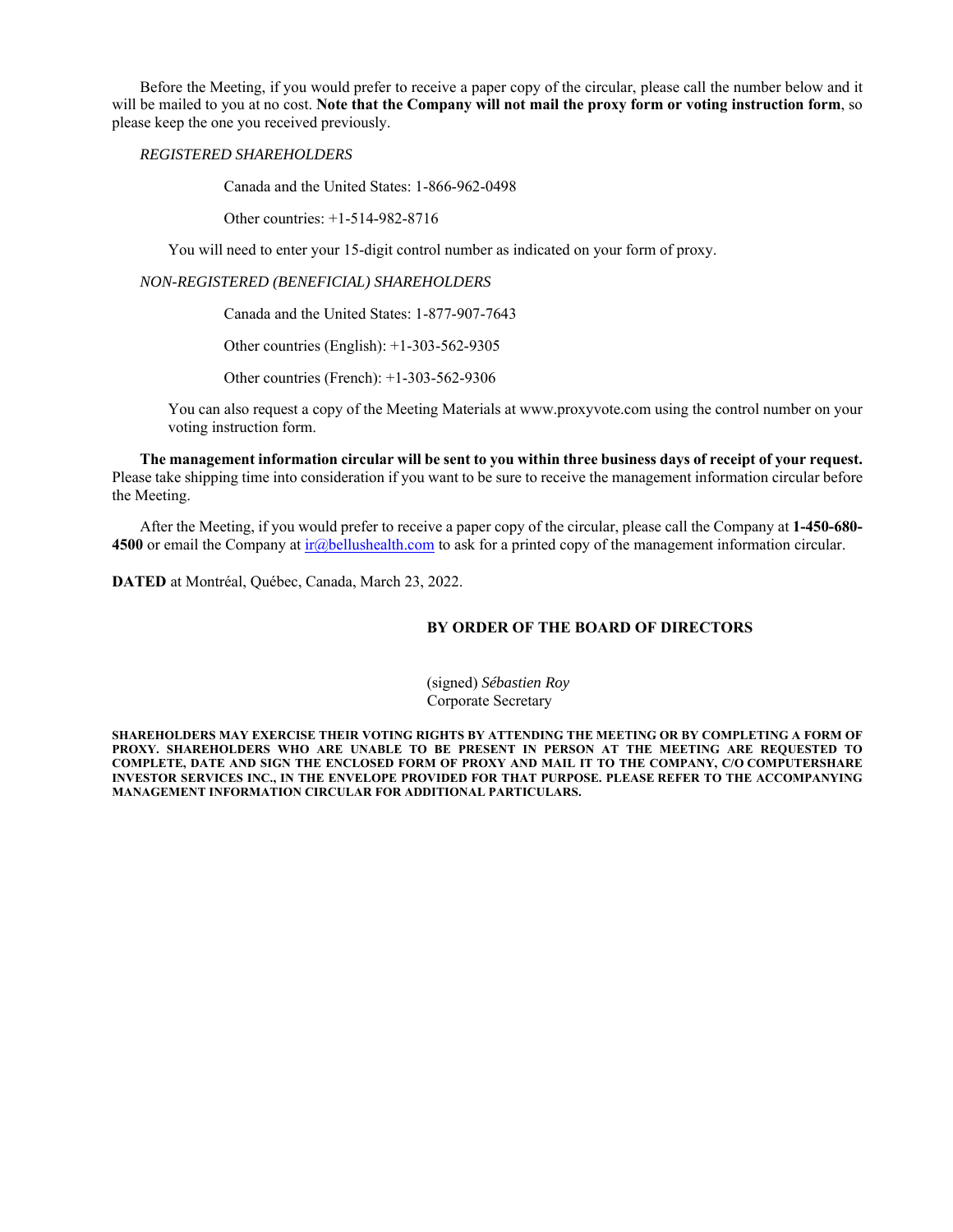# **Table of Contents**

| Interest of Informed Persons in Material Transactions and Management Contracts 30 |  |
|-----------------------------------------------------------------------------------|--|
|                                                                                   |  |
|                                                                                   |  |
|                                                                                   |  |
|                                                                                   |  |
|                                                                                   |  |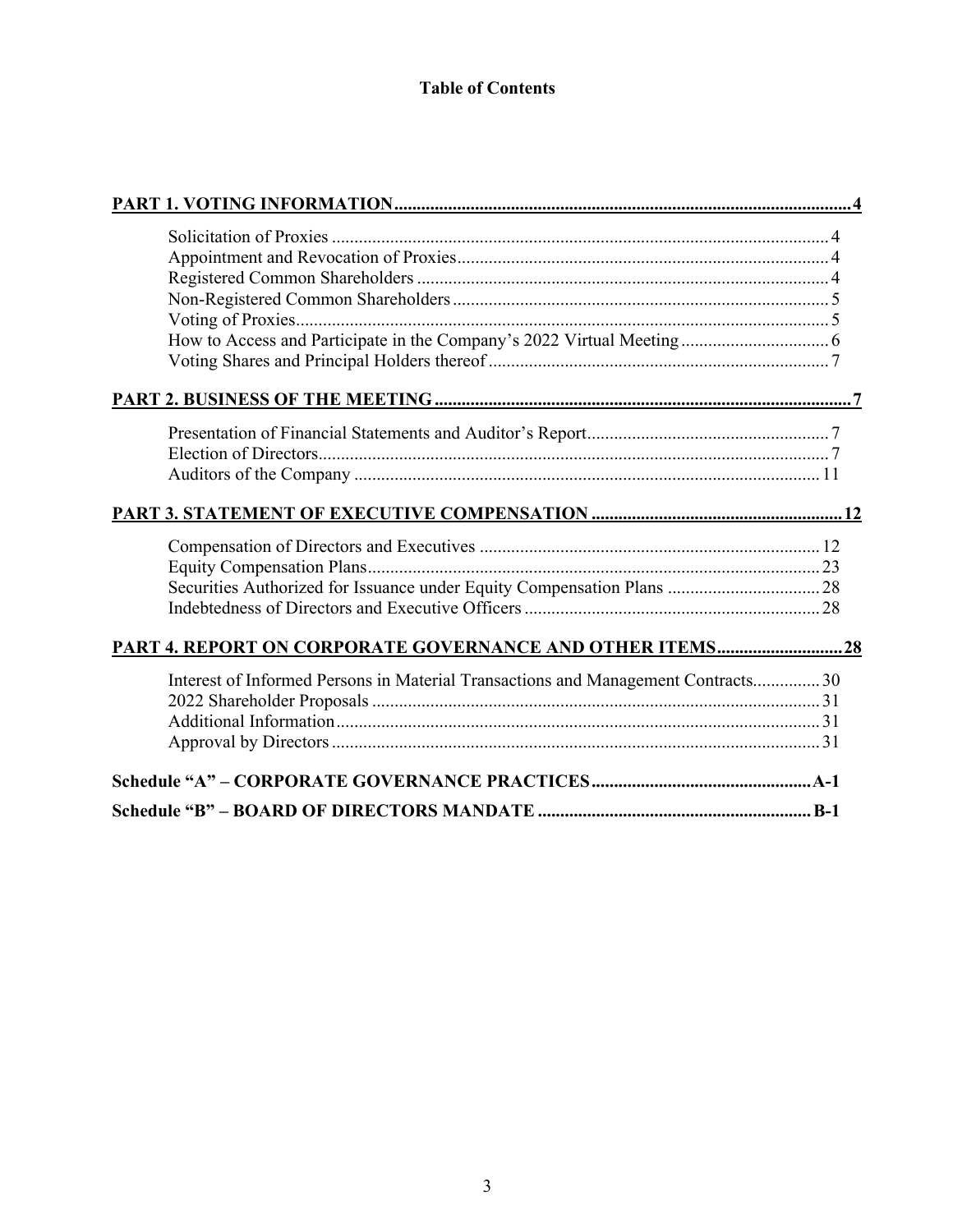#### **MANAGEMENT INFORMATION CIRCULAR**

### **PART 1. VOTING INFORMATION**

This management information circular (the "**Circular**") is furnished in connection with the solicitation by the management of BELLUS Health Inc. (the "**Company**") of proxies to be voted at the annual meeting of common shareholders (the "**Meeting**"), to be held online via live webcast at https://meetnow.global/MMST9PV, on May 11, 2022 at 2:30 p.m., Montréal time, for the purposes set forth in the accompanying notice of the Meeting, and at any adjournment thereof. Except as otherwise stated, the information contained in this Circular is given as at March 23, 2022 and reflects the one-for-3.6 consolidation of the Company's common shares (the "**Common Shares**") effected on August 19, 2019. All dollar amounts and references to \$ or US\$ are to United States dollars and references to CDN\$ are to Canadian dollars.

#### **SOLICITATION OF PROXIES**

**The enclosed proxy is being solicited by the management of the Company** and the expenses of solicitation of proxies will be borne by the Company. The solicitation will be made primarily by mail; however, officers and regular employees of the Company may also solicit proxies by telephone, telecopier, electronic mail or in person.

#### **APPOINTMENT AND REVOCATION OF PROXIES**

#### **The persons named in the enclosed form of proxy are directors or officers of the Company. Each shareholder is entitled to appoint any other person to represent him or her at the Meeting, and at any adjournment thereof.**

A shareholder desiring to appoint another person (who need not be a shareholder) to represent him or her at the Meeting, and at any adjournment thereof, may do so either by striking out the names of the management nominees set forth in the form of proxy and by inserting such person's name therein or by completing another proper form of proxy and, in either case, sending the completed proxy in the enclosed reply envelope for delivery before the Meeting, or any adjournment thereof, or by depositing such proxy with the Chairman on the day of the Meeting, at the Meeting or any adjournment thereof.

A shareholder giving a proxy pursuant to this solicitation may revoke any such proxy by depositing an instrument in writing executed by the shareholder or by his or her attorney duly authorized in writing, or, if the shareholder is a corporation, under its corporate seal or by an officer or attorney of the corporation duly authorized in writing, with the Company, c/o Computershare Investor Services Inc. (the "**Transfer Agent**"), Attention: Proxy Department, 100 University Avenue, 8th Floor, North Tower, Toronto, Ontario M5J 2Y1, at any time up to and including the close of business two business days preceding the day of the Meeting, or any adjournment thereof, or with the Chairman on the day of the Meeting, at the Meeting or any adjournment thereof, before any vote is cast under the proxy's authority.

#### **REGISTERED COMMON SHAREHOLDERS**

Holders of common shares of the Company (the "**Common Shares**") listed as shareholders at the close of business on March 29, 2022 (the "**Record Date**"), will be entitled to vote at the Meeting, or any adjournment thereof, either in person or by proxy, in respect of all matters which may properly come before the Meeting, or any adjournment thereof, except to the extent that such shareholder has subsequently (after the Record Date) transferred any such Common Shares, and the transferee of those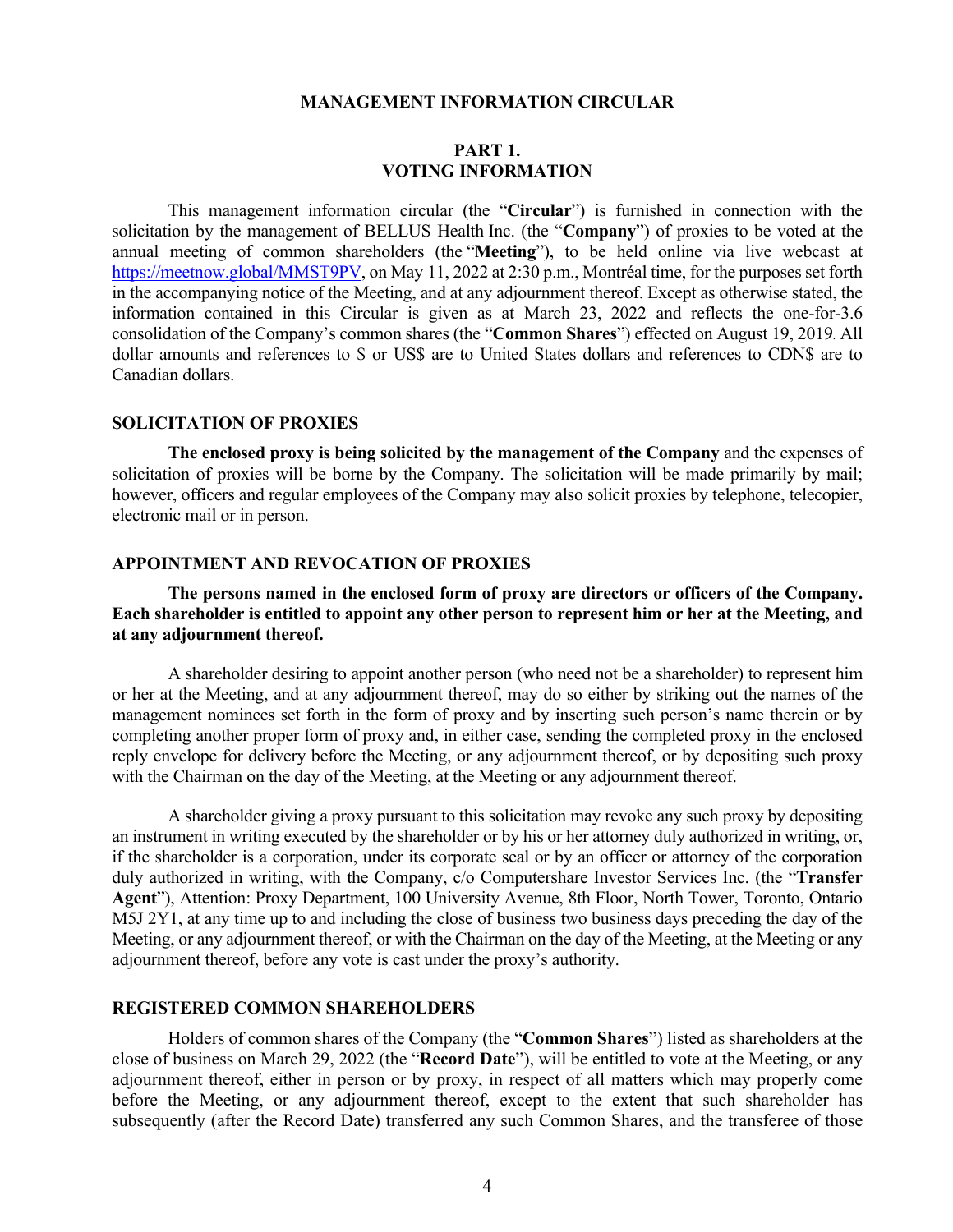Common Shares establishes such transferee shareholder's ownership of such Common Shares and requests in writing, no later than two business days prior to the Meeting with sufficient evidence of such transfer of ownership, that such transferee shareholder's name be included in the list of shareholders prepared by the Transfer Agent for the Meeting. In such case, only the new transferee shareholder will be entitled to vote such Common Shares on each matter to be acted upon at the Meeting.

### **NON-REGISTERED COMMON SHAREHOLDERS**

The names of the shareholders whose shares are held in the name of a broker or another intermediary will not appear on the list of shareholders of the Company. If you are not a registered shareholder of the Company, in order to vote you must a) obtain the material relating to the Meeting from your broker or other intermediary; b) complete the request for voting instructions sent to you by the broker or other intermediary; and c) follow the directions of the broker or other intermediary with respect to voting procedures.

In accordance with National Instrument 54-101 adopted by the Canadian Securities Administrators entitled "Communication with Beneficial Owners of Securities of a Reporting Issuer", the Company is distributing copies of the material related to the Meeting to clearing agencies and intermediaries for distribution to non-registered shareholders. Such agencies and intermediaries must forward the material related to the Meeting to non-registered holders and may use a service company (such as Broadridge Financial Solutions in Canada) to permit you, if you are not a registered shareholder, to direct the voting of the Common Shares you beneficially own. If you are a non-registered shareholder of the Company, you may revoke any voting instructions given to an intermediary at any time by written notice to the intermediary. If you are a non-registered shareholder of the Company, you should submit your voting instructions to your intermediary or broker leaving sufficient time to ensure that your votes are received, from your intermediary or broker, by the Transfer Agent on behalf of the Company, as set forth under the heading "Appointment and Revocation of Proxies" in this Circular.

# **VOTING OF PROXIES**

The persons named in the enclosed form of proxy will vote or withhold from voting the shares in respect of which they are appointed in accordance with the directions of the shareholders appointing them.

**In the absence of shareholder directions, Common Shares will be voted:** 

**a. FOR the election as directors of each of those persons hereinafter named as management's nominees; and** 

# **b. FOR the appointment of KPMG LLP, Chartered Accountants, as auditors of the Company and the authorization of the Audit Committee to fix the auditors' remuneration.**

All matters to be voted upon at the Meeting will be decided by a majority of the votes cast by the shareholders entitled to vote thereon.

The enclosed form of proxy confers discretionary authority upon the persons named therein with respect to amendments or variations to matters identified in the accompanying notice of the Meeting or with respect to such other matters as may properly come before the Meeting, or any adjournment thereof. At the date hereof, the management of the Company knows of no such amendments, variations or other matters to be presented for action at the Meeting, or any adjournment thereof. However, if any other matters which are not now known to management should properly come before the Meeting, or any adjournment thereof, the persons named in the enclosed form of proxy will vote on such matters in accordance with their best judgment.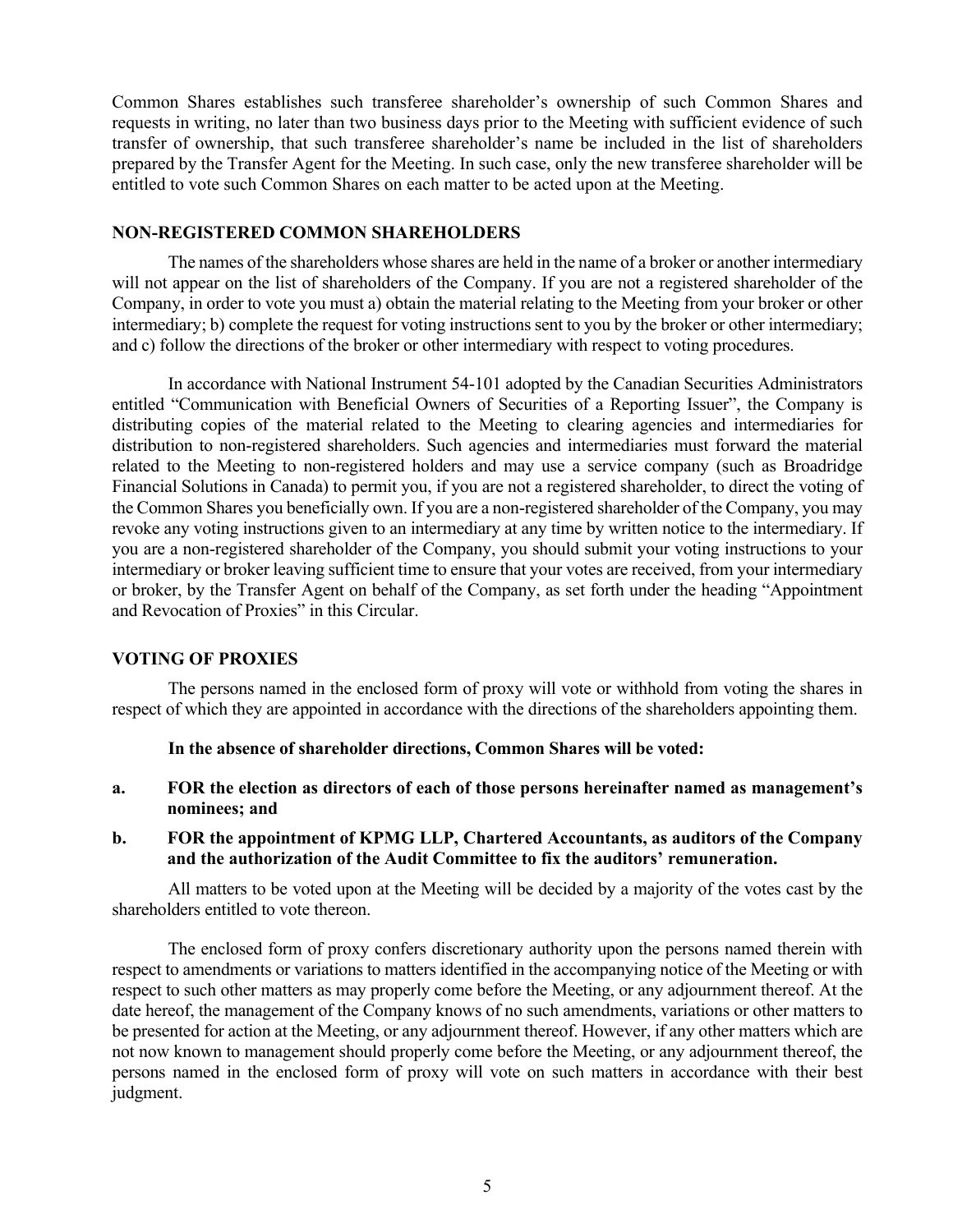### **HOW TO ACCESS AND PARTICIPATE IN THE COMPANY'S 2022 VIRTUAL MEETING**

**Registered shareholders and duly appointed proxyholders** will be able to listen to the Meeting, ask questions and vote online, all in real time, provided they are connected to the Internet at all times.

**Guests** (including non-registered shareholders who did not appoint themselves as proxyholder) will be able to listen to the Meeting but will not be able to vote live nor ask questions.

Shareholders who wish to appoint a person other than the management nominees identified in the form of proxy or voting instruction form – including non-registered holders who wish to appoint themselves as proxyholder – must carefully follow the instructions in this Circular and on their form of proxy or voting instruction form.

In order to attend the Meeting, registered shareholders, duly appointed proxyholders (including nonregistered Shareholders who have duly appointed themselves as proxyholder) and guests (including nonregistered shareholders who have not duly appointed themselves as proxyholders) must log in online at the following link : https://meetnow.global/MMST9PV.

### *If you are a registered shareholder*:

You may enter your username which is the 15-digit control number on your form of proxy provided by Computershare. Note that in the event that you use your control number to log in to the Meeting, any vote you cast will thereby revoke any proxy you previously submitted. If you do not wish to revoke a proxy that you previously submitted, you should refrain from voting during the Meeting.

# *If you are a duly appointed proxyholder*:

Proxy holders who have been duly appointed and registered with Computershare as described in this Circular must register at http://www.computershare.com/BellusHealth and will receive a username by email from Computershare after the proxy voting deadline has passed. You may enter this username to access and the Meeting.

# *If you are a guest (including non-registered shareholders who did not appoint themselves as proxyholder):*

Click "I am a guest" and then complete the online form.

Shareholders are strongly encouraged to express their vote in advance by completing the form of proxy or voting instruction form that was sent to them. Detailed instructions on how to complete and return proxies and voting instruction forms by mail, fax or email are provided in the Information Circular accompanying them.

Alternatively, shareholders may express their vote in advance by voting online or using the toll-free telephone number set out on the form of proxy or voting instruction form.

To be effective, voting instructions must be received by our transfer agent and registrar, Computershare, at any time prior to May 9, 2022.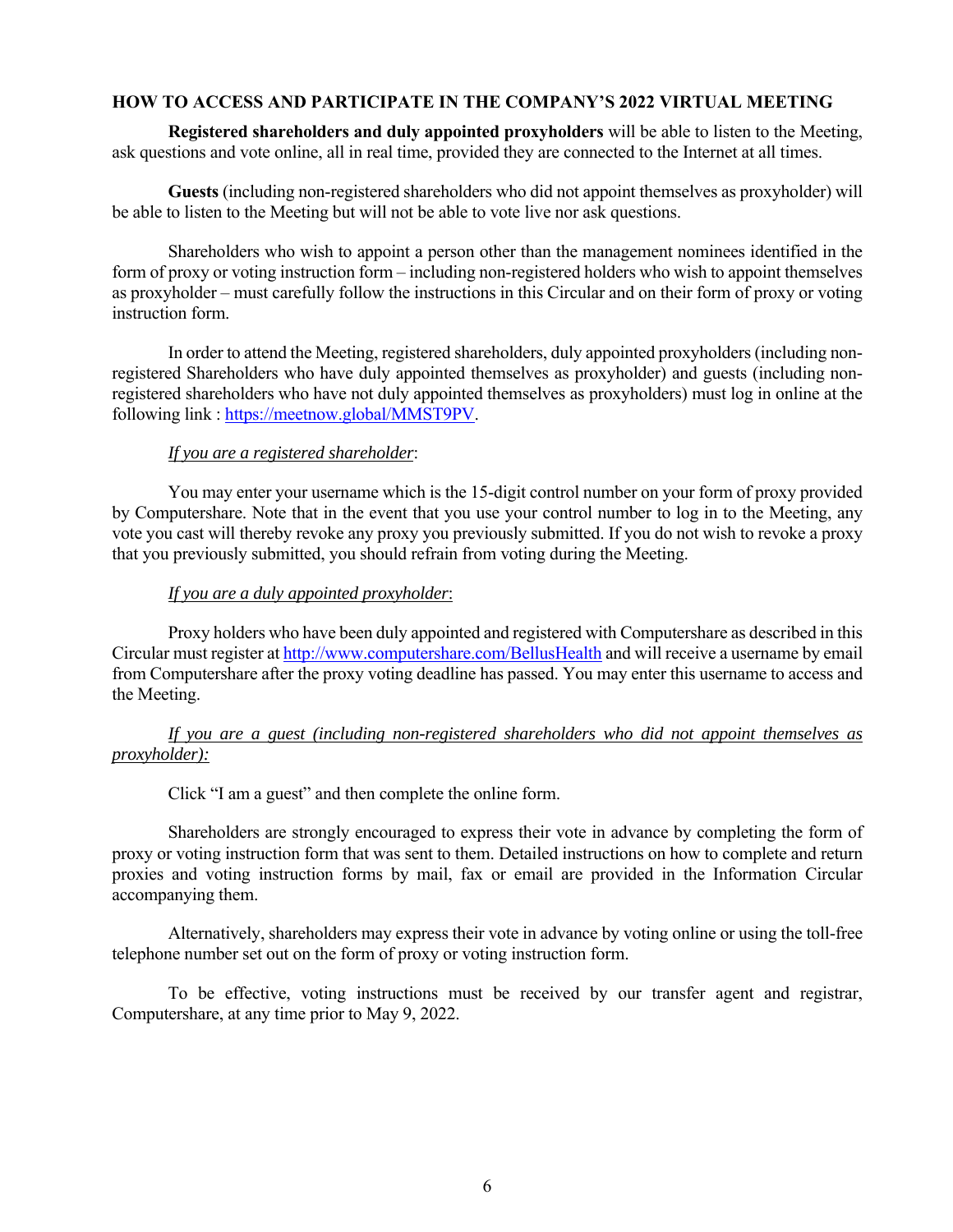#### **VOTING SHARES AND PRINCIPAL HOLDERS THEREOF**

As at March 23, 2022, there were 106,744,431 Common Shares outstanding, each of which entitles its holder to one vote at the Meeting. To the knowledge of the directors and officers of the Company, based on publicly available information, as at March 23, 2022, no person beneficially owned, directly or indirectly, or exercised control or direction over, Common Shares carrying 10% or more of the voting rights attached to all outstanding voting shares of the Company.

#### **PART 2. BUSINESS OF THE MEETING**

#### **PRESENTATION OF FINANCIAL STATEMENTS AND AUDITOR'S REPORT**

The audited consolidated financial statements of the Company, the report of the auditors thereon, and the management's discussion and analysis thereof for the financial year ended December 31, 2021, are contained in the 2021 annual report of the Company and will be tabled at the Meeting, but the approval of the shareholders in respect thereto is not required.

#### **ELECTION OF DIRECTOR**

Eight directors are to be elected at the Meeting. The Board of Directors of the Company (the "**Board**") recommends that shareholders vote for the election of each of the nominees whose names are set forth below. **The persons named in the enclosed form of proxy intend to cast the votes to which the shares represented by such proxy are entitled FOR the election of each of the nominees whose names are set forth below, unless otherwise directed by the shareholders appointing them.** 

The Board has a majority voting policy. This means that if a director receives more "withhold" votes than "FOR" votes at the annual meeting of shareholders, then the director will immediately tender his or her resignation to the Chairman, which resignation becomes effective only if accepted by the Board. In such circumstances, the Nominating and Corporate Governance Committee will consider a director's offer to resign and make a recommendation to the Board as to whether to accept it. Absent exceptional circumstances, the resignation will be accepted and will be effective when accepted by the Board. The director having tendered his or her resignation pursuant to this policy will not participate in any meeting of the Board or of the Nominating and Corporate Governance Committee at which the resignation is considered. The Board will have 90 days from the annual meeting to reach a decision and disclose such decision by way of a news release, a copy of which will be provided to the Toronto Stock Exchange ("**TSX**"). If the Board determines not to accept the resignation, such news release will fully state the reasons for that decision. This policy does not apply in circumstances involving contested director elections.

Management does not anticipate that any of the nominees will be unable to serve as a director, but, if that should occur for any reason at or prior to the Meeting, the persons named in the enclosed form of proxy reserve the right to vote for another nominee at their discretion, unless instructions have been received from a particular shareholder to withhold its shares from voting with respect to the election of directors. Each director elected will hold office until the next annual meeting of shareholders or until his or her successor is duly elected, unless his or her office is earlier vacated in accordance with the by-laws of the Company. Each of the individuals named in the table below are current members of the Board and have been during the period indicated.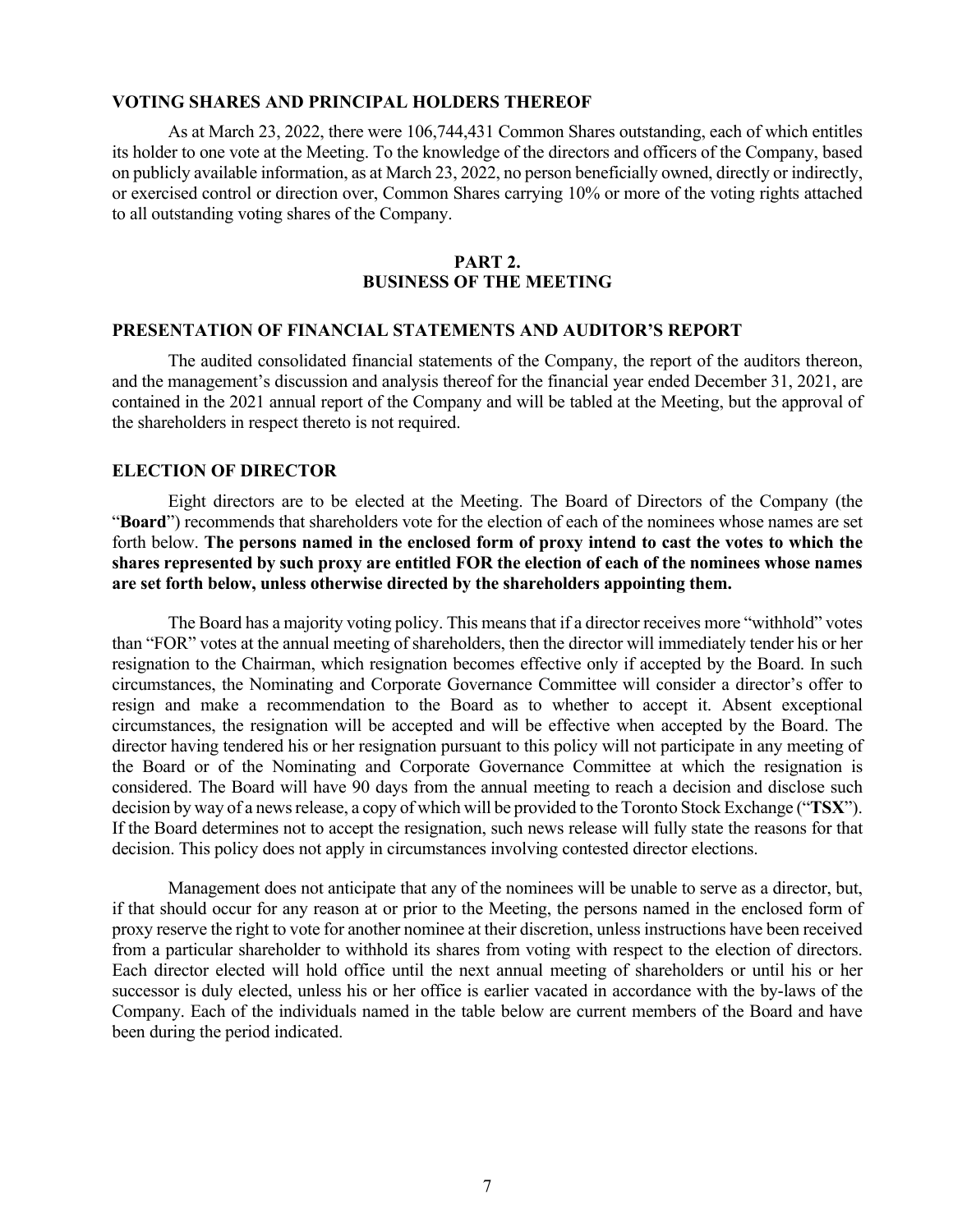The following table states the names of all the persons proposed by management to be nominated for election as directors, their municipality, province or state and country of residence, their age, their principal occupation during the past five years, their position and office held with the Company, the period during which each proposed nominee has served as a director and the number of Common Shares beneficially owned, directly or indirectly, by each of them or over which they exercise control or direction.

| Age<br><b>Name and Municipality</b><br>(as at<br>of Residence<br>March 23,<br>2022)              |    | <b>Principal Occupation During Past</b><br><b>Five Years</b>                                 | Office                   | Period during which<br>served as a Director | <b>Number of Common</b><br><b>Shares Beneficially</b><br><b>Owned, Controlled or</b><br>Directed <sup>(1)</sup> |
|--------------------------------------------------------------------------------------------------|----|----------------------------------------------------------------------------------------------|--------------------------|---------------------------------------------|-----------------------------------------------------------------------------------------------------------------|
| 74<br>Dr. Francesco Bellini, O.C.<br>Wentworth-Nord, Quebec,<br>Canada                           |    | Chairman of the Board of Picchio<br>International Inc. (a management and<br>holding company) | Chairman of the<br>Board | 2002-2022                                   | $1,751,621$ <sup>(2)</sup>                                                                                      |
| <b>Roberto Bellini</b><br>42<br>Montreal, Quebec, Canada                                         |    | President and Chief Executive Officer<br>of the Company                                      | Director                 | 2009-2022                                   | 5,194,871 $(3)$                                                                                                 |
| Dr. Youssef L. Bennani <sup>(4), (5)</sup><br>61<br>Lorraine, Quebec, Canada                     |    | Managing Partner of CTI Life Sciences<br>Fund $(6)$                                          | Director                 | 2017-2022                                   | 109,649                                                                                                         |
| Franklin M. Berger, CFA <sup>(4), (7)</sup><br>72<br>New York, New York, United<br><b>States</b> |    | Consultant                                                                                   | Director                 | 2010-2022                                   | 698,918                                                                                                         |
| Dr. Clarissa Desjardins <sup>(4)</sup><br>55<br>Montreal, Quebec, Canada                         |    | CEO of Congruence Therapeutics <sup>(8)</sup>                                                | Director                 | 2017-2022                                   | 18.420                                                                                                          |
| Pierre Larochelle <sup>(5),(7)</sup><br>50<br>Montreal, Quebec, Canada                           |    | President and Chief Executive Officer<br>of Power Energy Corporation                         | Director                 | 2009-2022                                   | 131,570                                                                                                         |
| 63<br>Dr. William Mezzanotte<br>West Chester, Pennsylvania,<br><b>United States</b>              |    | Executive Vice President, Head of<br>R&D and Chief Medical Officer of<br>CSL Behring $(9)$   | Director                 | 2021-2022                                   | <b>NIL</b>                                                                                                      |
| Joseph Rus <sup>(5), (7)</sup><br>Toronto, Ontario, Canada                                       | 76 | Consultant                                                                                   | Director                 | 2009-2022                                   | NIL                                                                                                             |

(1) The information as to the Common Shares beneficially owned, controlled or directed, not being within the knowledge of the Company, has been furnished by the respective candidates individually as at March 23, 2022.

(2) Dr. Bellini is the registered holder of 280,894 Common Shares. The FMRC Family Trust ("**FMRC**"), a trust of which Dr. Francesco Bellini, Chairman of the Board of the Company, and Mr. Roberto Bellini, President and Chief Executive Officer of the Company, are beneficiaries and 1324286 Alberta Limited, a wholly-owned subsidiary of FMRC, own 657,239 Common Shares and Picchio International owns 823,488 Common Shares, which shares are shown in Dr. Bellini's share ownership.

- (3) Mr. Bellini is the registered holder of 630,061 Common Shares and has a beneficial interest in 4,564,810 Common Shares through his 50% interest in Rocabe.
- (4) Member of the Nominating and Corporate Governance Committee.
- (5) Member of the Compensation Committee.
- (6) Dr. Bennani was appointed as venture partner in 2019 and Chief Scientific Officer in 2020 of adMare BioInnovations, the sole member of the Neomed Institute. Dr. Bennani was CEO of Find Therapeutics Inc from 2020 to February 2022. He was appointed managing partner of CTI Life Sciences Fund in 2021.
- (7) Member of the Audit Committee.
- (8) From 2012 to 2019, Dr. Desjardins was Chief Executive Officer of Clementia Pharmaceuticals, Inc. In May 2021, she was appointed CEO of Congruence Therapeutics.
- (9) Dr. Mezzanotte joined CSL Behring in 2017 as Senior Vice-President and Head of Clinical Development, and was Senior Vice-President and Head of Development from 2018 to 2019. Prior to CSL, Dr. Mezzanote was Vice-President and Therapeutic Area Head of Respiratory Medicine of Boehringer-Ingelheim from 2015 to 2017.

#### *Corporate Cease Trade Orders or Bankruptcies*

To the knowledge of the directors and officers of the Company, other than as set forth below, no proposed director of the Company:

(a) is, as at the date of the Circular, or has been, within 10 years before the date of the Circular, a director, chief executive officer or chief financial officer of any company, that,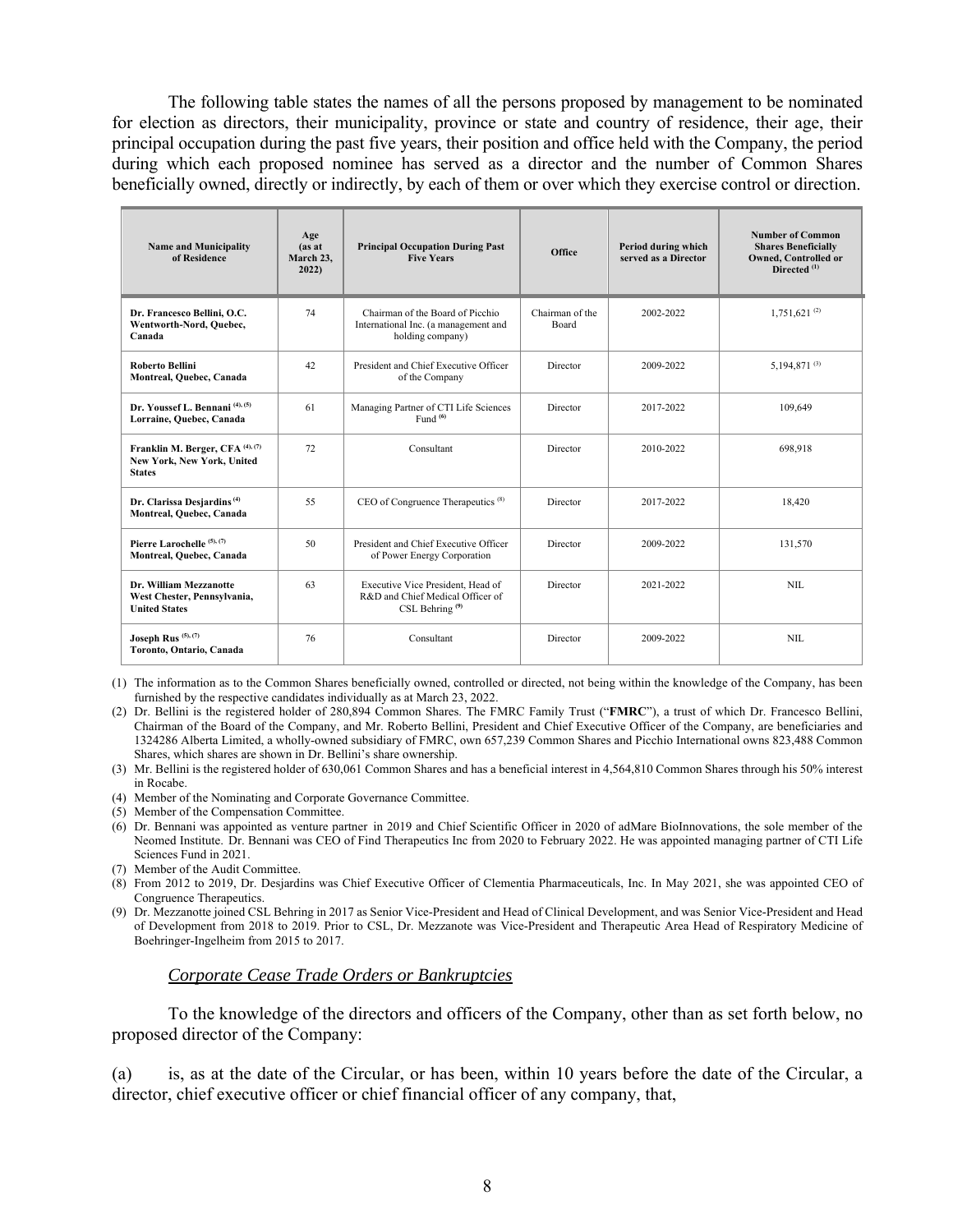- (i) was subject to a cease trade order, an order similar to a cease trade order or an order that denied the relevant company access to any exemption under securities legislation that was issued while the proposed director was acting in the capacity as director, chief executive officer or chief financial officer that was in effect for a period of more than 30 consecutive days; or
- (ii) was subject to a cease trade order, an order similar to a cease trade order or an order that denied the relevant company access to any exemption under securities legislation that was issued after the proposed director ceased to be a director, chief executive officer or chief financial officer and which resulted from an event that occurred while that person was acting in the capacity as director, chief executive officer or chief financial officer that was in effect for a period of more than 30 consecutive days; or

(b) is, as at the date of the Circular, or has been within 10 years before the date of the Circular, a director or executive officer of any company, that, while that person was acting in that capacity, or within a year of that person ceasing to act in that capacity, became bankrupt, made a proposal under any legislation relating to bankruptcy or insolvency or was subject to or instituted any proceedings, arrangement or compromise with creditors or had a receiver, receiver manager or trustee appointed to hold its assets; or

(c) has, within the 10 years before the date of the Circular, become bankrupt, made a proposal under any legislation relating to bankruptcy or insolvency, or become subject to or instituted any proceedings, arrangement or compromise with creditors, or had a receiver, receiver manager or trustee appointed to hold its assets.

# *Directors' Attendance at Board and Committee Meetings*

The following table set forth the number of meetings held by the Board and each of its Committees during the financial year ended December 31, 2021, and the attendance of each director at those meetings, or, in the case of Committees of the Board, the attendance of each member of such Committees.

| <b>DIRECTOR</b>                   | <b>BOARD</b>         | <b>AUDIT</b> | <b>COMPENSATION</b>  | <b>NOMINATING</b><br><b>AND CORPORATE</b><br><b>GOVERNANCE</b><br><b>COMMITTEE</b> | <b>INDEPENDENT</b><br><b>DIRECTORS</b> |
|-----------------------------------|----------------------|--------------|----------------------|------------------------------------------------------------------------------------|----------------------------------------|
| Dr. Francesco<br><b>Bellini</b>   | 8/8                  |              |                      |                                                                                    |                                        |
| <b>Roberto Bellini</b>            | 8/8                  |              |                      |                                                                                    |                                        |
| Dr. Youssef L.<br>Bennani         | 8/8                  |              | 2/2                  | 2/2                                                                                | 2/2                                    |
| Franklin M.<br><b>Berger</b>      | 8/8                  | 5/5          | ۰                    | 2/2                                                                                | 2/2                                    |
| Dr. Clarissa<br><b>Desjardins</b> | 5/8                  |              | $1/1$ <sup>(1)</sup> | 2/2                                                                                | 2/2                                    |
| <b>Pierre Larochelle</b>          | 8/8                  | 5/5          | 2/2                  |                                                                                    | 2/2                                    |
| Dr. William<br><b>Mezzanotte</b>  | $4/6$ <sup>(2)</sup> |              |                      |                                                                                    | 2/2                                    |
| <b>Joseph Rus</b>                 | 6/8                  | 5/5          | 2/2                  |                                                                                    | 2/2                                    |

**Board and Board Committee Attendance Record from January 1 to December 31, 2021** 

(1) Dr. Desjardins stepped off the Compensation Committee on May 18, 2021. Se did not attend meetings after that date.

<sup>(2)</sup> Dr. Mezzanotte was appointed to the Board on March 24, 2021. He did not attend meetings prior to that date.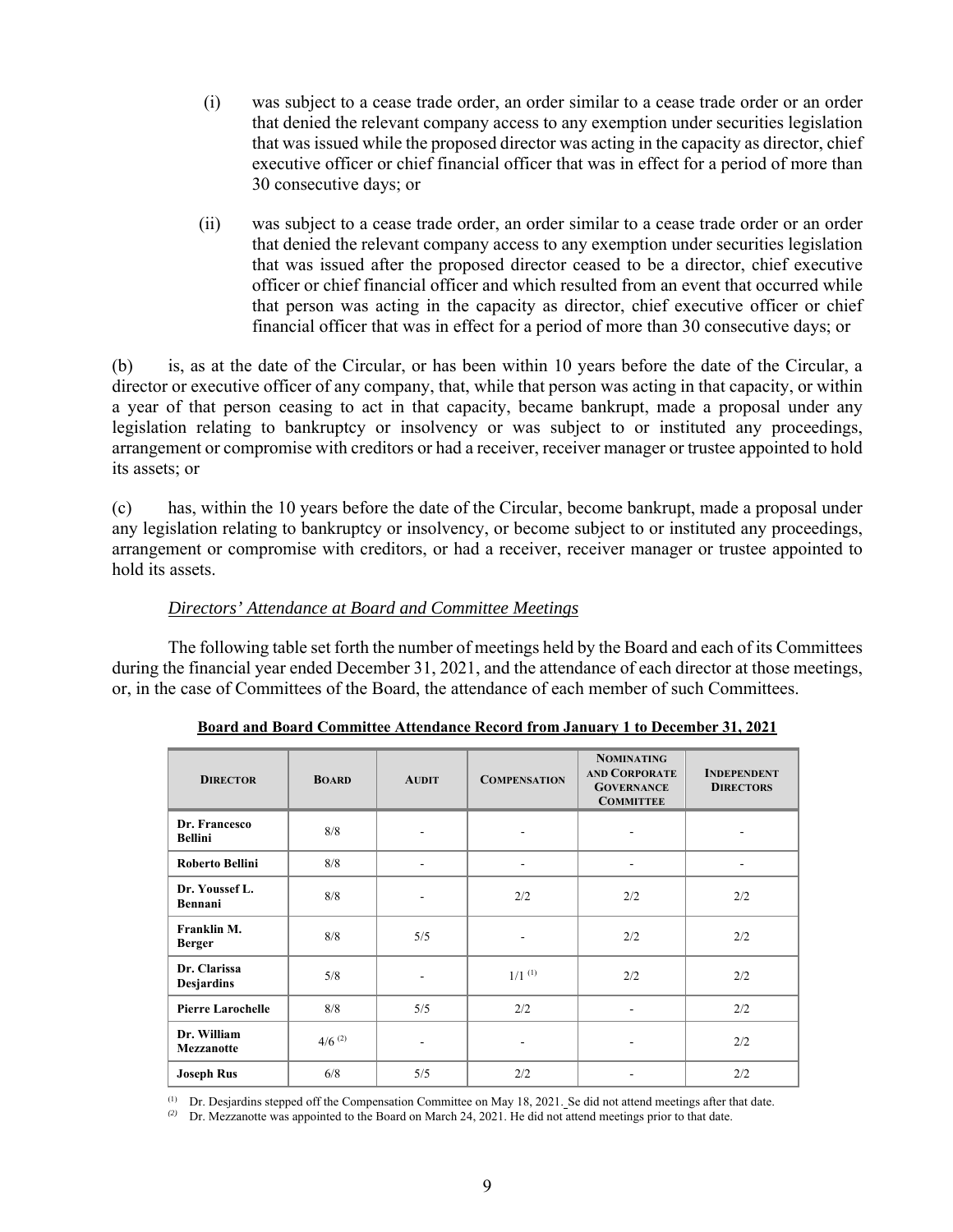# *Other Board Memberships*

The following table identifies, in respect of the financial year ended December 31, 2021, the current directors of the Company who also act as directors for other reporting issuers.

| <b>Name</b>              | Name of issuer                                                                                                          | Name of Exchange or Market                                                                           |  |
|--------------------------|-------------------------------------------------------------------------------------------------------------------------|------------------------------------------------------------------------------------------------------|--|
| Franklin M. Berger       | Rain Therapeutics, Inc.<br>ESSA Pharma, Inc.<br>Kezar Life Sciences, Inc.<br>Atreca, Inc.<br>Atea Pharmaceuticals, Inc. | Nasdaq Capital Market ("NASDAQ")<br><i>NASDAO</i><br><i>NASDAO</i><br><i>NASDAO</i><br><b>NASDAO</b> |  |
| Dr. Clarissa Desjardins  | Insmed, Inc.                                                                                                            | <i>NASDAO</i>                                                                                        |  |
| <b>Pierre Larochelle</b> | The Lion Electric Company, Inc.                                                                                         | TSX and New York Stock Exchange<br>"NYSE"                                                            |  |

### *Diversity*

The table below provides certain information regarding the diversity of our board of directors as of the date hereof.

| <b>Board Diversity Matrix</b>                            |              |                |                   |                                   |  |  |
|----------------------------------------------------------|--------------|----------------|-------------------|-----------------------------------|--|--|
| Country of Principal Executive Offices                   |              |                | Canada            |                                   |  |  |
| Foreign Private Issuer                                   |              |                | Yes               |                                   |  |  |
| Disclosure Prohibited under Home Country Law             |              |                | No                |                                   |  |  |
| <b>Total Number of Directors</b>                         | 8            |                |                   |                                   |  |  |
|                                                          | Female       | Male           | <b>Non-Binary</b> | Did Not<br><b>Disclose Gender</b> |  |  |
| Part I: Gender Identity                                  |              |                |                   |                                   |  |  |
| Directors                                                | $\mathbf{1}$ | $\overline{7}$ |                   |                                   |  |  |
| Part II: Demographic Background                          |              |                |                   |                                   |  |  |
| Underrepresented Individual in Home Country Jurisdiction |              |                | $\overline{2}$    |                                   |  |  |
| LGBTQ+                                                   |              |                |                   |                                   |  |  |
| Did Not Disclose Demographic Background                  |              | 1              |                   |                                   |  |  |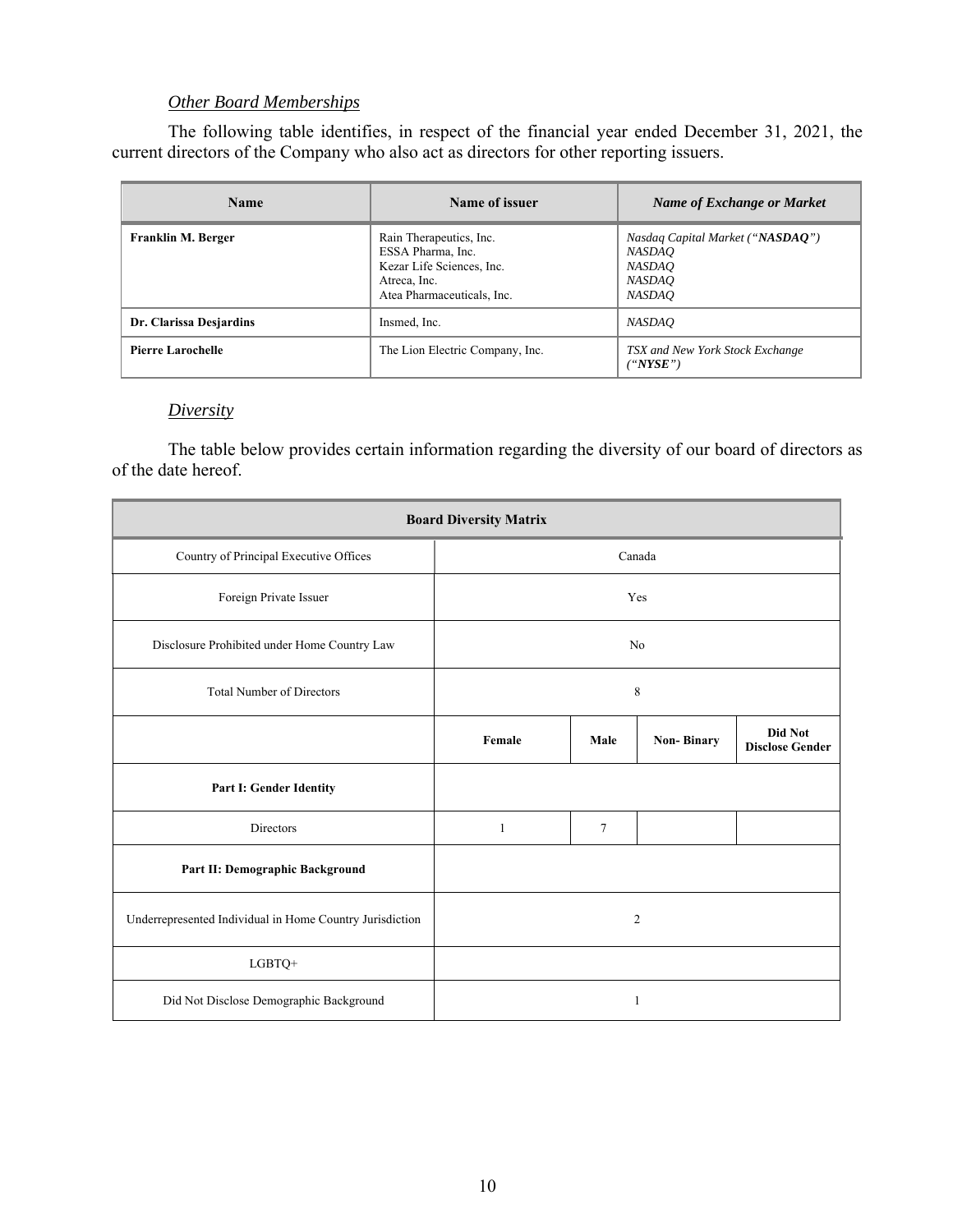As at the date hereof, the Board comprises of and following the Meeting, assuming that all of the nominees for directors are elected, the Board will comprise of:

- a total of eight directors
- $\bullet$  one woman (13%)
- no persons with disabilities
- no indigenous persons
- two members of a visible minority  $(25\%)$

As of the date hereof, the senior management team of the Company comprises of:

- a total of six people
- $\bullet$  one woman  $(17%)$
- no persons with disabilities
- no indigenous persons
- no member of a visible minority

The Board has not adopted a written policy relating to the identification and nomination of directors who are women, Indigenous peoples, persons with disabilities or members of visible minorities (referred to herein as "**Designated Groups**"). The Company recognizes the benefits of diversity within its Board, at the executive level and all levels of the organization. The nomination of directors who are members of Designated Groups are taken into consideration. The Board annually reviews its policies to ensure diversity of their Board.

The level of representation of members of Designated Groups on the Board is one of many factors taken into consideration in identifying and nominating candidates for election or re-election to the Board.

The Company's position with respect to the representation of Designated Groups in senior management positions is the same as its position with respect to the representation of such groups on the Board. The level of representation of members of Designated Groups is one of many factors taken into consideration in making senior management appointments.

The Board has not adopted targets regarding Designated Groups on the Board. The Board believes that it is a combination of the skills, experience and character of an individual that are the most important qualities in assessing the value that such individual can bring to the Board.

Diversity targets at the executive level have not been adopted as the Company is of the view that diversity is one factor of many to be considered in advancement and hiring decisions, but emphasis should be placed on hiring or advancing the most qualified individuals.

The Board has not adopted formal term limits as it is of the view that, given the Company's current stage of development, it is critical for the Board to ensure that the required competencies and skills continue to be represented within its ranks. The Nominating and Corporate Governance Committee considers renewal of Board membership on a yearly basis.

Further information in respect of the nomination and appointment of the Board is set out at Schedule "A" hereto.

#### **AUDITORS OF THE COMPANY**

KPMG LLP, Chartered Accountants, have been the auditors of the Company since September 1995. The Board recommends that shareholders vote for the appointment of KPMG LLP, Chartered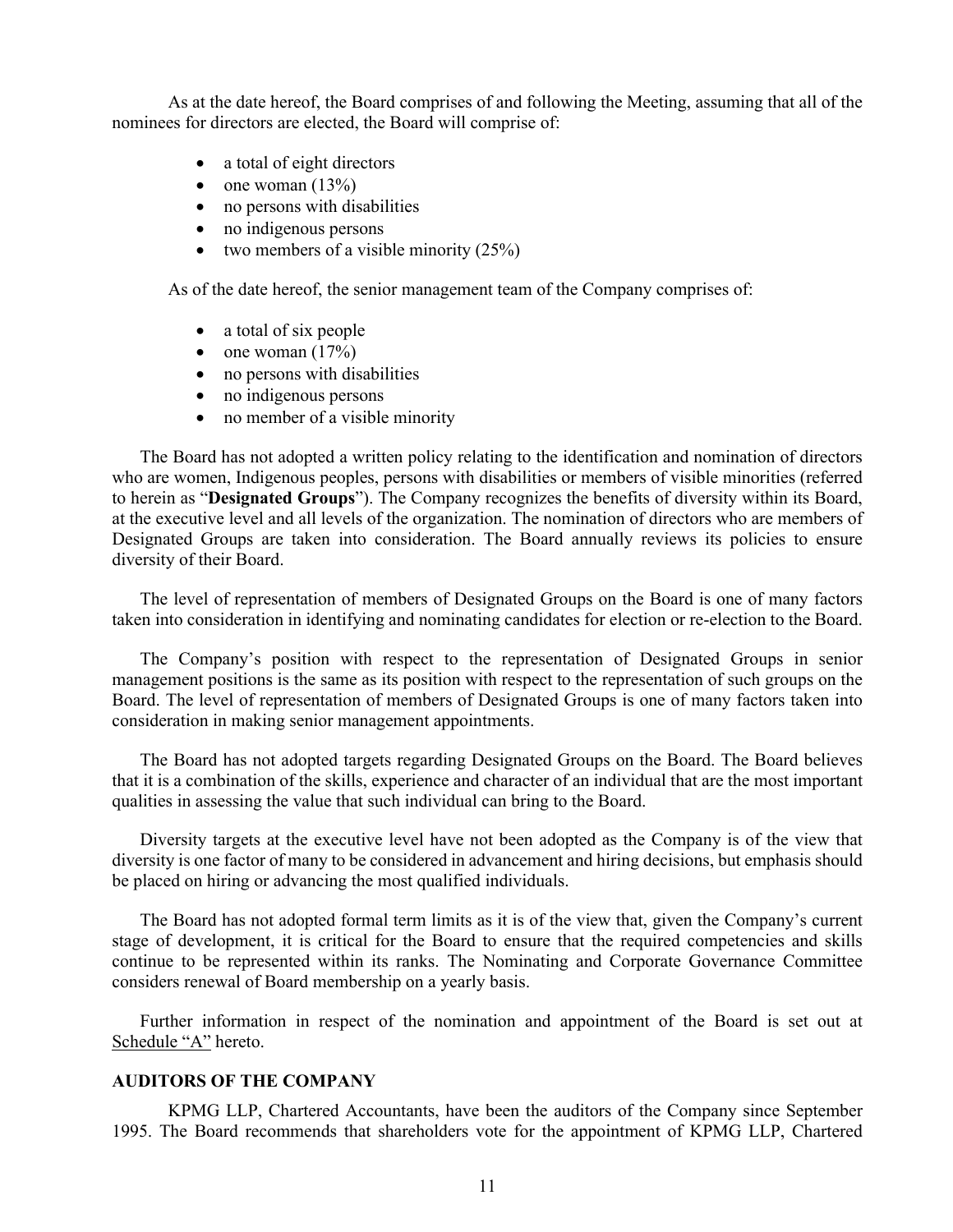Accountants, as auditors of the Company and the authorization of the Audit Committee to fix the auditors' remuneration. **The persons named in the enclosed form of proxy intend to cast the votes to which the shares represented by such proxy are entitled FOR the reappointment of KPMG LLP, Chartered Accountants, as auditors of the Company for the term expiring with the next annual meeting of shareholders, and to authorize the Audit Committee to fix their remuneration, unless otherwise directed by the shareholders appointing them.** 

# **PART 3.**

# **STATEMENT OF EXECUTIVE COMPENSATION**

#### **COMPENSATION OF DIRECTORS AND EXECUTIVES**

*Compensation Discussion and Analysis* 

#### *Approach to Human Capital*

The Company's employees are its greatest asset and the engine that fuels its success. The Company is taking a focused and direct approach in various human capital development programs. The Company believes that these programs are core to its values, will create a working environment where its employees will flourish and achieve its corporate objectives.

The results from a compensation study conducted internally for 2021 have demonstrated parity among colleagues of different genders having similar positions, with respect to compensation (including base salary, bonuses and other paid compensation). The study assessed pay for gender in Canada and the U.S. based on compensation data for similar positions within the Company for 65% of the total global workforce. The study measured the difference between groups taking into consideration factors such as role and location. For each role at each location a minimum of one woman and one man was required to conduct the study. The results indicate that the Company compensates women colleagues about 100% of what men colleagues are paid in total compensation, for similar positions.

Additionally, work-life balance is important to the Company. As a result, the Company allows all employees to work remotely, regardless of position and location.

The Company has built an engaging work environment that recognizes and rewards performance and contribution. The Company has put in a place a regular performance appraisal and feedback process for all functions. The Company's Amended and Restated Stock Option Plan (as defined below) and bonus compensation are offered to all permanent employees regardless of position. Additionally, the same health benefit options are offered to all permanent employees.

The Company has implemented a new employee engagement program to collect feedback on employee satisfaction and to assess the organization/relationship with management, rewards and acknowledgement, training and development, compensation and benefits, satisfaction and motivation, communication, equality and respect, and work-life balance. This program has allowed the Company to continue its efforts in offering a sustainable and optimal work environment for its employees.

#### *Objectives of the Compensation Program*

The Company's compensation program (the "**Compensation Program**") is designed to be competitive, drive business performance, and play an important role in attracting and retaining key members of the Company's senior executive team. The market for qualified and talented executives in our industry is extremely competitive and we compete for talent with many companies that have greater resources than we do. Additionally, we are a pre-revenue company with long product development cycle,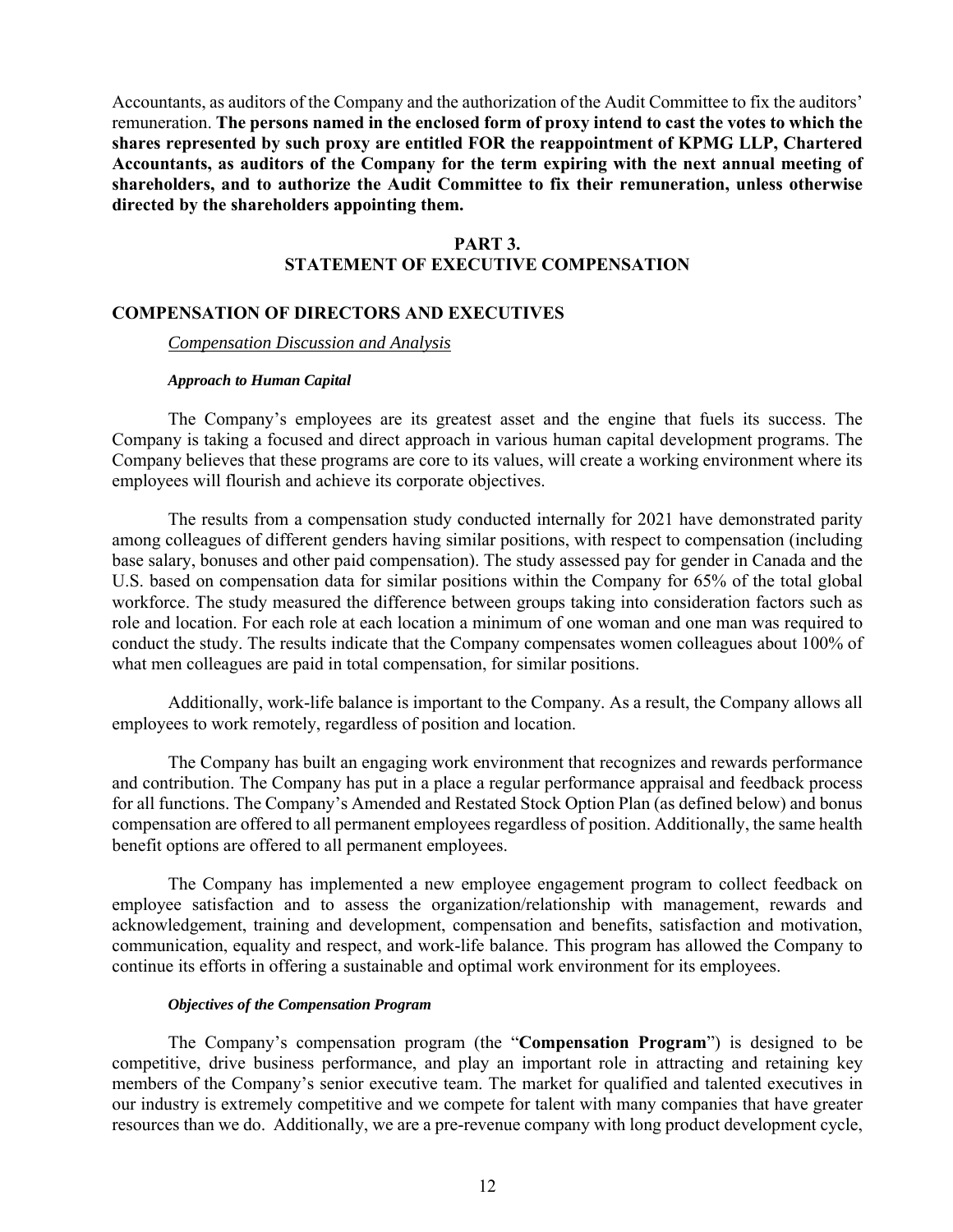including a long governmental regulatory approval process, as a result, traditional benchmarking metrics, such as product sales revenues and profitability, are inappropriate for a pre-revenue company such as BELLUS Health.

#### *What the Compensation Program is Designed to Reward*

The Compensation Program is designed to reward the senior executive team for implementing key strategies, both in the short, and the long term, that will allow the Company to advance its development of products that provide innovative health solutions and address critical unmet medical needs, to enhance its share value, and, thereby, create economic value. Actual rewards are directly linked to the results of the Company.

In establishing remuneration and incentives under the Compensation Program, the Compensation Committee studies the competitive market environment and reviews on a yearly basis a benchmarking analysis using compensation information filed by comparable publicly listed biotechnology companies (the "**Peer Group**"). The Committee also takes into account the Company's own financial targets and past performance. Additionally, the Compensation Committee also considers other reference points and criteria when establishing targeted compensation levels, such as the executive's experience level, contribution to established Company's goals, individual performance against the executive's individual goals, scope of responsibility, skill sets, and leadership potential.

In January 2022, for the 2021 financial year, the Company's Compensation Committee engaged Mercer (Canada) Limited ("**Mercer**") as its independent compensation consultant to advise on executive and Board compensation matters including: overall compensation program design, peer group development, and collection of market data to inform our compensation program for our executives and Directors.

 Peer Group consisted of two samples of TSX and/or NASDAQ-listed companies: (i) the first, with Canadian companies listed on NASDAQ having a market capitalization threshold between US\$438 million and US\$2,300 million, comprises Arbutus Inc., Essa Pharma Inc., HLS Therapeutics Inc., Repare Therapeutics Inc., Trillium Therapeutics Inc., Xenon Pharmaceuticals Inc. and Zymeworks Inc.; and (ii) the second, with companies listed on NASDAQ having a market capitalization threshold between US\$294 and US\$2,400 million, comprises Agios Pharmaceuticals Inc., Atara Biotherapeutics Inc., Cara Therapeutics Inc., Corcept Therapeutics Inc., Deciphera Pharma Inc., Esperion Therapeutics Inc., Global Blood Therapeutics Inc., Intercept Therapeutics Inc., Iovance Biotherapeutics Inc., Karyopharm Inc. and Sage Therapeutics Inc.

#### *Components of the Compensation Program, Determination of Amounts for Each Elements, Rationale for Amounts of Each Element*

The Compensation Program has three major components: base salary to attract and retain highly skilled executives, annual individual performance incentives (bonuses) to reward the achievement of our key short-term strategic and business objectives; and motivate and attract executives, and long-term equity incentives (granting of stock options) to encourage executives to focus on long term performance and promote retention and rewards based on company and individual performance. The compensation policies and guidelines for the Named Executive Officers (as defined herein), other than the President and Chief Executive Officer and other senior executives, are recommended by the President and Chief Executive Officer and approved by the Compensation Committee. The compensation of the President and Chief Executive Officer and other senior executives is recommended by the Compensation Committee and approved by the Board.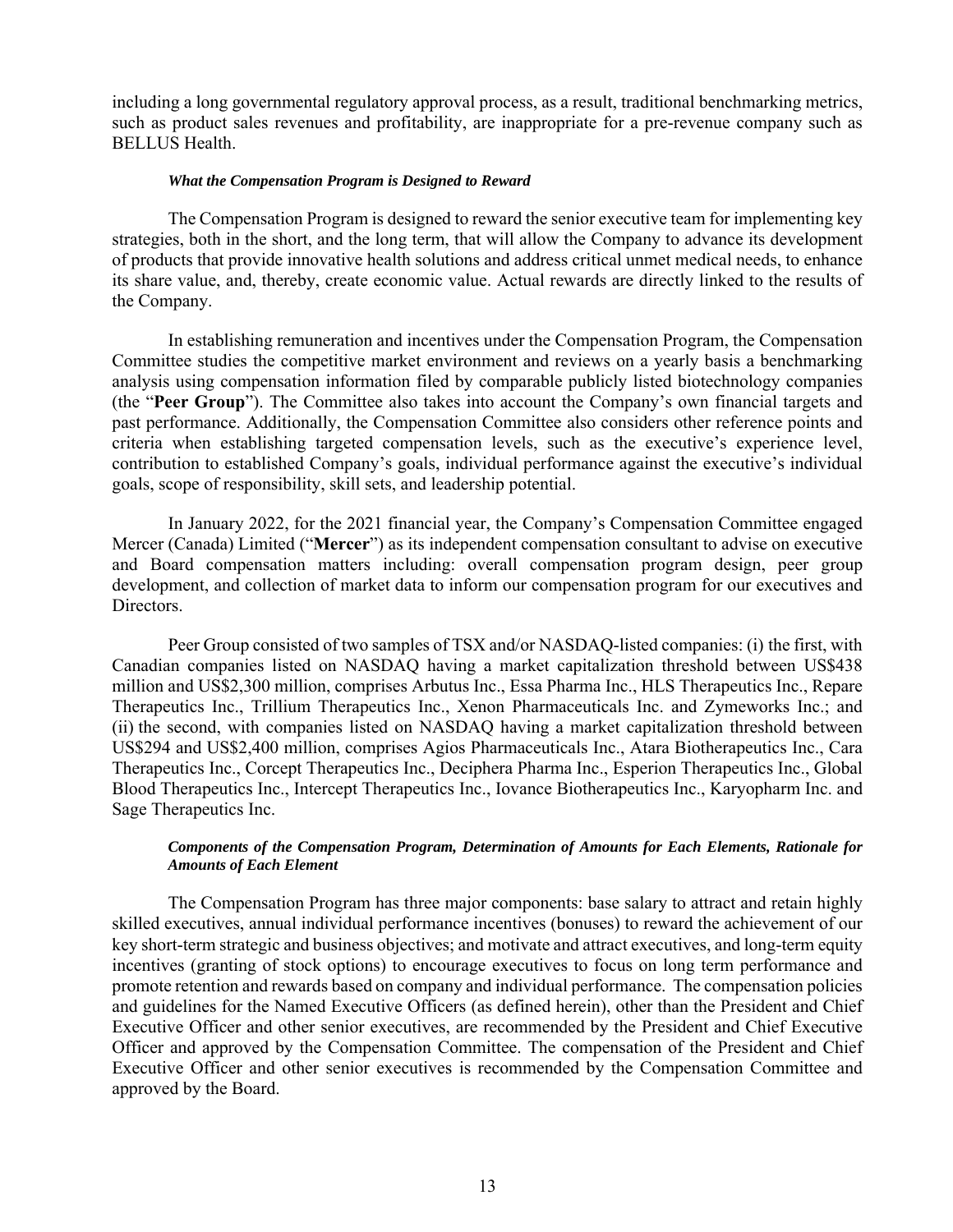The mix of compensation components aims at rewarding annual results as well as driving longterm company performance and creating shareholder value.

#### Base Salary

Salaries for the Named Executive Officers and other senior executives are based on the experience and level of expertise of each executive. Under normal circumstances, the Company's policy is for the total cash compensation of the Named Executive Officers and other senior executives, including individual performance incentives, to be generally aligned with the 50<sup>th</sup> percentile of the Peer Group, except for our President and Chief Executive Officer, whose base salary is well-under the 50<sup>th</sup> percentile, but for whom the total compensation is more aimed towards the long-term, with a strong bias in favor of "at-risk" incentive compensation.

For the 2021 financial year, the Compensation Committee mandated Mercer to conduct a benchmarking analysis of publicly available compensation data relating to companies in the Peer Group. Mercer compared the total compensation of the Named Executive Officers, including individual performance incentives, with that of executive officers of companies in the Peer Group in order to assess reasonableness. Based on its review of Mercer's analysis, the Compensation Committee concluded that the compensation of all Named Executive Officers for 2021 was lower relative to the compensation of comparable executive officers of companies in the Peer Group. As such, in February 2022, the Board approved a base salary increase for Roberto Bellini, President and Chief Executive Officer (23%), Ramzi Benamar, CFO (5%), Cathy Bonuccelli, CMO (10%), Denis Garceau, CSO (15%) and Tony Matzouranis, Senior Vice President, Business Development (25%) for the 2022 financial year.

In addition, in February 2022, the Board approved a 4.5% salary adjustment for all Company employees, and larger salary adjustments for top performers and certain employees to bring them in-line with market rates over the next years.

#### Individual Performance Incentives (Bonuses)

Individual performance incentives (bonuses) are designed to incentivize the contribution of the Named Executive Officers and the other senior executives to the Company's key strategies, which contributions are evaluated through an annual performance review process. Bonuses are granted in accordance with each executive's individual performance as well as corporate objectives including the results of the Company's development programs. Should the Company ever generate revenues, which currently it does not, such revenues and any profits would also factor into the determination of annual performance bonuses to be paid to senior executive officers.

The target bonus payment for the President and Chief Executive Officer is set at 100% of base salary. For 2021, the target bonus payment for the Chief Financial Officer and Chief Medical Officer was set at thirty-five percent (35%) of base salary. For 2021, up to June, the target bonus payment for the other Named Executive Officers was set at twenty-five percent (25%) of base salary. In June 2021, based on title realignment for certain employees, having the objective to maintain balance throughout the organization taking into account, among other things, their value to the Company, the industry experience and their expertise, the target bonus payment for the other Named Executive Officers was adjusted. As such, in June 2021, and effective at that time, the Board approved a target bonus payment increase for Denis Garceau, CSO (to 35%) and Tony Matzouranis, Senior Vice President, Business Development (to 30%) of base salary. As part of Mercer's benchmarking analysis conducted in January 2022 for the 2021 financial year, the Compensation Committee also concluded, as part of total compensation, that the target bonus payment of all Named Executive Officers for 2021, except the CEO, was lower relative to the target bonus payment of comparable executive officers of companies in the Peer Group. As such, in February 2022, the Board also approved a bonus target increase for Ramzi Benamar, CFO (to 40%), Cathy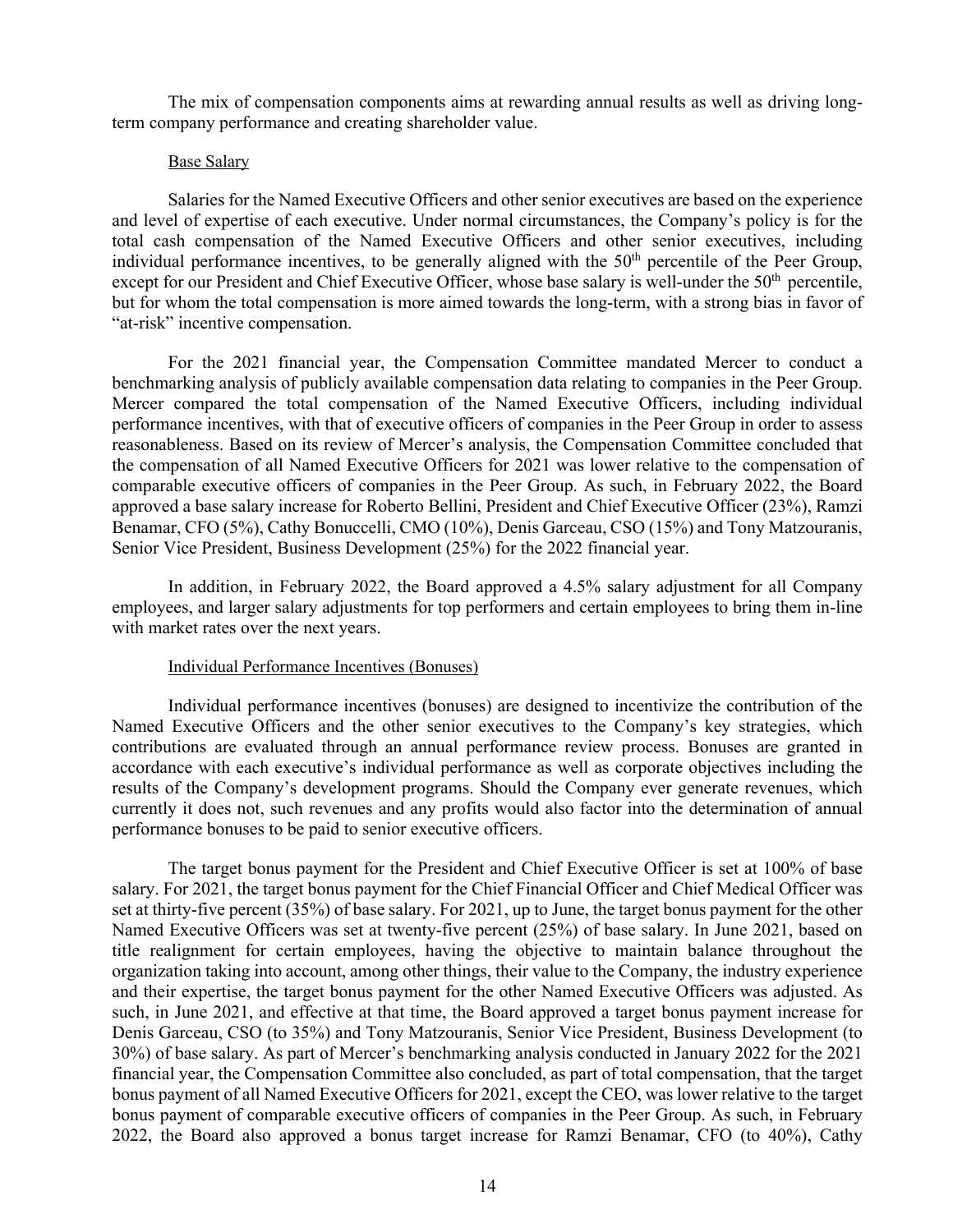Bonuccelli, CMO (to 40%), Denis Garceau, CSO (to 40%) and Tony Matzouranis, Senior Vice President, Business Development (to 35%) of base salary for the 2022 financial year.

The actual bonus amount paid, however, depends upon the achievement of the corporate objectives established by the Board and subject to periodic review.

#### **Stock Option Plan**

The Company believes that the granting of stock options helps align management's interests with the goal of maximizing shareholder value. The number of stock options granted is determined based on each senior executive's position. The Company allocates stock options to the Named Executive Officers based on the following criteria:

- the then current market value of the underlying Common Shares;
- the "Black-Scholes" value of the stock options (as referred to herein);
- the number of previously-granted stock options to the applicable Named Executive Officer;
- the exercise price of the previously-granted stock options; and
- whether and to what extent granting additional stock options will serve as a reasonable "retention incentive" to the applicable Named Executive Officer.

Option grants to Named Executive Officers and other senior executives, other than the President and Chief Executive Officer, are proposed by the President and Chief Executive Officer to the Compensation Committee, which evaluates the proposal, having regard to, among other factors, the number, vesting and exercise price of previously-granted stock options to each individual, before making a recommendation to the Board. The Compensation Committee also reviews any proposed amendments to the Plan before making a recommendation to the Board in respect of such amendments.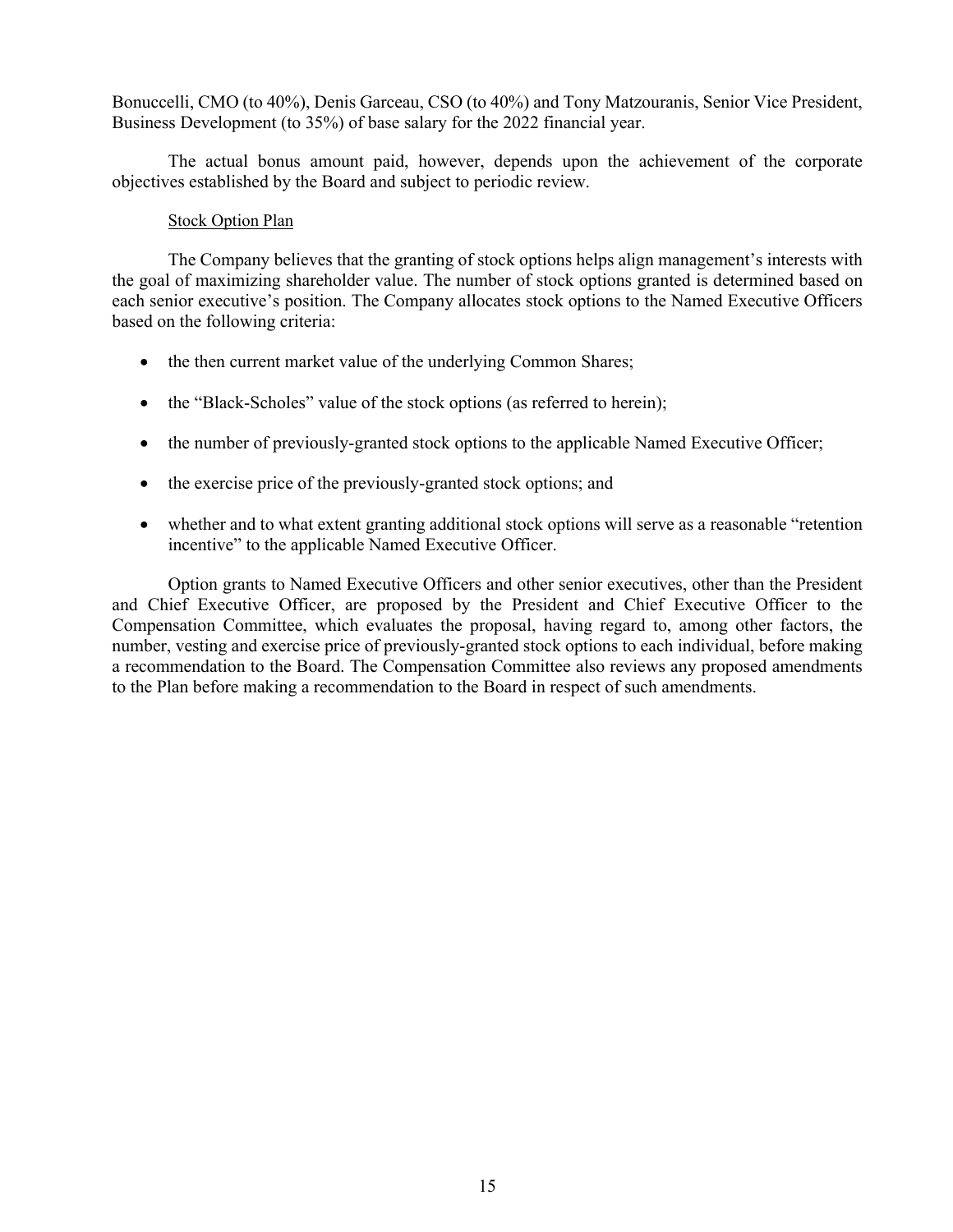#### *Performance Graph*

The Common Shares of the Company and of its predecessor began trading on the TSX on June 22, 2000, and on a post-consolidated basis on August 19, 2019. The Common Shares of the Company began trading on NASDAQ on September 5, 2019. The Common Shares trade on both exchanges under the symbol "BLU".

The following graph compares, as at the end of each year up to December 31, 2021, the cumulative total shareholder return on \$100 invested in Common Shares on December 31, 2016, with the cumulative total shareholder return on the S&P/TSX Composite Index and NASDAQ Biotechnology Index, assuming reinvestment of all dividends. The values of the Common Share set out in the graph below have been adjusted to reflect the August 19, 2019 share consolidation.



 The trend shown by the above performance graph does not directly correlate to the compensation paid to the Named Executives Officers. The factors considered by the Company's Compensation Committee and by the Board in determining compensation matters, such as individual and company performance and market demand for skilled professionals, may not be significantly affected by the market price of the Common Shares. Shareholder return realized on the Common Shares is affected by a number of factors, including the Company's performance and general market and economic conditions, many of which are beyond the control of the Company and the Named Executive Officers. Some of these risks are discussed under the "Risk Factors" section of the Company's Annual Information Form dated February 23, 2022, accessible through SEDAR at www.sedar.com.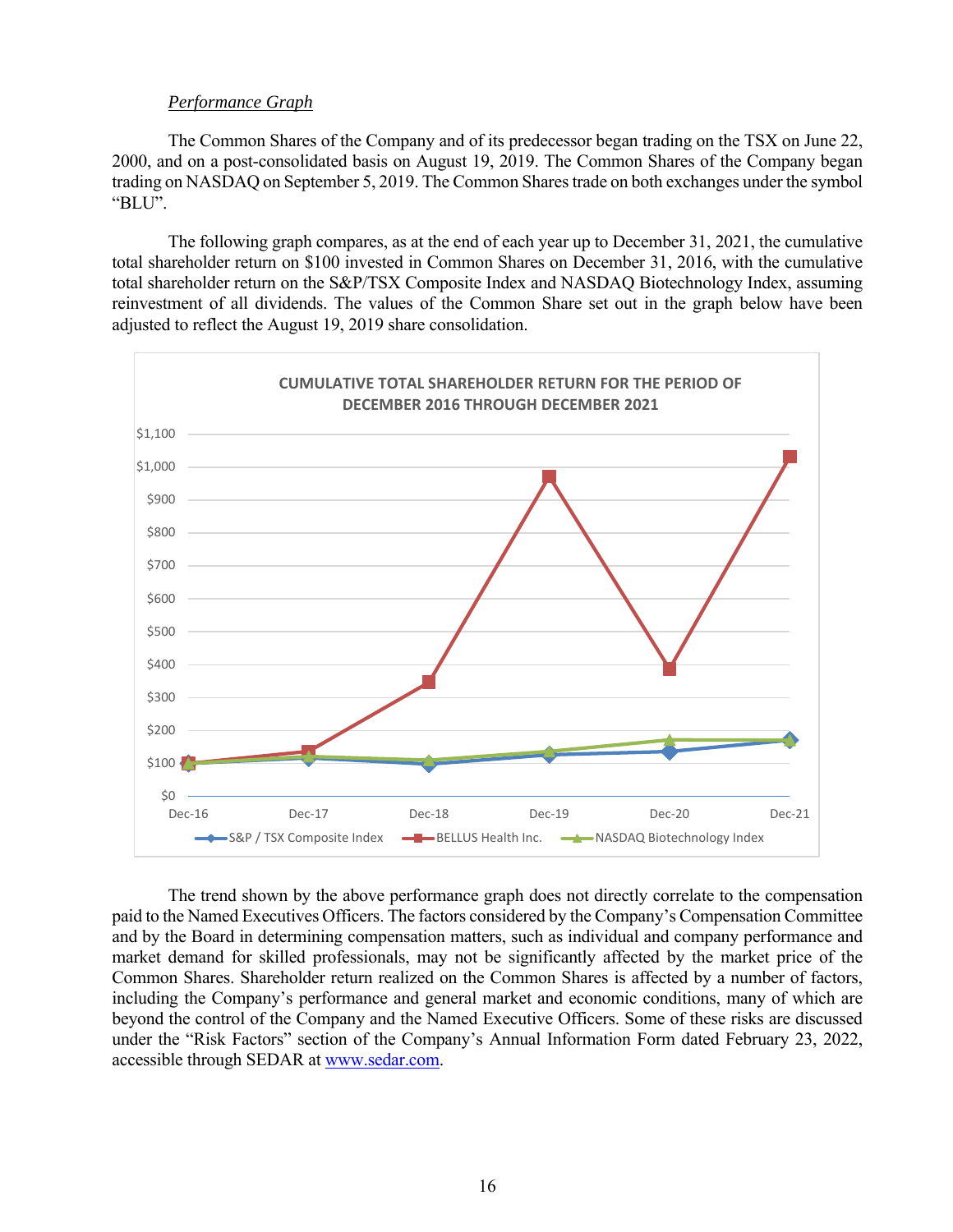#### *Summary Compensation Table*

The following table summarizes the compensation paid during the three most recent financial years to the President and Chief Executive Officer, the Chief Financial Officer and the three next most highly compensated executive officers of the Company during the most recently completed financial year (collectively, the "**Named Executive Officers**"), including their base salary, bonuses, stock options, as well as any other compensation paid during the applicable financial year.

| Name and principal<br>position                               | Year | <b>Base Salary</b><br>$(5)$ <sup>(1)</sup> | <b>Share-Based</b><br>Awards<br>(S) | <b>Option-Based</b><br>Awards<br>$($ ) $($ <sup>2</sup> $)$ | <b>Non-equity Incentive</b><br><b>Plan Compensation -</b><br><b>Annual Incentive Plan</b><br>$($ ) $($ 3 $)$ | <b>Pension</b><br>Value<br>(S) | All Other<br>Compensation<br>$($ \, (3) (1), (4) | <b>Total</b><br>Compensation<br>(S) |
|--------------------------------------------------------------|------|--------------------------------------------|-------------------------------------|-------------------------------------------------------------|--------------------------------------------------------------------------------------------------------------|--------------------------------|--------------------------------------------------|-------------------------------------|
| <b>Roberto Bellini</b>                                       | 2021 | \$327,098                                  | <b>NIL</b>                          | $$1,430,483$ <sup>(5)</sup>                                 | NIL <sup>(6)</sup>                                                                                           | N/A                            | \$25,929                                         | \$1,783,510                         |
| <b>President and Chief</b><br><b>Executive Officer</b>       | 2020 | \$298,604                                  | <b>NIL</b>                          | \$2,352,504 $(7)$                                           | $$219,856^{(8)}$                                                                                             | N/A                            | \$23,888                                         | \$2,894,852                         |
|                                                              | 2019 | \$279,978                                  | <b>NIL</b>                          | \$1,186,676 $(9)$                                           | \$200,150 $(10)$                                                                                             | N/A                            | \$23,045                                         | \$1,689,849                         |
| Ramzi Benamar                                                | 2021 | \$410,000                                  | <b>NIL</b>                          | <b>NIL</b>                                                  | $$180,250$ <sup>(12)</sup>                                                                                   | N/A                            | \$17,083                                         | \$607,333                           |
| Chief Financial Officer <sup>(11)</sup>                      | 2020 | \$28,122                                   | <b>NIL</b>                          | $$1,036,781$ <sup>(13)</sup>                                | <b>NIL</b>                                                                                                   | N/A                            | <b>NIL</b>                                       | \$1,064,903                         |
| Dr. Catherine Bonuccelli                                     | 2021 | \$439,255                                  | <b>NIL</b>                          | $$521.705^{(5)}$                                            | \$230,609 $(6)$                                                                                              | N/A                            | \$33,908                                         | \$1,225,477                         |
| Chief Medical Officer <sup>(14)</sup>                        | 2020 | \$428,542                                  | <b>NIL</b>                          | <b>NIL</b>                                                  | \$104.993 <sup>(8)</sup>                                                                                     | N/A                            | \$33,427                                         | \$566,962                           |
|                                                              | 2019 | \$149,822                                  | <b>NIL</b>                          | \$2,300,740 $(15)$                                          | \$52,434 (10)                                                                                                | N/A                            | $$156,296$ <sup>(16)</sup>                       | \$2,659,292                         |
| Dr. Denis Garceau<br><b>Chief Scientific Officer</b>         | 2021 | \$294,849                                  | <b>NIL</b>                          | \$437,559 $(5)$                                             | $$112,700^{(6)}$                                                                                             | N/A                            | \$24,316                                         | \$869,424                           |
|                                                              | 2020 | \$269,165                                  | <b>NIL</b>                          | $$705,751^{(7)}$                                            | $$49,545$ <sup>(8)</sup>                                                                                     | N/A                            | \$22,416                                         | \$1,046,877                         |
|                                                              | 2019 | \$265,164                                  | <b>NIL</b>                          | \$276,890 $(9)$                                             | $$67,700^{(10)}$                                                                                             | N/A                            | \$22,304                                         | \$632,058                           |
| <b>Tony Matzouranis</b>                                      | 2021 | \$188,592                                  | <b>NIL</b>                          | \$353,413 $(5)$                                             | \$65,297 <sup>(6)</sup>                                                                                      | N/A                            | \$19,003                                         | \$626,275                           |
| <b>Senior Vice President,</b><br><b>Business Development</b> | 2020 | \$172,164                                  | <b>NIL</b>                          | $$588,126^{(7)}$                                            | \$31,690 $(8)$                                                                                               | N/A                            | \$17,566                                         | \$809,546                           |
|                                                              | 2019 | \$165,605                                  | <b>NIL</b>                          | $$237,334^{(9)}$                                            | \$43,303 <sup>(10)</sup>                                                                                     | N/A                            | \$17,526                                         | \$467,768                           |

(1) The salaries and other compensation amounts for Messrs. Bellini, Garceau, Matzouranis are paid in Canadian dollars, converted into US dollars at the average rate of the corresponding year.

(2) Calculated as of the grant date using the Black-Scholes option pricing model. In 2021, the value shown is calculated by multiplying the number of option awards granted by their Black-Scholes weighted average fair value in US dollars. Prior to 2021, the value shown is calculated by multiplying the number of option awards granted by their Black-Scholes weighted average fair value in Canadian dollars, and converting the value into US dollars using the rate on the date of granting of the options. The value is the same as the accounting fair value of the full grant but is not adjusted by the vesting schedule.

- (3) The annual cash incentive amounts for Messrs. Bellini, Garceau, Matzouranis are paid in Canadian dollars, converted into US dollars at the closing rate of the corresponding year.
- (4) Includes, among other compensation, the Company's contributions to the Group RRSP or 401(k) Plan, as applicable.

(5) Calculation based on number of options granted on February 25, 2021, at an exercise price of US\$4.36; Black-Scholes weighted average fair value US\$3.366.

(6) No bonus earned in 2021 was paid in cash to Mr. Bellini in 2022. The Board instead paid him the value of his 2021 bonus by way of an option grant, aligning with the approach taken regarding his total compensation, and the bias thereof to the long-term and "at-risk" compensation.

- (7) Calculation based on number of options granted on April 1, 2020 at an exercise price of CDN\$13.91; Black-Scholes weighted average fair value = CDN\$11.131 - converted into US\$ at a rate of CDN\$1.00 = US\$0.7045.
- (8) This bonus was earned in 2020 but paid in cash in 2021.
- (9) Calculation based on number of options granted on February 20, 2019 at an exercise price of CDN\$4.356; Black-Scholes weighted average fair value = CDN\$3.753 - converted into US\$ at a rate of CDN\$1.00 = US\$0.7590.
- (10) This bonus was earned in 2019 but paid in cash in 2020.
- (11) Ramzi Benamar was appointed Chief Financial Officer on December 7, 2020. The 2020 salary amount represents remuneration paid to Mr. Benamar for the period from December 7 to December 31, 2020, based on an annual base salary of US\$410,000 in 2020.
- (12) This bonus was earned in 2021 but paid in cash in 2022.
- (13) Calculation based on number of options granted on December 14, 2020 at an exercise price of CDN\$4.12; Black-Scholes weighted average fair value = CDN\$3.393 - converted into US\$ at a rate of CDN\$1.00 = US\$0.7834.
- (14) Catherine Bonuccelli, MD was appointed Chief Medical Officer on August 26, 2019. The 2019 salary amount represents remuneration paid to Dr. Bonuccelli for the period from August 26 to December 31, 2019, based on an annual base salary of US\$425,000 in 2019.
- (15) Calculation based on number of options granted on November 13, 2019 at an exercise price of CDN\$8.39; Black-Scholes weighted average fair value = CDN\$6.456 - converted into US\$ at a rate of CDN\$1.00 = US\$0.7547.
- (16) As per Dr. Bonuccelli's employment agreement, includes a signing/retention payment of US\$150,000, of which 50% was paid on August 26, 2019 (effective date of employment) and remaining 50% was paid upon Dr. Bonuccelli's continued employment on March 31, 2020.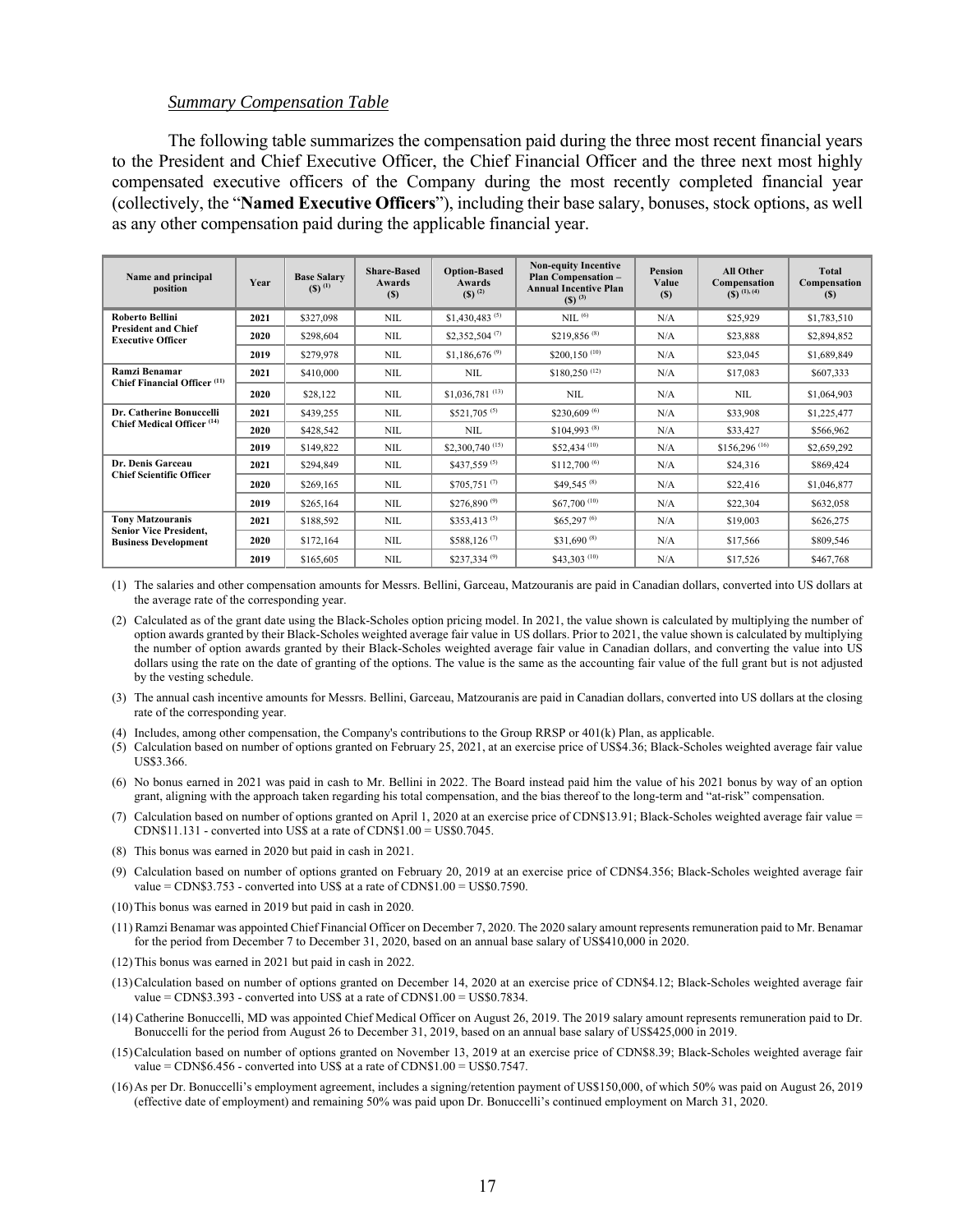#### *Incentive Plan Awards*

#### *Outstanding Share-Based Awards and Option-Based Awards*

The following table indicates for each of the Named Executive Officers all awards outstanding at the end of the 2021 financial year.

|                                                          |                                                                                                                            |                                                                                   | <b>Option-based Awards</b>                       |                                                                                              | <b>Share-based Awards</b>                                                                                                         |                                                                                                                                  |                                                                                                                                                       |
|----------------------------------------------------------|----------------------------------------------------------------------------------------------------------------------------|-----------------------------------------------------------------------------------|--------------------------------------------------|----------------------------------------------------------------------------------------------|-----------------------------------------------------------------------------------------------------------------------------------|----------------------------------------------------------------------------------------------------------------------------------|-------------------------------------------------------------------------------------------------------------------------------------------------------|
| Name                                                     | Number of<br><b>Securities</b><br>Underlying<br><b>Unexercised</b><br><b>Stock Options or</b><br><b>Shares</b><br>$^{(#)}$ | <b>Stock Option</b><br>or Share<br><b>Exercise</b><br>Price <sup>(1)</sup><br>(S) | <b>Stock Option</b><br><b>Expiration</b><br>Date | Value of<br><b>Unexercised</b><br><b>In-The-Money</b><br>Stock Options <sup>(2)</sup><br>(S) | <b>Number of Shares or</b><br><b>Units of Shares</b><br><b>That Have Not</b><br>Vested (#) as at<br>December 31, 2021<br>$^{(#)}$ | Markets or<br><b>Payout Value</b><br>of Shares-<br><b>Based</b><br><b>Awards That</b><br><b>Have Not</b><br><b>Vested</b><br>(S) | Markets or<br><b>Payout Value of</b><br><b>Vested Shares-</b><br><b>Based Awards</b><br>Not Paid Out or<br><b>Distributed</b><br>$(S)$ <sup>(3)</sup> |
| <b>Roberto Bellini</b><br><b>President and Chief</b>     | 425,000                                                                                                                    | \$4.36 $(4)$                                                                      | February 25, 2031                                | \$1,566,764                                                                                  | 425,000                                                                                                                           | N/A                                                                                                                              | N/A                                                                                                                                                   |
| <b>Executive Officer</b>                                 | 300,000                                                                                                                    | \$11.01                                                                           | March 31, 2030                                   | <b>NIL</b>                                                                                   | 240,000                                                                                                                           | N/A                                                                                                                              | N/A                                                                                                                                                   |
|                                                          | 416,667                                                                                                                    | \$3.45                                                                            | February 20, 2029                                | \$1,916,684                                                                                  | 250,000                                                                                                                           | N/A                                                                                                                              | N/A                                                                                                                                                   |
|                                                          | 416,667                                                                                                                    | \$1.00                                                                            | February 20, 2028                                | \$2,937,332                                                                                  | 166,667                                                                                                                           | N/A                                                                                                                              | N/A                                                                                                                                                   |
|                                                          | 236,111                                                                                                                    | \$0.85                                                                            | May 23, 2027                                     | \$1,698,112                                                                                  | 47,222                                                                                                                            | N/A                                                                                                                              | N/A                                                                                                                                                   |
|                                                          | 28,611                                                                                                                     | \$3.19                                                                            | February 24, 2026                                | \$138,946                                                                                    | <b>NIL</b>                                                                                                                        | N/A                                                                                                                              | N/A                                                                                                                                                   |
|                                                          | 444,444                                                                                                                    | \$1.42                                                                            | August 24, 2022                                  | \$2,943,261                                                                                  | <b>NIL</b>                                                                                                                        | N/A                                                                                                                              | N/A                                                                                                                                                   |
|                                                          | $24,931^{(5)}$                                                                                                             | N/A                                                                               | N/A                                              | N/A                                                                                          | N/A                                                                                                                               | N/A                                                                                                                              | \$201,163                                                                                                                                             |
| <b>Ramzi Benamar</b><br><b>Chief Financial Officer</b>   | 390,000                                                                                                                    | \$3.26                                                                            | December 14, 2030                                | \$1,866,836                                                                                  | 312,000                                                                                                                           | N/A                                                                                                                              | N/A                                                                                                                                                   |
| Dr. Catherine Bonuccelli<br><b>Chief Medical Officer</b> | 155,000                                                                                                                    | \$4.36 $(4)$                                                                      | February 25, 2031                                | \$571,408                                                                                    | 155,000                                                                                                                           | N/A                                                                                                                              | N/A                                                                                                                                                   |
|                                                          | 472,222                                                                                                                    | \$6.64                                                                            | November 13, 2029                                | \$665,047                                                                                    | 283,333                                                                                                                           | N/A                                                                                                                              | N/A                                                                                                                                                   |
| Dr. Denis Garceau<br><b>Chief Scientific Officer</b>     | 130,000                                                                                                                    | \$4.36 $(4)$                                                                      | February 25, 2031                                | \$479,246                                                                                    | 130,000                                                                                                                           | N/A                                                                                                                              | N/A                                                                                                                                                   |
|                                                          | 90,000                                                                                                                     | \$11.01                                                                           | March 31, 2030                                   | <b>NIL</b>                                                                                   | 72,000                                                                                                                            | N/A                                                                                                                              | N/A                                                                                                                                                   |
|                                                          | 97,222                                                                                                                     | \$3.45                                                                            | February 20, 2029                                | \$447,225                                                                                    | 58,333                                                                                                                            | N/A                                                                                                                              | N/A                                                                                                                                                   |
|                                                          | 138,889                                                                                                                    | \$1.00                                                                            | February 20, 2028                                | \$979,111                                                                                    | 55,556                                                                                                                            | N/A                                                                                                                              | N/A                                                                                                                                                   |
|                                                          | 83,333                                                                                                                     | \$0.85                                                                            | May 23, 2027                                     | \$599,332                                                                                    | 16,667                                                                                                                            | N/A                                                                                                                              | N/A                                                                                                                                                   |
|                                                          | 152,778                                                                                                                    | \$1.42                                                                            | August 24, 2022                                  | \$1,011,748                                                                                  | <b>NIL</b>                                                                                                                        | N/A                                                                                                                              | N/A                                                                                                                                                   |
|                                                          | 458 $(5)$                                                                                                                  | N/A                                                                               | N/A                                              | N/A                                                                                          | N/A                                                                                                                               | N/A                                                                                                                              | \$3,696                                                                                                                                               |
| <b>Tony Matzouranis</b><br><b>Senior Vice President,</b> | 105,000                                                                                                                    | \$4.36                                                                            | February 25, 2031                                | \$387,083                                                                                    | 105,000                                                                                                                           | N/A                                                                                                                              | N/A                                                                                                                                                   |
| <b>Business Development</b>                              | 75,000                                                                                                                     | \$11.01                                                                           | March 31, 2030                                   | <b>NIL</b>                                                                                   | 60,000                                                                                                                            | N/A                                                                                                                              | N/A                                                                                                                                                   |
|                                                          | 83,333                                                                                                                     | \$3.45                                                                            | February 20, 2029                                | \$383,335                                                                                    | 50,000                                                                                                                            | N/A                                                                                                                              | N/A                                                                                                                                                   |
|                                                          | 118,056                                                                                                                    | \$1.00                                                                            | February 20, 2028                                | \$832,247                                                                                    | 47,222                                                                                                                            | N/A                                                                                                                              | N/A                                                                                                                                                   |
|                                                          | 83,333                                                                                                                     | \$0.85                                                                            | May 23, 2027                                     | \$599,332                                                                                    | 16,667                                                                                                                            | N/A                                                                                                                              | N/A                                                                                                                                                   |
|                                                          | 111,111                                                                                                                    | \$1.42                                                                            | August 24, 2022                                  | \$735,815                                                                                    | $\boldsymbol{0}$                                                                                                                  | N/A                                                                                                                              | N/A                                                                                                                                                   |

(1) In 2021, the Company started to grant options having an exercise price in US dollar. Prior to 2021, options granted by the Company had an exercise price in Canadian dollar; those options are converted into US dollars in the above table using the closing rate of CDN\$1.00 = US\$0.7912 at December 31, 2021.

(2) At December 31, 2021, the Company's closing stock price was CDN\$10.17 = US\$8.05 on the TSX, and was US\$8.05 on the Nasdaq. The value of the unexercised "in-the-money" stock options is calculated using the closing stock price on the related stock exchange at December 31, 2021 less the respective exercise price of the stock options, multiplied by the number of options. This value has not been, and may never be, realized. The actual gain, if any, will depend on the stock price on the dates, if any, on which the stock options are exercised.

(3) Cash Value of DSUs at December 31, 2021 was CDN\$10.20 = US\$8.07 per unit.

(4) DSUs vest immediately on the grant date. DSUs are redeemable only upon participant's departure, until December 15 of the year following such departure.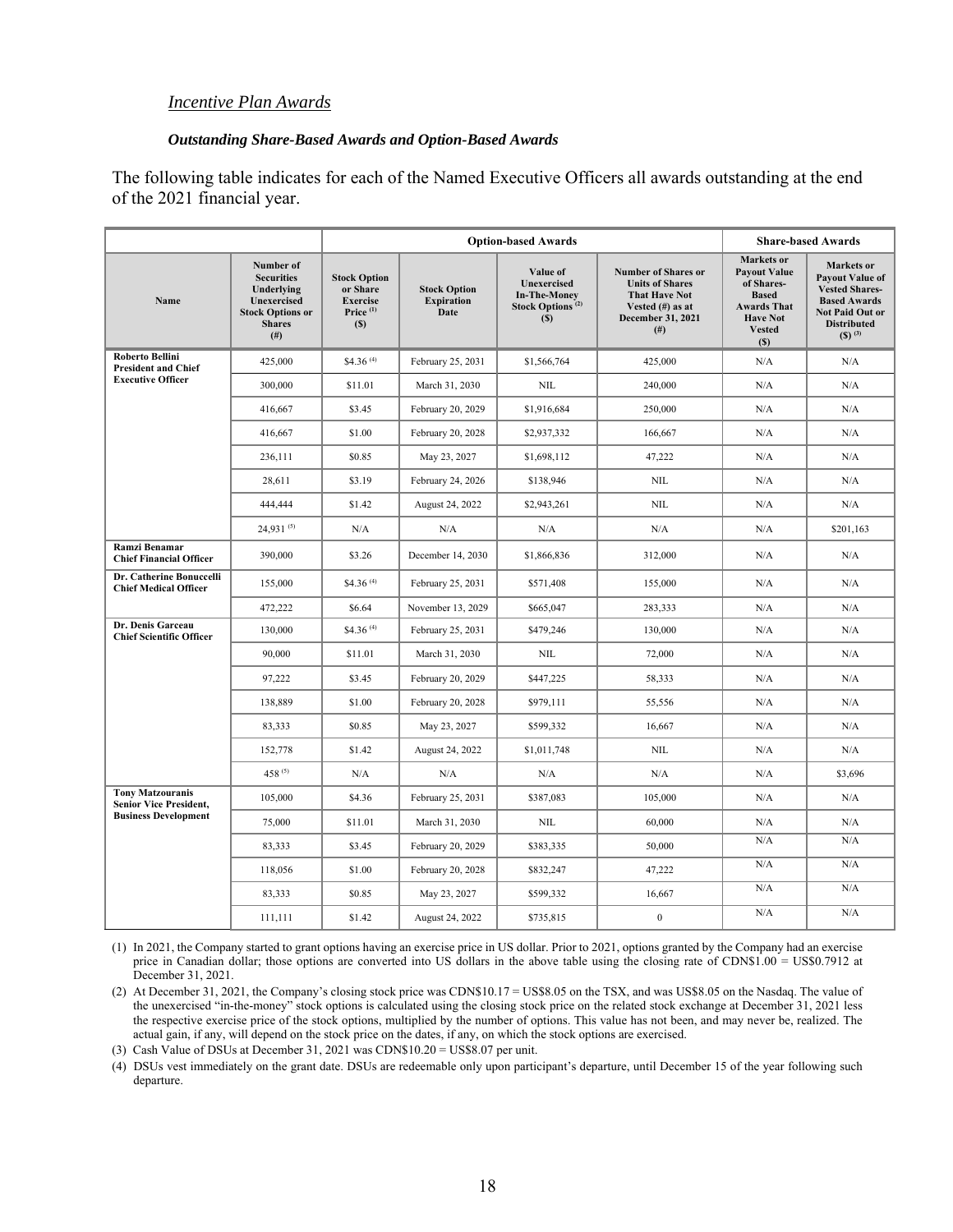### **Value Vested or Earned on Incentive Plan Awards During the Most Recently Completed Financial year**

The following table indicates, for each of the Named Executive Officers, the value on vesting of all awards and the bonus payout during the 2021 financial year.

| <b>Name</b>                                                                   | <b>Option Awards - Value Vested</b><br>During the Year on Vesting<br>$(5)$ <sup>(1)</sup> | <b>Share Awards - Value Vested</b><br>During the Year on Vesting<br>(S) | <b>Non-Equity Incentive Plan</b><br><b>Compensation - Value</b><br><b>Earned During the Year</b><br>$(S)$ <sup>(2)</sup> |
|-------------------------------------------------------------------------------|-------------------------------------------------------------------------------------------|-------------------------------------------------------------------------|--------------------------------------------------------------------------------------------------------------------------|
| <b>Roberto Bellini</b><br><b>President and Chief Executive Officer</b>        | \$531,546                                                                                 | N/A                                                                     | NIL                                                                                                                      |
| Ramzi Benamar<br><b>Chief Financial Officer</b>                               | \$388,684                                                                                 | N/A                                                                     | \$180,250                                                                                                                |
| Dr. Catherine Bonuccelli<br><b>Chief Medical Officer</b>                      | \$30,850                                                                                  | N/A                                                                     | \$230,609                                                                                                                |
| Dr. Denis Garceau<br><b>Chief Scientific Officer</b>                          | \$169,389                                                                                 | N/A                                                                     | \$112,700                                                                                                                |
| <b>Tony Matzouranis</b><br><b>Senior Vice President, Business Development</b> | \$151,549                                                                                 | N/A                                                                     | \$65,267                                                                                                                 |

(1) Relates to the in-the-money value of options vested during the year, at the date of the vesting. The value vested during the year in Canadian dollars has been converted into US dollars using the rate on the date of vesting of the options.

(2) Corresponds to amounts disclosed in the "Summary Compensation Table" above. The annual cash incentive amounts for Messrs. Bellini, Garceau and Matzouranis are paid in Canadian dollars, converted into US dollars at the closing rate of CDN\$1.00 = US\$0.7912 at December 31, 2021.

#### *Termination and Change of Control Benefits*

The table below reflects amounts that would have been payable to each Named Executive Officer if the Named Executive Officer's employment had been terminated on December 31, 2021 either (i) without cause, or (ii) following or in connection with a change in control.

|                                                                                  |                                 | <b>Termination Without Cause</b>         | <b>Termination Following Change in Control</b> |                                                           |  |  |
|----------------------------------------------------------------------------------|---------------------------------|------------------------------------------|------------------------------------------------|-----------------------------------------------------------|--|--|
| <b>Name</b>                                                                      | <b>Severance</b><br><b>(\$)</b> | <b>Vested</b><br><b>Options</b><br>$(S)$ | <b>Severance</b><br>(S)                        | Accelerated<br><b>Vesting of</b><br><b>Options</b><br>(S) |  |  |
| Roberto Bellini<br><b>President and Chief Executive Officer</b>                  | $$350,106$ <sup>(1)</sup>       | \$6,969,770 $(2)$                        | \$350,106 $(1)$                                | \$11,588,006 $^{(2)}$                                     |  |  |
| Ramzi Benamar<br><b>Chief Financial Officer</b>                                  | \$430,500                       | \$373,367                                | \$430,500                                      | \$1,866,836                                               |  |  |
| Dr. Catherine Bonuccelli<br><b>Chief Medical Officer</b>                         | \$473,218                       | \$266,019                                | \$473,218                                      | \$1,377,562                                               |  |  |
| Dr. Denis Garceau<br><b>Chief Scientific Officer</b>                             | \$316,525 $(1)$                 | \$2,257,570 $^{(2)}$                     | \$316,525 <sup>(1)</sup>                       | \$3,635,009 $^{(2)}$                                      |  |  |
| <b>Tony Matzouranis</b><br><b>Senior Vice President, Business</b><br>Development | \$205,878 <sup>(1)</sup>        | \$1,867,962 $(2)$                        | \$205,878 <sup>(1)</sup>                       | \$3,033,400 $^{(2)}$                                      |  |  |

(1) Cash compensation amounts for Messrs. Bellini, Garceau and Matzouranis are paid in Canadian dollars, converted into US dollars at the closing rate of CDN\$1.00 = US\$0.7912 at December 31, 2021.

(2) Based on the exercise price of stock options in Canadian dollar, converted into US dollars using the closing rate of CDN\$1.00 = US\$0.7912 at December 31, 2021.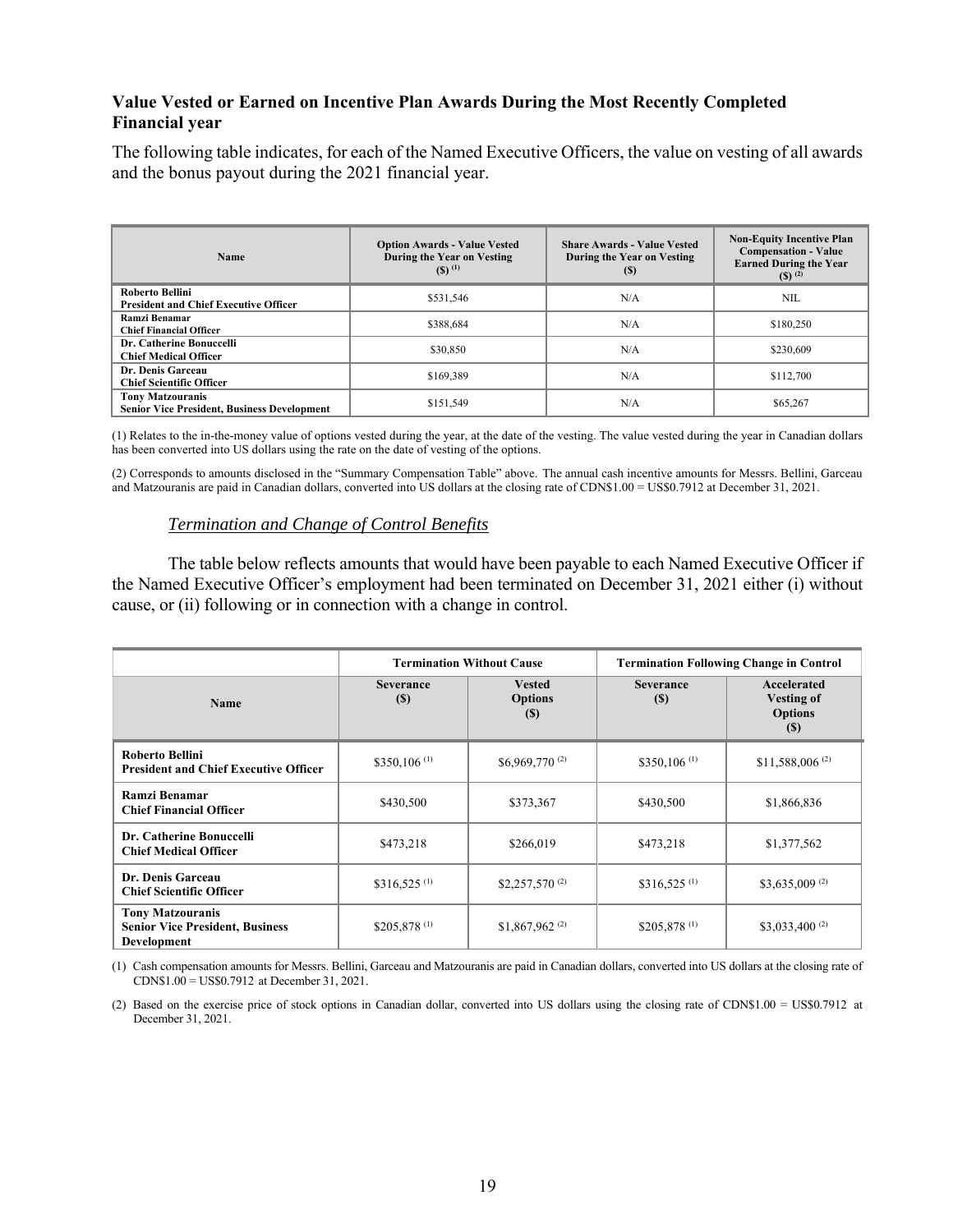#### *Compensation of Directors*

The members of the Board are remunerated for services rendered in their capacity as directors of the Company through a combination of cash compensation and stock options.

*Compensation of the Non-Executive Members of the Board for the 2021 financial year*: Nonexecutive members of the Board during this period received an annual retainer fee of \$42,725 (CDN\$54,000), with an additional retainer fee of \$23,736 (CDN\$30,000) paid to the lead director. Additionally, directors who served on committees of the Board were entitled to additional fees, as follows: an annual retainer of \$18,989 (CDN\$24,000) for the Chair of the Audit Committee, an annual retainer of \$11,868 (CDN\$15,000) for both for the Chair of the Compensation Committee and the Chair of the Nominating and Corporate Governance Committee, and an annual retainer of \$7,121 (CDN\$9,000) for each other committee member. In January 2022, for the 2021 financial year, the Compensation Committee mandated Mercer to conduct a benchmarking analysis using publicly available compensation information filed by companies in the Peer Group. Mercer compared the total compensation of the members of the Board of the Company with that of the directors of companies in the Peer Group in order to assess reasonableness. Based on its review of Mercer's analysis, the Committee concluded that the compensation of members of the Board was reasonable for 2021.

*Summary Compensation Table for Non-Executive Members of the Board for the financial year ended December 31, 2021*: The following table provides details relating to the compensation of the nonexecutive members of the Board during the financial year ended December 31, 2021.

| Name                                  | <b>Annual Fees</b><br>$($ f(S) $($ 1) $(2)$ | <b>Share-Based</b><br>Awards<br><b>(S)</b> | <b>Option-Based</b><br>Awards<br>$($ ) $($ 3 $)$ $($ 4 $)$ | <b>Non-Equity</b><br><b>Incentive Plan</b><br>Compensation<br><b>(S)</b> | <b>Pension</b><br>Value<br>(S) | <b>All Other</b><br>Compensation (\$) | <b>Total</b><br>(S) |
|---------------------------------------|---------------------------------------------|--------------------------------------------|------------------------------------------------------------|--------------------------------------------------------------------------|--------------------------------|---------------------------------------|---------------------|
| Dr. Francesco Bellini                 | N/A                                         | N/A                                        | \$218,780                                                  | N/A                                                                      | N/A                            | $$199,449^{(5)}$                      | \$418,229           |
| Dr. Youssef L. Bennani                | \$59,674                                    | N/A                                        | \$111,073                                                  | N/A                                                                      | N/A                            | N/A                                   | \$170,747           |
| Franklin M. Berger                    | \$64,646                                    | N/A                                        | \$134,634                                                  | N/A                                                                      | N/A                            | N/A                                   | \$199,280           |
| Dr. Clarissa Desjardins               | \$52,214                                    | N/A                                        | \$111,073                                                  | N/A                                                                      | N/A                            | N/A                                   | \$163,287           |
| <b>Pierre Larochelle</b>              | \$96,970                                    | N/A                                        | \$134,634                                                  | N/A                                                                      | N/A                            | N/A                                   | \$231,604           |
| Dr. William Mezzanotte <sup>(6)</sup> | \$44,755                                    | N/A                                        | $$155,071^{(7)}$                                           | N/A                                                                      | N/A                            | N/A                                   | \$284,756           |
| <b>Joseph Rus</b>                     | \$64,646                                    | N/A                                        | \$134,634                                                  | N/A                                                                      | N/A                            | N/A                                   | \$199,280           |

(1) The annual fees are paid in Canadian dollars, converted into US dollars at the May 31, 2021 payment date rate of CDN\$1.00 = US\$0.7912.

(2) The 2021 annual fees were paid in cash or in the form of DSUs, at the director's discretion. For directors who opted to receive DSUs, such DSUs were granted as follows:

| Name                    | Date of payment | DSU unit price         | Nb. of units allocated |  |
|-------------------------|-----------------|------------------------|------------------------|--|
| Franklin M. Berger      | May 31, 2021    | \$3.8352 (CDN\$4.6274) | 16,857                 |  |
| Dr. Clarissa Desjardins | May 31, 2021    | \$3.8352 (CDN\$4.6274) | 13.615                 |  |
| Pierre Larochelle       | May 31, 2021    | \$3.8352 (CDN\$4.6274) | 25,285                 |  |
| Dr. William Mezzanotte  | May 31, 2021    | \$3.8352 (CDN\$4.6274) | 11.670                 |  |
| Joseph Rus              | May 31, 2021    | \$3.8352 (CDN\$4.6274) | 3,890                  |  |

(3) Calculated as of the grant date using the Black-Scholes option pricing model. In 2021, the value shown is calculated by multiplying the number of option awards granted by their Black-Scholes weighted average fair value in US\$. The value is the same as the accounting fair value of the full grant but is not adjusted by the vesting schedule.

(4) Calculation based on number of options granted on February 25, 2021 at an exercise price of US\$4.36; Black-Scholes weighted average fair value US\$3.366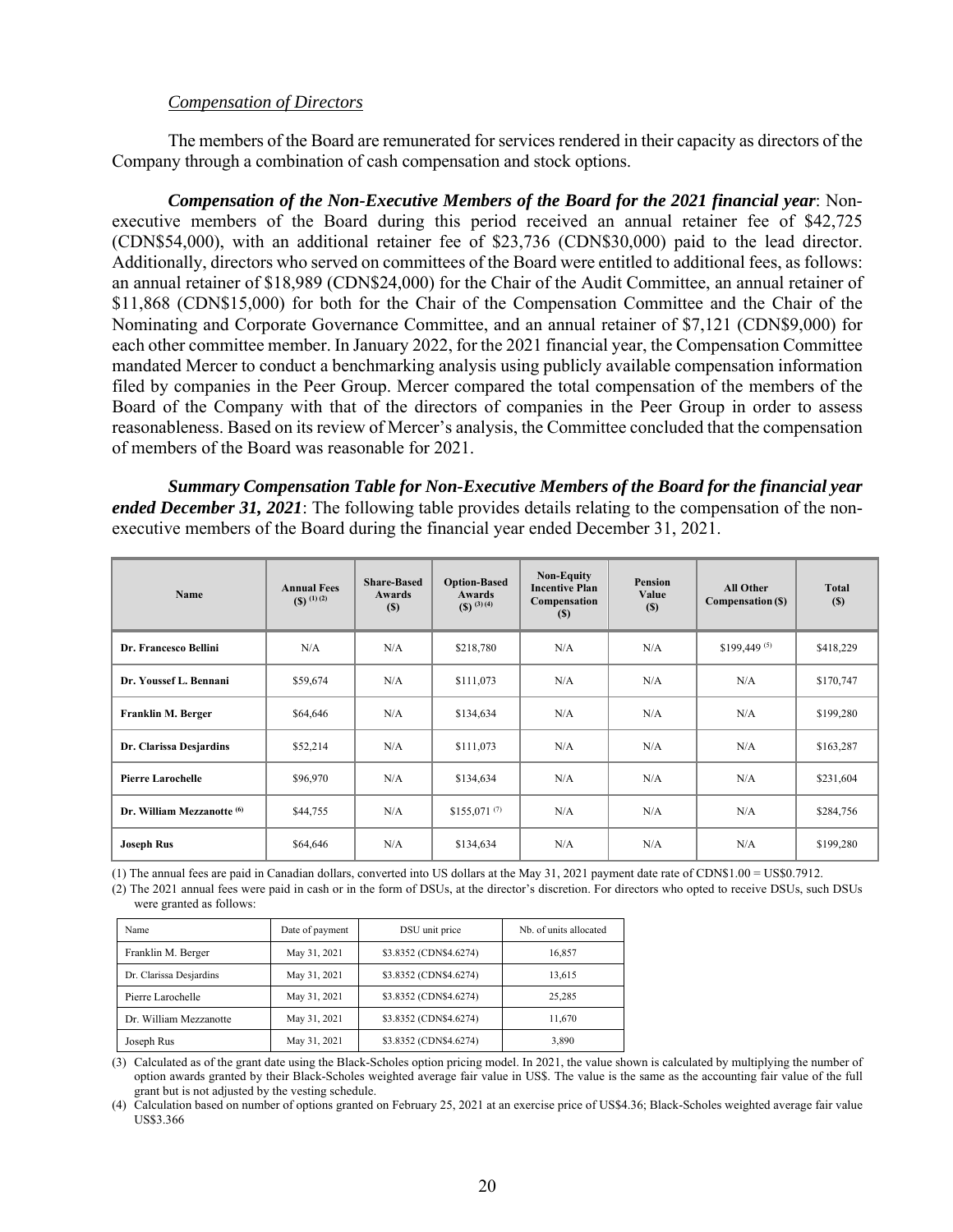- (5) The Company has entered into a Consulting and Service Agreement effective as of January 1, 2010, with Picchio International, providing for strategic advice on matters pertaining to the development and commercialization of pharmaceutical products to provide health solutions to address critical unmet needs. See "Interest of Informed Persons in Material Transactions and Management Contracts – Consulting and Service Agreement" in this Circular. This amount is paid in CDN\$, converted into US\$ at the average rate of the corresponding year; excludes reimbursement of reasonable expenses incurred in the proper conduct of the services as per the agreement.
- (6) Dr. William Mezzanotte was appointed as a non-executive member of the Board on March 24, 2021.
- (7) Calculation based on number of options granted on March 30, 2021, at an exercise price of US\$3.83; Black-Scholes weighted average fair value US\$3.101

*Outstanding Share-Based Awards and Option-Based Awards:* The following table provides details of all awards outstanding at the end of the financial year ended December 31, 2021 for each of the non-executive members of the Board.

|                          |                                                                                                                            | <b>Option-based Awards</b>                                         |                                                  |                                                                                          |                                                                                                                                | <b>Shares-based Awards</b>                                                                                         |                                                                                                                                                     |  |
|--------------------------|----------------------------------------------------------------------------------------------------------------------------|--------------------------------------------------------------------|--------------------------------------------------|------------------------------------------------------------------------------------------|--------------------------------------------------------------------------------------------------------------------------------|--------------------------------------------------------------------------------------------------------------------|-----------------------------------------------------------------------------------------------------------------------------------------------------|--|
| Name                     | Number of<br><b>Securities</b><br>Underlying<br><b>Unexercised</b><br><b>Stock Options or</b><br><b>Shares</b><br>$^{(#)}$ | <b>Stock Option</b><br>or Share<br><b>Exercise</b><br>Price<br>(S) | <b>Stock Option</b><br><b>Expiration</b><br>Date | Value of<br>Unexercised<br><b>In-The-Money</b><br><b>Stock Options</b><br>$(5)$ $(1)(2)$ | <b>Number of Shares or</b><br><b>Units of Shares</b><br><b>That Have Not Vested</b><br>as at December 31,<br>2021<br>$($ # $)$ | Markets or<br><b>Payout Value</b><br>of Shares-Based<br><b>Awards That</b><br><b>Have Not Vested</b><br><b>(S)</b> | Markets or<br><b>Payout Value of</b><br><b>Vested Shares-</b><br><b>Based Awards</b><br><b>Not Paid Out or</b><br><b>Distributed</b><br>$(5)^{(3)}$ |  |
| Dr. Francesco Bellini    | 65,000                                                                                                                     | \$4.36                                                             | February 25, 2031                                | \$239,623                                                                                | 65,000                                                                                                                         | N/A                                                                                                                | N/A                                                                                                                                                 |  |
|                          | 40,000                                                                                                                     | \$11.01                                                            | March 31, 2030                                   | $\rm NIL$                                                                                | 32,000                                                                                                                         | N/A                                                                                                                | N/A                                                                                                                                                 |  |
|                          | 55,556                                                                                                                     | \$3.45                                                             | February 20, 2029                                | \$255,560                                                                                | 33,334                                                                                                                         | N/A                                                                                                                | N/A                                                                                                                                                 |  |
|                          | 69,444                                                                                                                     | \$1.00                                                             | February 20, 2028                                | \$489,552                                                                                | 27,778                                                                                                                         | N/A                                                                                                                | N/A                                                                                                                                                 |  |
|                          | 41,667                                                                                                                     | \$0.85                                                             | May 23, 2027                                     | \$299,669                                                                                | 8,333                                                                                                                          | N/A                                                                                                                | N/A                                                                                                                                                 |  |
|                          | 75,000                                                                                                                     | \$1.42                                                             | August 24, 2022                                  | \$496,676                                                                                | <b>NIL</b>                                                                                                                     | N/A                                                                                                                | N/A                                                                                                                                                 |  |
|                          | 28,370 <sup>(4)</sup>                                                                                                      | N/A                                                                | N/A                                              | N/A                                                                                      | N/A                                                                                                                            | N/A                                                                                                                | \$228,911                                                                                                                                           |  |
| Dr. Youssef L. Bennani   | 33,000                                                                                                                     | \$4.36                                                             | February 25, 2031                                | \$121,655                                                                                | 33,000                                                                                                                         | N/A                                                                                                                | N/A                                                                                                                                                 |  |
|                          | 25,000                                                                                                                     | \$11.01                                                            | March 31, 2030                                   | NIL                                                                                      | 20,000                                                                                                                         | N/A                                                                                                                | N/A                                                                                                                                                 |  |
|                          | 27,777                                                                                                                     | \$3.45                                                             | February 20, 2029                                | \$127,775                                                                                | 16,666                                                                                                                         | N/A                                                                                                                | N/A                                                                                                                                                 |  |
|                          | 41,667                                                                                                                     | \$1.00                                                             | February 20, 2028                                | \$293,735                                                                                | 16,667                                                                                                                         | N/A                                                                                                                | N/A                                                                                                                                                 |  |
|                          | 41,667                                                                                                                     | \$0.85                                                             | May 23, 2027                                     | \$299,669                                                                                | 8,333                                                                                                                          | N/A                                                                                                                | N/A                                                                                                                                                 |  |
| Franklin M. Berger       | 40,000                                                                                                                     | \$4.36                                                             | February 25, 2031                                | \$147,460                                                                                | 40,000                                                                                                                         | N/A                                                                                                                | N/A                                                                                                                                                 |  |
|                          | 25,000                                                                                                                     | \$11.01                                                            | March 31, 2030                                   | NIL                                                                                      | 20,000                                                                                                                         | N/A                                                                                                                | N/A                                                                                                                                                 |  |
|                          | 22,222                                                                                                                     | \$3.45                                                             | February 20, 2029                                | \$102,222                                                                                | 16,666                                                                                                                         | N/A                                                                                                                | N/A                                                                                                                                                 |  |
|                          | 25,000                                                                                                                     | \$1.00                                                             | February 20, 2028                                | \$176,240                                                                                | 16,667                                                                                                                         | N/A                                                                                                                | N/A                                                                                                                                                 |  |
|                          | 16,667                                                                                                                     | \$0.85                                                             | May 23, 2027                                     | \$119,869                                                                                | 5,556                                                                                                                          | N/A                                                                                                                | N/A                                                                                                                                                 |  |
|                          | 57,704 (4)                                                                                                                 | N/A                                                                | N/A                                              | N/A                                                                                      | N/A                                                                                                                            | N/A                                                                                                                | \$465,601                                                                                                                                           |  |
| Dr. Clarissa Desjardins  | 33,000                                                                                                                     | \$4.36                                                             | February 25, 2031                                | \$121,655                                                                                | 33,000                                                                                                                         | N/A                                                                                                                | N/A                                                                                                                                                 |  |
|                          | 25,000                                                                                                                     | \$11.01                                                            | March 31, 2030                                   | NIL                                                                                      | 20,000                                                                                                                         | N/A                                                                                                                | N/A                                                                                                                                                 |  |
|                          | 27,777                                                                                                                     | \$3.45                                                             | February 20, 2029                                | \$127,775                                                                                | 16,666                                                                                                                         | N/A                                                                                                                | N/A                                                                                                                                                 |  |
|                          | 41,667                                                                                                                     | \$1.00                                                             | February 20, 2028                                | \$293,735                                                                                | 16,667                                                                                                                         | N/A                                                                                                                | N/A                                                                                                                                                 |  |
|                          | 41,667                                                                                                                     | \$1.20                                                             | November 7, 2027                                 | \$285,428                                                                                | 8,333                                                                                                                          | N/A                                                                                                                | N/A                                                                                                                                                 |  |
|                          | 55,731 (4)                                                                                                                 | N/A                                                                | N/A                                              | N/A                                                                                      | N/A                                                                                                                            | N/A                                                                                                                | \$449,681                                                                                                                                           |  |
| <b>Pierre Larochelle</b> | 40,000                                                                                                                     | \$4.36                                                             | February 25, 2031                                | \$147,460                                                                                | 40,000                                                                                                                         | N/A                                                                                                                | N/A                                                                                                                                                 |  |
|                          | 35,000                                                                                                                     | \$11.01                                                            | March 31, 2030                                   | <b>NIL</b>                                                                               | 28,000                                                                                                                         | N/A                                                                                                                | N/A                                                                                                                                                 |  |
|                          | 27,777                                                                                                                     | \$3.45                                                             | February 20, 2029                                | \$127,775                                                                                | 16,666                                                                                                                         | N/A                                                                                                                | N/A                                                                                                                                                 |  |
|                          | 41,667                                                                                                                     | \$1.00                                                             | February 20, 2028                                | \$293,735                                                                                | 16,667                                                                                                                         | N/A                                                                                                                | N/A                                                                                                                                                 |  |
|                          | 27,778                                                                                                                     | \$0.85                                                             | May 23, 2027                                     | \$199,780                                                                                | 5,556                                                                                                                          | N/A                                                                                                                | N/A                                                                                                                                                 |  |
|                          | 41,667                                                                                                                     | \$1.42                                                             | August 24, 2022                                  | \$275,933                                                                                | NIL                                                                                                                            | N/A                                                                                                                | N/A                                                                                                                                                 |  |
|                          | 119,983 <sup>(4)</sup>                                                                                                     | N/A                                                                | N/A                                              | N/A                                                                                      | N/A                                                                                                                            | N/A                                                                                                                | \$968,117                                                                                                                                           |  |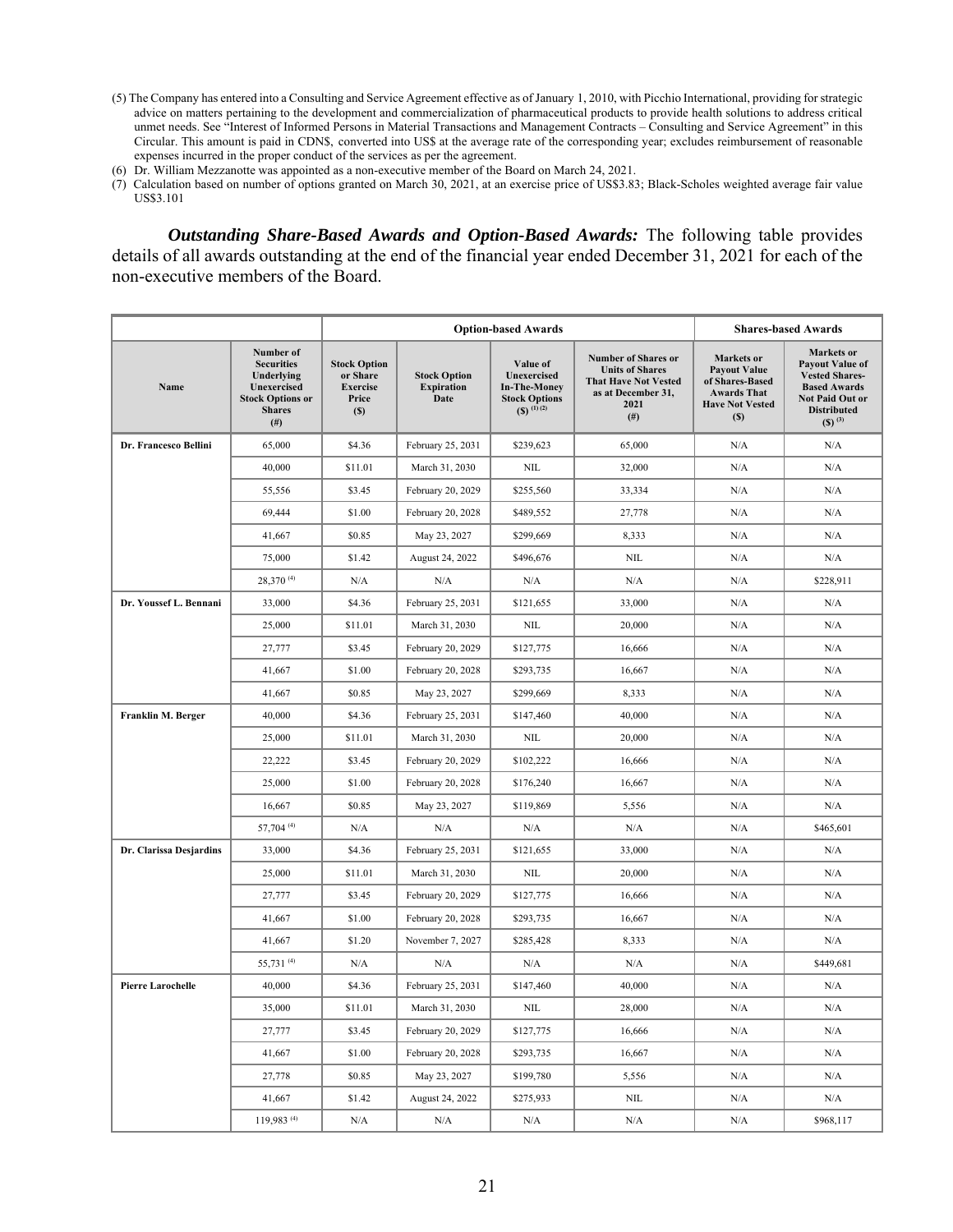| Dr. William<br><b>Mezzanotte</b> | 50,000         | \$3.83  | March 31, 2031    | \$210,825 | 50,000     | N/A | N/A      |
|----------------------------------|----------------|---------|-------------------|-----------|------------|-----|----------|
|                                  | 11,670         | N/A     | N/A               | N/A       | N/A        | N/A | \$94,163 |
| <b>Joseph Rus</b>                | 40,000         | \$4.36  | February 25, 2031 | \$147,460 | 40,000     | N/A | N/A      |
|                                  | 35,000         | \$11.01 | March 31, 2030    | NIL       | 28,000     | N/A | N/A      |
|                                  | 27,777         | \$3.45  | February 20, 2029 | \$127,775 | 16,666     | N/A | N/A      |
|                                  | 41,667         | \$1.00  | February 20, 2028 | \$293,735 | 16,667     | N/A | N/A      |
|                                  | 27,778         | \$0.85  | May 23, 2027      | \$199,780 | 5,556      | N/A | N/A      |
|                                  | 41,667         | \$1.42  | August 24, 2022   | \$275,933 | <b>NIL</b> | N/A | N/A      |
|                                  | $11,622^{(4)}$ | N/A     | N/A               | N/A       | N/A        | N/A | \$93,775 |

(1) In 2021, the Company started to grant options having an exercise price in US dollar. Prior to 2021, options granted by the Company had an exercise price in Canadian dollar; those options are converted in the above table into US dollars using the closing rate of CDN\$1.00 = US\$0.7912 at December 31, 2021.

(2) At December 31, 2021, the Company's closing stock price was CDN\$10.17= US\$8.05 on the TSX, and was US\$8.05 on the Nasdaq. The value of the unexercised "in-the-money" stock options is calculated using the closing stock price on the related stock exchange at December 31, 2021 less the respective exercise price of the stock options, multiplied by the number of options. This value has not been, and may never be, realized. The actual gain, if any, will depend on the stock price on the dates, if any, on which the stock options are exercised.

(3) Cash Value of DSUs at December 31, 2021 was CDN\$10.20 = US\$8.07 per unit.

(4) DSUs vest immediately on the grant date. DSUs are redeemable only upon participant's departure, until December 15 of the year following such departure.

### **Value vested or earned on incentive plan awards during the most recently completed financial year:**

The following table indicates for each of the non-executive directors of the Company, the value on vesting of all awards during the 2021 financial year.

| Name                     | <b>Option Awards - Value Vested</b><br>During the Year on Vesting<br>$(5)$ <sup>(1)</sup> | <b>Share Awards - Value Vested</b><br>During the Year on Vesting<br>(S) | <b>Non-Equity Incentive Plan</b><br><b>Compensation - Value Earned During</b><br>the Year<br><b>(S)</b> |  |
|--------------------------|-------------------------------------------------------------------------------------------|-------------------------------------------------------------------------|---------------------------------------------------------------------------------------------------------|--|
| Dr. Francesco Bellini    | \$86,218                                                                                  | N/A                                                                     | N/A                                                                                                     |  |
| Dr. Youssef L. Bennani   | \$60,400                                                                                  | N/A                                                                     | N/A                                                                                                     |  |
| Franklin M. Berger       | \$52,160                                                                                  | N/A                                                                     | N/A                                                                                                     |  |
| Dr. Clarissa Desjardins  | \$65,881                                                                                  | N/A                                                                     | N/A                                                                                                     |  |
| <b>Pierre Larochelle</b> | \$52,160                                                                                  | N/A                                                                     | N/A                                                                                                     |  |
| Dr. William Mezzanotte   | N/A                                                                                       | N/A                                                                     | N/A                                                                                                     |  |
| <b>Joseph Rus</b>        | \$52,160                                                                                  | N/A                                                                     | N/A                                                                                                     |  |

(1) Relates to the in-the-money value of options vested during the year, at the date of the vesting. The value vested during the year in Canadian dollars has been converted into US dollars using the rate on the date of vesting of the options.

#### *Compensation Governance*

The mandate of the Compensation Committee includes reviewing the compensation arrangements for the Company's employees, including executive officers and directors, making recommendations to the Board with respect to such compensation arrangements, and to the Company's incentive compensation plans and equity-based plans, and overseeing succession planning. Moreover, the Compensation Committee is responsible for reviewing and making recommendations to the Board as to the compensation of the President and Chief Executive Officer, the objectives of the President and Chief Executive Officer and the assessment of whether and to what extent such objectives are met. The members of the Compensation Committee are Mr. Joseph Rus (Chair), Dr. Youssef L. Bennani, Dr. Clarissa Desjardins and Mr. Pierre Larochelle.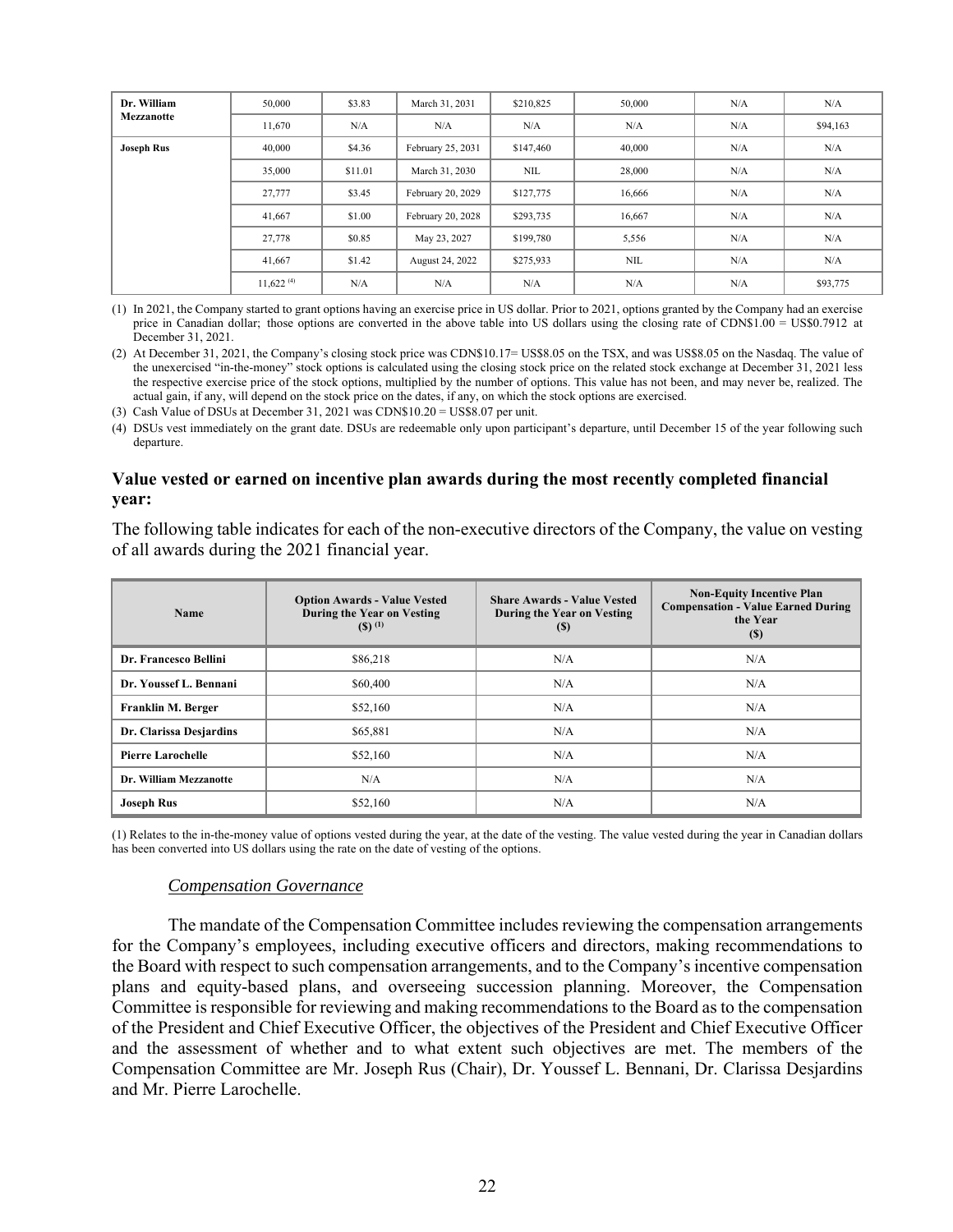The members of the Compensation Committee are all independent directors of the Company. Each member of the Committee has skills and experience relevant to compensation matters, including making decisions and determinations as to the suitability of compensation policies and practices. Each member has held a number of executive management positions, including, in most cases, as president of a company to whom the human resources department reported. In connection with each member's various responsibilities in such positions, each member of the Committee has experience implementing and managing compensation policies and practices, including with respect to wage policies, management compensation, succession planning and share-based incentive programs.

The Board has adopted a charter of the Compensation Committee that clearly establishes the Compensation Committee's mandate and responsibilities, the required member qualifications, the procedures for the appointment and removal of members, as well as the committee's structure, operations and reporting obligations to the Board. The charter also allows for an outside consultant or advisor to be engaged to assist the Compensation Committee as the Committee may deem appropriate in its discretion. No such consultant or advisor was retained by the Company to assist the Compensation Committee during the 2021 financial year.

The Compensation Committee also reviews the compensation policies and practices of the Company taking into account risks associated with these policies and practices. The Compensation Committee has not identified risks associated with the Company's compensation policies which could have material adverse consequences on the Company. The risks and uncertainties which may have material adverse consequences on the Company are disclosed in the Company's public filings, including its Annual Information Form.

Although the Company has not adopted a policy forbidding Named Executive Officers and directors from purchasing financial instruments relating to the Common Shares, the Company is not aware of any insider having entered into such a transaction.

# **EQUITY COMPENSATION PLANS**

#### *Amended and Restated Stock Option Plan*

Under its amended and restated stock option plan (the "**Amended and Restated Stock Option Plan**" or the "**Plan**"), the Company may grant, together with any Common Shares reserved for issuance under any other security-based compensation arrangement, options in respect of up to 12.5% of the issued and outstanding Common Shares of the Company from time to time. As at December 31, 2021, the total number of Common Shares issued under the Plan and issuable under outstanding stock options granted under the Plan and the percentage of the Company's issued and outstanding Common Shares represented by such shares, was as follows:

| <b>Common Shares issued</b> | Common Shares issuable          |
|-----------------------------|---------------------------------|
| under the Plan              | under outstanding stock options |
| $222,889(0.2\%)$            | 7,774,833 (7.3%)                |

As at December 31, 2021, 8,369,110 Common Shares were reserved for issuance under the Plan, representing approximately 7.9% of the Company's issued and outstanding Common Shares as at such date.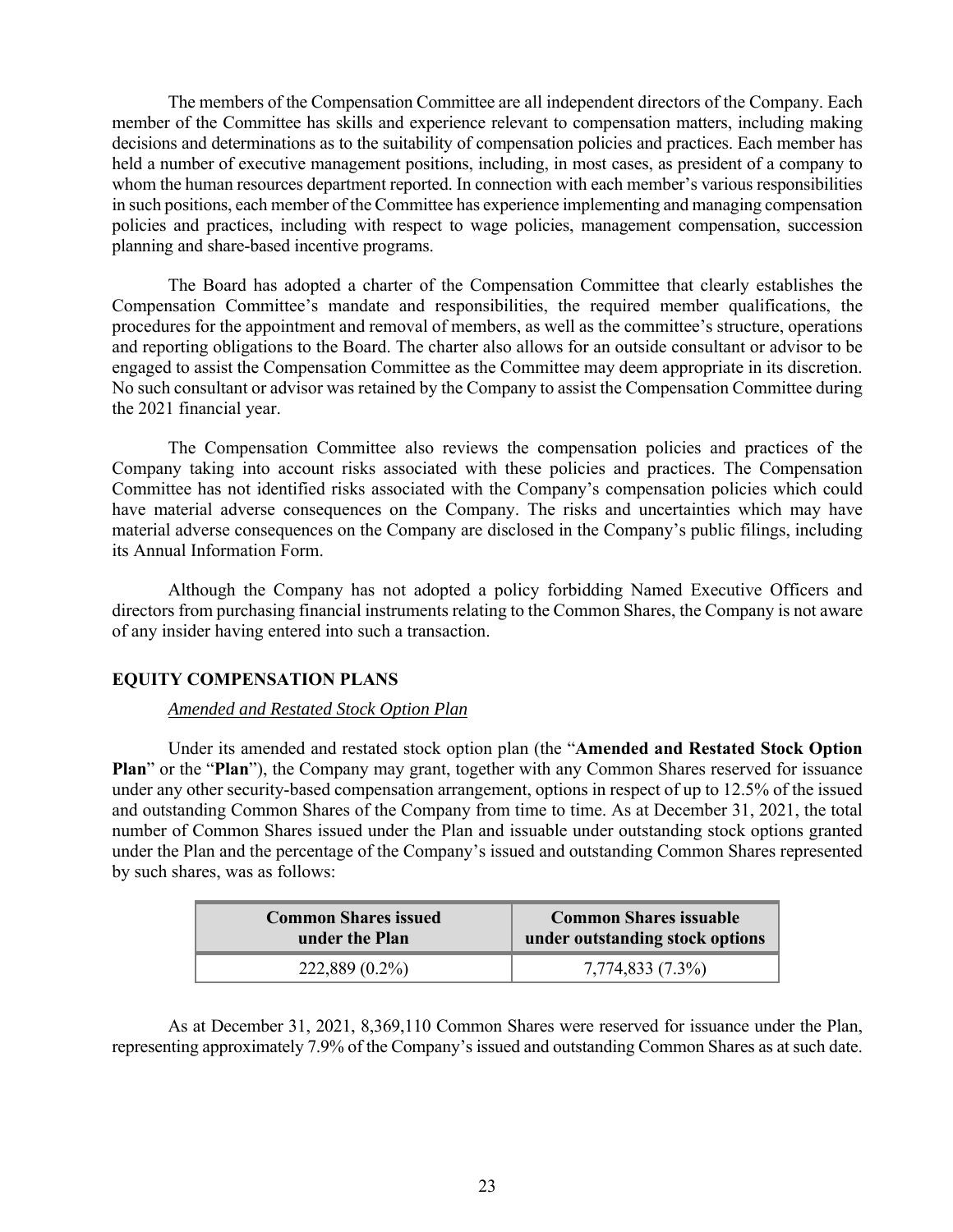The following table outlines the burn rate for the Plan for the past three years as of December 31, 2021:

| <b>Description</b>                                                                                                                                                                                    | 2021    | 2020    | 2019 |
|-------------------------------------------------------------------------------------------------------------------------------------------------------------------------------------------------------|---------|---------|------|
| The burn rate is calculated by dividing the number of stock options granted under<br>the Plan during a financial year by the weighted average number of shares<br>outstanding for such financial year | $2.2\%$ | $3.1\%$ | 3.3% |

Pursuant to the Plan, stock options may be granted to directors, officers, full-time employees, consultants and members of the Scientific or Clinical Advisory Board (if any) of the Company or any affiliate thereof. The number of Common Shares subject to each stock option, the expiration date of each stock option, the extent to which each stock option is exercisable from time to time during its term and other terms and conditions relating to each such stock option shall be determined by the Compensation Committee and be subject to approval by the Board, provided, however, that if no specific determination is made by the Compensation Committee with respect to any of the foregoing matters, each stock option shall, subject to any other specific provisions of the Plan, be subject to the following terms and conditions:

- (a) the period during which a stock option shall be exercisable shall be 10 years from the date of the grant; and
- (b) the optionee may take up and pay for not more than 20% of the Common Shares covered by the stock option after the expiration of each one-year period in arrears from the date of the grant; provided, however, that if the number of Common Shares taken up under the stock option after the expiration of each one-year period is less than 20% of the Common Shares covered by the stock option, the optionee shall have the right, on a cumulative basis, at any time or from time to time during the remainder of the term of the stock option, to purchase such number of Common Shares subject to the stock options that were purchasable, but not purchased by such optionee, after the expiration of each such one-year period.

The purchase price for Common Shares granted under stock options is determined by the Compensation Committee but shall not be less than the volume weighted average trading price for such Common Shares for the five days preceding the effective date of grant during which the Common Shares were traded on the TSX or NASDAQ. In no event may the term of any stock option exceed 10 years from the date of the grant of the stock option. Any stock option granted under the Plan is personal to the optionee and is non-assignable.

The Plan provides for the following limitations on the number of Common Shares issuable thereunder:

- (a) the aggregate number of Common Shares reserved for issuance at any time to any one optionee shall not exceed 5% of the number of Common Shares of the Company outstanding on a nondiluted basis at such time, less the total of all shares reserved for issuance to such optionee pursuant to any other share compensation arrangement of the Company and its Affiliates (as defined in the Plan);
- (b) the aggregate number of Common Shares issuable (or, reserved for issuance) to insiders of the Company and its affiliates under the Plan and any other share compensation arrangement of the Company and its affiliates, cannot at any time exceed 10% of the issued and outstanding Common Shares; and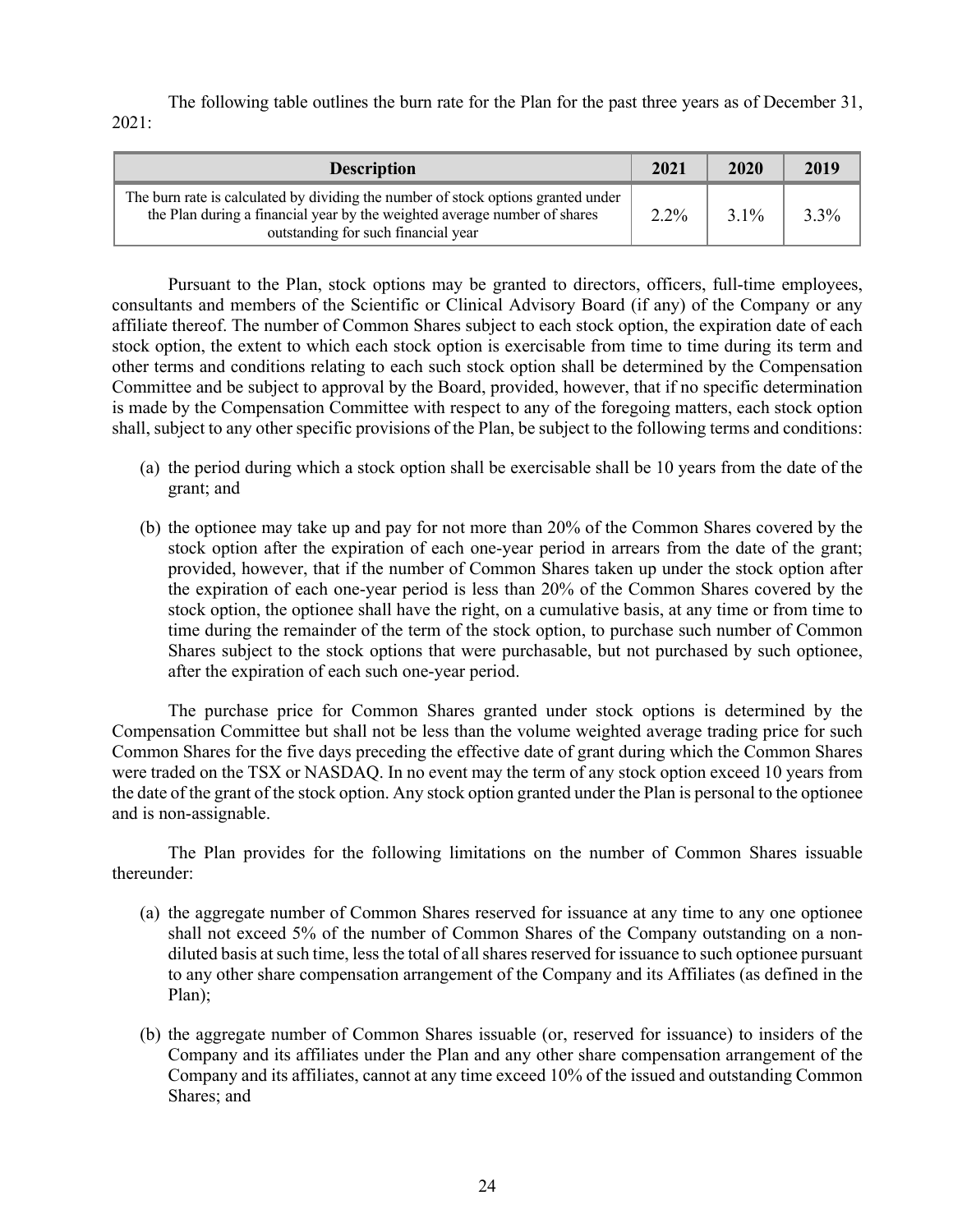(c) the aggregate number of Common Shares issued to insiders under the Plan and any other share compensation arrangement of the Company and its affiliates, within a one-year period, cannot exceed 10% of the issued and outstanding Common Shares.

Subject to any express resolution passed by the Board or the Compensation Committee, a stock option, and all rights to purchase Common Shares pursuant thereto, shall expire and terminate immediately upon an optionee ceasing to be a director, full-time employee, consultant or member of the Scientific Advisory Board of the Company and its affiliates. For greater certainty, the optionee shall not lose any rights to any stock options granted pursuant to the Plan if he or she changes positions within the Company or its affiliates so long as he or she remains eligible. If, before the expiry of a stock option, in accordance with the terms thereof, the employment of the optionee by the Company and its affiliates terminates for any reason whatsoever other than termination by the Company or its affiliates for cause, but including termination by reason of the death of the optionee, such stock option may, subject to the terms thereof and any other terms of the Plan, be exercised, if the optionee is deceased, by the legal personal representative(s) of the estate of the optionee during the first three months following the death of the optionee, or if he or she is alive, by the optionee, at any time within three months of the date of termination of the employment of the optionee (but in either case prior to the expiry of the option in accordance with the terms thereof), but only to the extent that the optionee was entitled to exercise such stock option at the date of the termination of his or her employment.

On February 23, 2022, the Plan was amended to provide that in lieu of paying in cash for the aggregate option Price to purchase Common Shares as per the usual exercise method of the options under the Plan, an optionee may elect to surrender a portion of its then vested and exercisable options for payment of the aggregate option price and receive Common Shares (or direct that such Common Shares be sold by an agent on the optionee's behalf) without payment of cash. This cashless exercise feature provides for a full deduction of the number of underlying Common Shares for the number of Common Shares reserved issuance under the Plan.

Notwithstanding any vesting period determined by the Board in respect of any stock option granted to an optionee at any time, the Board may, upon written notice to all the optionees, provide that all or a portion of the then vested or unvested stock options held by such optionees will become exercisable in full as of a specified time prior to the consummation of an Acquisition Event (as defined below) and that all or a portion of the stock options (whether or not vested) will terminate immediately prior to the consummation of such Acquisition Event, except to the extent exercised by the optionees before the consummation of such Acquisition Event; provided, however, that in the event of an Acquisition Event under the terms of which holders of Common Shares will receive upon consummation thereof a cash payment for each Common Share surrendered pursuant to such Acquisition Event (the "**Acquisition Price**"), then the Board may instead provide in such notice that all or a portion of the outstanding vested or unvested (or both) stock options shall terminate upon consummation of such Acquisition Event and that each optionee shall receive, in exchange therefore, a cash payment equal to the amount (if any) by which (A) the Acquisition Price multiplied by the number of Common Shares subject to such outstanding stock options (whether or not then vested), exceeds (B) the aggregate exercise price of such stock options. For the purposes thereof, "Acquisition Event" shall mean any transaction or series of transactions after which a Person (or a related group of Persons) owns at least 50.1% of the Common Shares; and "Person" shall mean any individual, corporation or company, partnership, joint venture, syndicate, sole proprietorship, trust, trustee, executor, administrator or other legal representative or an unincorporated organization, government or governmental authority or entity.

Notwithstanding anything contained to the contrary in the Plan, or in any resolution of the Board in the implementation thereof, the Board may, by resolution, and with the approval of the TSX, approve,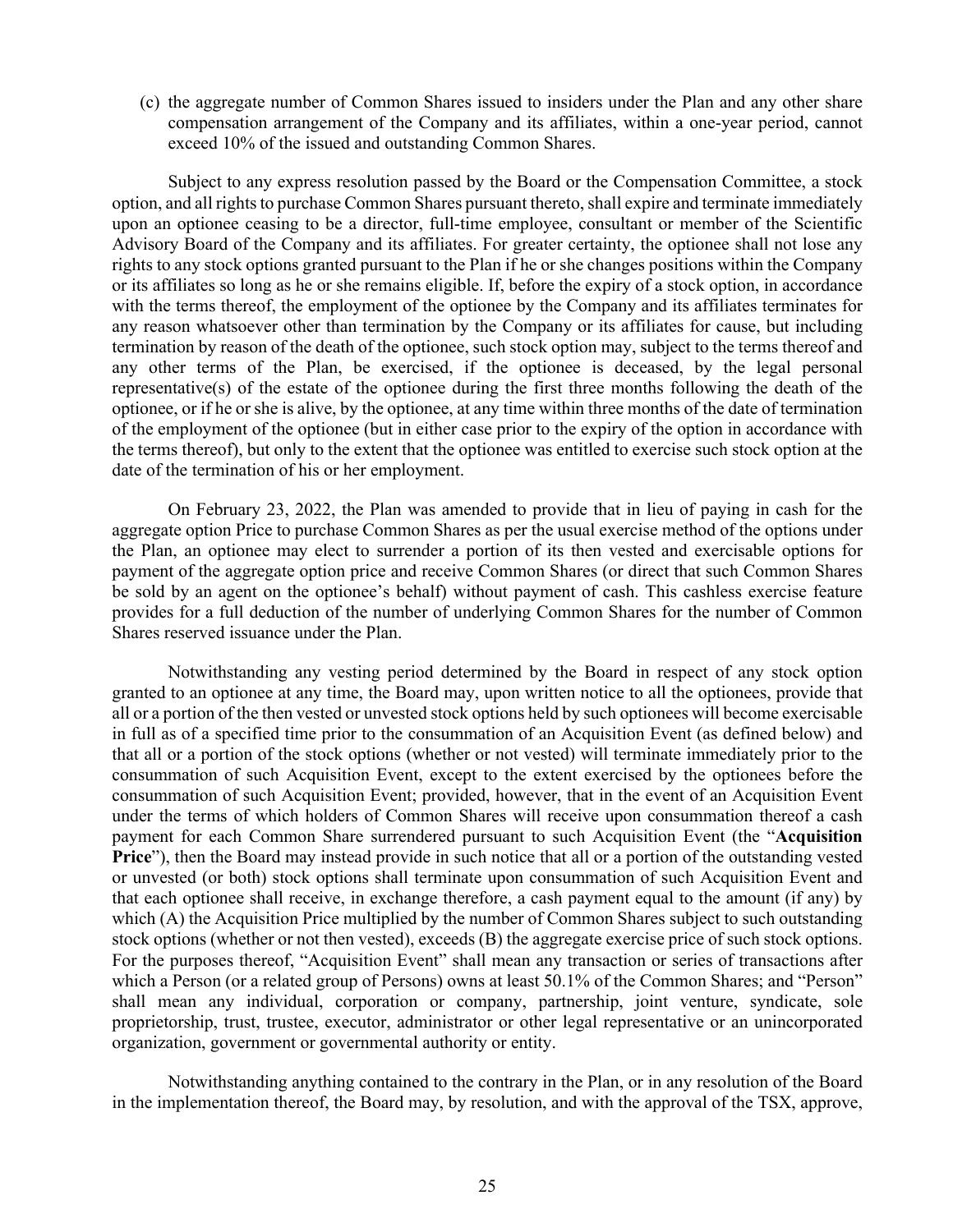at the election of optionees who cease to be directors of the Company upon application of the mandatory retirement policy adopted by the Board from time to time, either:

- (i) the acceleration of the date upon which any unvested stock option may vest, and therefore be exercisable by such optionees, subject always to the three-month period for exercise set forth in the Plan; or
- (ii) notwithstanding the three-month period for exercise set forth in the Plan, the extension of the period for the exercise by such optionees of such stock options as are vested, and therefore are exercisable by such optionees, on the date at which such optionee has ceased to be a director of the Company from the three-month period for exercise set forth in the Plan to twelve months from the date at which any such optionee has ceased to be a director of the Company.

The election referred to above shall be made in writing to the Company no later than the date upon which such optionees cease to be directors of the Company upon application of the mandatory retirement policy. The Board shall not, in the event of any such election, be under any obligation to accelerate the date, or extend the exercise period, in accordance with which any stock option may be exercised by any other optionee.

The Plan provides that the Board may amend or discontinue the Plan at any time without notice or approval from the shareholders of the Company or any optionee, for any purpose whatsoever, including, without limitation for the purpose of:

- (a) amendments of a "housekeeping" nature, which include, without limitation, amendments to ensure continued compliance with applicable laws, regulations, rules or policies of any regulatory authority and amendments to remove any ambiguity or to correct or supplement any provision contained in the Plan which may be incorrect or incompatible with any other provision of the Plan;
- (b) a change to the vesting provisions of a stock option of the Plan;
- (c) a change to the termination provisions of a stock option or the Plan which does not entail an extension beyond the original expiration date; and
- (d) the addition of a cashless exercise feature payable in cash or securities which provides for a full deduction of the number of underlying Common Shares from the number of Common Shares reserved for issuance under the Plan;

provided, however, that no such amendment may increase the maximum number of Common Shares issuable pursuant to the Plan, change the manner of determining the minimum Option Price (as defined in the Plan), alter the stock option exercise period following the expiration of the Blackout Period (as defined in the Plan) or, without the consent of the optionee, adversely alter or impair any stock option previously granted to an optionee under the Plan.

The Plan also provides that (i) a reduction in the Option Price, (ii) an extension of the expiration date of an outstanding stock option, (iii) any amendment to the definition of "Eligible Person" under the Plan, or (iv) any amendment which would permit stock options to be transferable or assignable other than for normal estate settlement purposes, may not be made without the approval of the shareholders of the Company (excluding the votes of securities held directly or indirectly by insiders benefiting from the amendment), provided that: (x) an adjustment to the Option Price pursuant to Article 9 of the Plan and (y) an extension of the expiry date pursuant to Section 5.6 of the Plan, in each case subject to any applicable regulatory requirements, shall not require approval of the shareholders of the Company.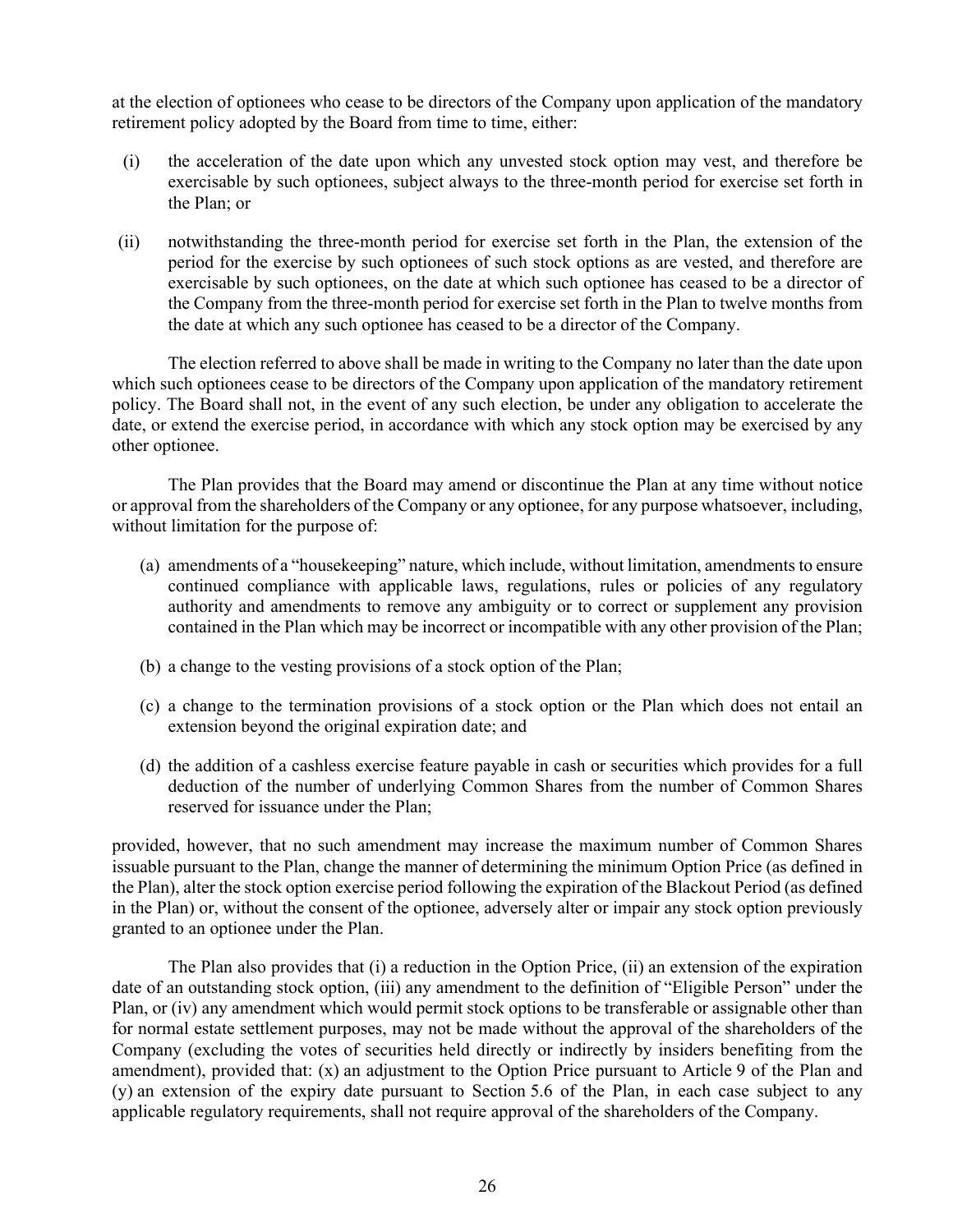The Plan provides that if the term of a stock option of any eligible person under the Plan expires during or within 10 business days of the expiration of a Blackout Period (as defined in the Plan), then the term of the stock option or the unexercised portion thereof, shall be extended by 10 business days after the expiration of the Blackout Period.

The Plan also provides that the Company may, from time to time, implement such procedures and conditions as it determines appropriate with respect to the withholding and remittance of taxes imposed under applicable law, or the funding of related amounts for which liability may arise under such applicable law. Without limiting the generality of the foregoing, following a stock option exercise, if the underlying Common Shares issuable are not to be sold on the optionee's behalf by the Company, the optionee must, in addition to following the procedures set out elsewhere in the Plan, and as a condition of exercise: (i) deliver a certified cheque, wire transfer or bank draft payable to the Company for the amount determined by the Company to be the appropriate amount on account of such taxes or related amounts; or (ii) otherwise ensure, in a manner acceptable to the Company (if at all) in its sole and unfettered discretion, that the amount will be securely funded; and must in all other respects follow any related procedures and conditions imposed by the Company. In the event of an exercise pursuant to which Common Shares issuable to the optionee are to be sold on the optionee's behalf, the Company shall deduct from any proceeds payable to the optionee any and all amounts necessary to satisfy the Company's withholding and/or remittance obligations under applicable law.

The anti-dilution provisions of the Plan adjust the exercise price and, in some cases, the amount of underlying shares that may be subscribed, in the event of the following scenarios: (i) a reorganization of the share-capital; (ii) an issuance of rights, stock options or warrants to all or substantially all of the shareholders to subscribe for or purchase shares at a price per Common Share that is less than 95% of the market price per Common Share; (iii) a payment or issuance of a special dividend in cash or in kind; (iv) an issuer bid where the consideration per Common Share exceeds the market price per Common Share; and (v) other events affecting the shareholders where an optionee has exercised his/her stock options after the effective date of such event.

In connection with the listing of the Common Shares on NASDAQ in September 2019, the Board approved certain amendments to the Plan, such amendments being effective as of February 26, 2020. In particular, such amendments relate to: (i) the registration requirements applicable to any Common Shares issued under the Plan pursuant to the United States Securities Act of 1933, as amended, and any applicable state securities laws; and (ii) certain United States tax law matters applicable to optionees who are United States citizens, permanent residents or for whom a benefit under the Plan would otherwise be subject to taxation under the U.S. Internal Revenue Code of 1986, as amended, and the rulings and regulations in effect thereunder (which United States tax law matters do not modify the Plan in respect of any other category of optionee).

#### *Deferred Share Unit Plans*

Effective January 1, 2007, the Company adopted a deferred share unit plan for directors and a deferred share unit plan for designated employees (the "**DSU Plans**") pursuant to which members of the Board may, on an annual basis, elect to receive 100% of their Board retainer in the form of DSUs and designated employees may elect to receive all or any part of their annual bonus in the form of DSUs. The DSUs are redeemable once a Board member is no longer a member of the Board or a designated employee no longer employed by the Company, and vest immediately upon being granted to such persons. Upon redemption, the value of the DSUs credited to a Board member or designated employee will be based on the value of the underlying Common Shares as at that date, as adjusted pursuant to the terms of the applicable DSU Plan, and will be payable to such Board member or designated employee in a lump sum cash payment, subject to applicable withholding taxes.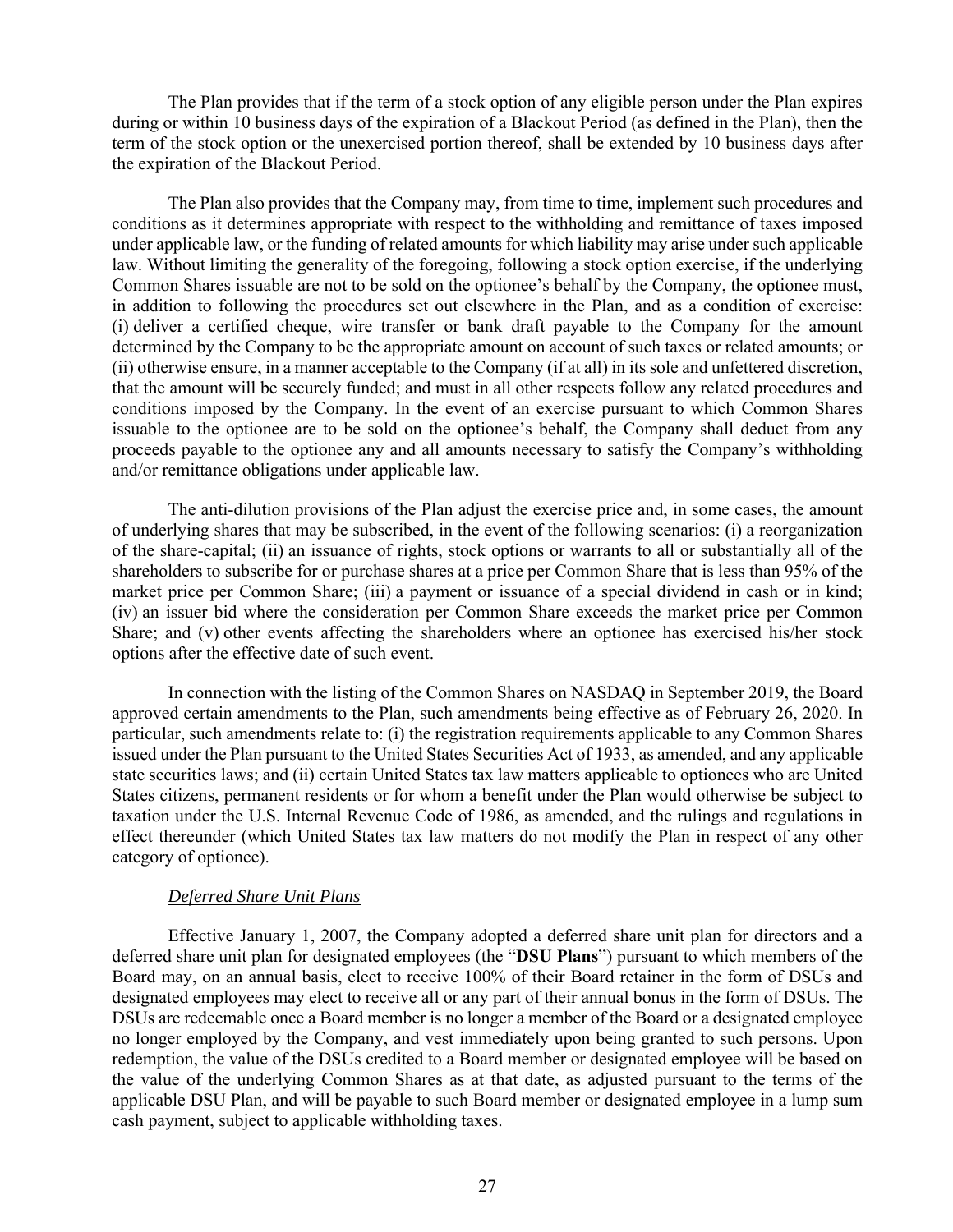### **SECURITIES AUTHORIZED FOR ISSUANCE UNDER EQUITY COMPENSATION PLANS**

The following table indicates the number of Common Shares to be issued upon the exercise of stock options outstanding as at December 31, 2021, the weighted average exercise price of such outstanding stock options and the number of Common Shares remaining for future issuance under the Plan.

| <b>Plan Category</b>                                                 | <b>Number of Common Shares to</b><br>be issued upon exercise of<br>outstanding stock options | Weighted-average exercise<br>price of outstanding stock<br>options<br>(S) | <b>Number of Common Shares</b><br>remaining available for future<br>issuance under equity compensation<br>plans (excluding securities reflected<br>in the first column) $(1)$ |  |
|----------------------------------------------------------------------|----------------------------------------------------------------------------------------------|---------------------------------------------------------------------------|-------------------------------------------------------------------------------------------------------------------------------------------------------------------------------|--|
| <b>Equity compensation plans</b><br>approved by security holders     | 7,774,833                                                                                    | \$3.94                                                                    | 5,523,963                                                                                                                                                                     |  |
| <b>Equity compensation plans not</b><br>approved by security holders | N/A                                                                                          | N/A                                                                       | N/A                                                                                                                                                                           |  |
| Total                                                                | 7,774,833                                                                                    | \$3.94                                                                    | 5,523,963                                                                                                                                                                     |  |

(1) Under the Plan, any increase in the number of outstanding Common Shares will result in an increase in the number of Common Shares that are available to be issued under the Plan in the future, and any exercise of an option previously granted under the Plan will result in an additional option being available for grant under the Plan.

# **INDEBTEDNESS OF DIRECTORS AND EXECUTIVE OFFICERS**

No officers, directors, employees or former officers, directors and employees of the Company were indebted to the Company as at March 23, 2022.

### **PART 4. REPORT ON CORPORATE GOVERNANCE AND OTHER ITEMS**

The CSA has adopted National Policy 58-201 – Corporate Governance Guidelines (the "**Guidelines**") to provide guidance to Canadian reporting issuers on matters of corporate governance. The Guidelines relate to a number of significant governance issues, including the proper role of the board of directors, its structure and composition and its relationship with shareholders and management. The CSA has also adopted National Instrument 58-101 – Disclosure of Corporate Governance Practices requiring that disclosure be made by a Canadian reporting issuer of its corporate governance practices. A complete description of the Company's corporate governance practices, with specific references to each of the Guidelines, is attached hereto as Schedule "A". The Nominating and Corporate Governance Committee reviewed the disclosure set out in Schedule "A".

The Nominating and Corporate Governance Committee periodically monitors corporate governance proposals made by the CSA. As new standards become effective, the Nominating and Corporate Governance Committee amends, where necessary and appropriate, the Company's corporate governance practices and the eligibility requirements for members of the Board to sit on each committee.

#### *Committees of the Board*

The following is a description of the current committees of the Board:

#### *Audit Committee*

The mandate of the Audit Committee includes assisting the Board in its oversight of (i) the integrity of the Company's financial statements, accounting and financial reporting processes, system of internal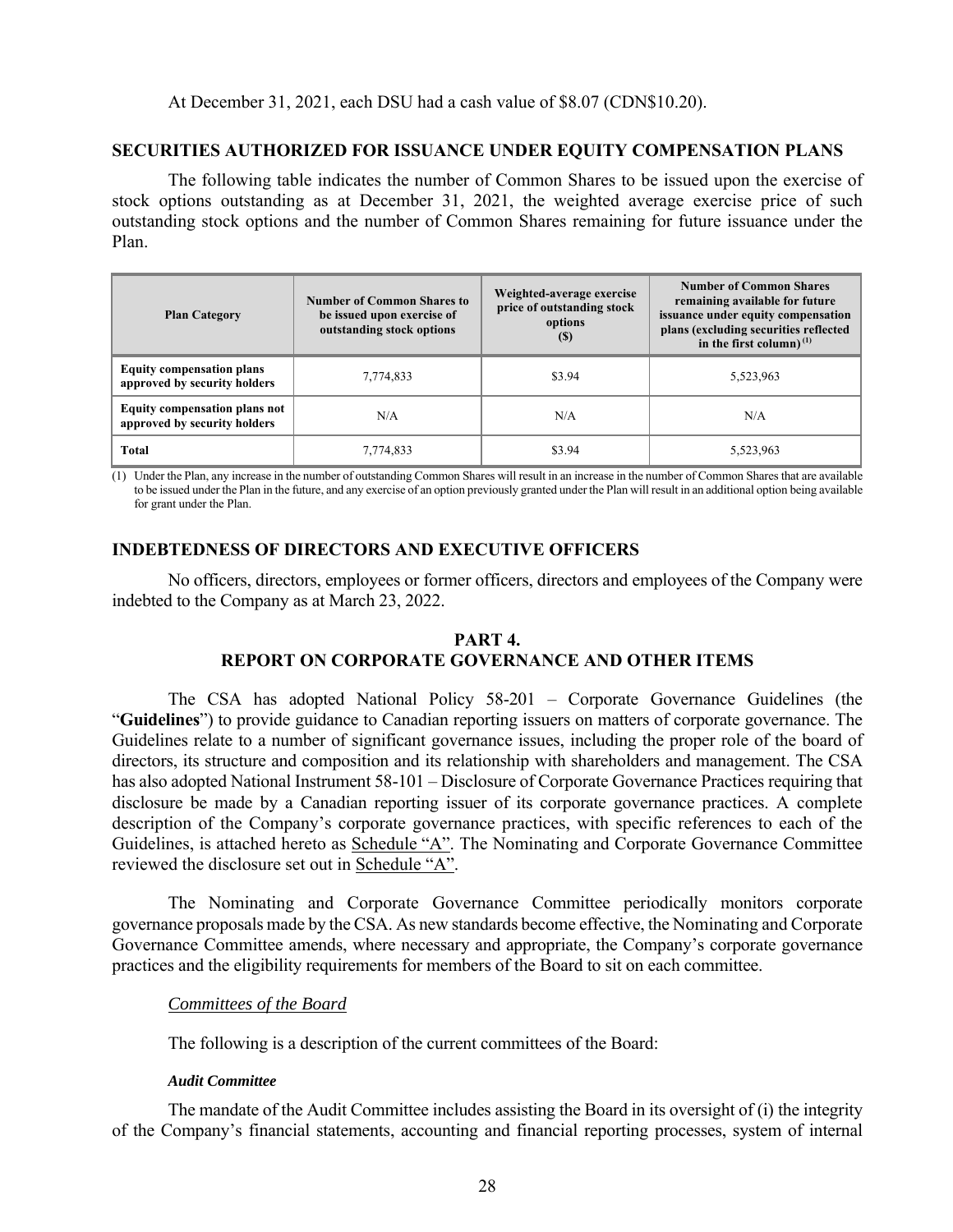controls over financial reporting and audit process, (ii) the Company's compliance with, and process for monitoring compliance with, legal and regulatory requirements so far as they may relate to matters of financial reporting, (iii) the independent auditors' qualifications, independence and performance, and (iv) the performance of the Company's internal audit function (if any). The members of the Audit Committee are Mr. Pierre Larochelle (Chair), Mr. Franklin M. Berger and Mr. Joseph Rus.

All of the members of the Audit Committee are "independent directors" as defined under applicable law and the listing standards and applicable policies of the TSX and the NASDAQ and such members meet the independence, experience and expertise requirements under such laws, listing standards and applicable policies and under the applicable policies of the Board.

Additional information regarding the Audit Committee can be found under the heading "Audit Committee" in the Company's Annual Information Form for the year ended December 31, 2021 (the "**Annual Information Form**").

#### *Compensation Committee*

The mandate of the Compensation Committee includes reviewing the compensation arrangements for the Company's employees, including executive officers and directors, and making recommendations to the Board with respect to such compensation arrangements, as well as making recommendations to the Board with respect to the Company's incentive compensation plans and equity-based plans, and overseeing succession planning. The members of the Compensation Committee are Mr. Joseph Rus (Chair), Dr. Youssef L. Bennani, Dr. Clarissa Desjardins and Mr. Pierre Larochelle. Dr. Desjardins stepped off the Compensation Committee on May 18, 2021.

#### *Nominating and Corporate Governance Committee*

The mandate of the Nominating and Corporate Governance Committee is to develop and make recommendations to the Board with respect to corporate governance matters, including preparing and reviewing the Company's disclosure with respect to corporate governance before such disclosure is submitted to the Board for approval. The Nominating and Corporate Governance Committee is also responsible for the review and periodic update of the Company's corporate governance mandates, charters, policies and procedures, including its Code of Ethics, which governs the conduct of the Company's directors, officers and other employees. Moreover, the Nominating and Corporate Governance Committee is mandated to examine, on an annual basis, the size and composition of the Board and, if appropriate, make recommendations in that regard in order to ensure the composition of the Board facilitates effective decisionmaking.

In addition, the Nominating and Corporate Governance Committee's mandate includes identifying individuals qualified to become members of the Board and making recommending to the Board with respect to nominees to be put before shareholders at each annual meeting, as well as recommendations with respect to the process for board, committee and director assessment. In identifying potential candidates, the Committee seeks to put forward individuals it believes represent potentially suitable candidates and also solicits names of other potentially suitable candidates from the other members of the Board of Directors and from members of management. The Committee then considers the qualifications and qualities of each individual in light of the needs of the Board and of the Company and makes a recommendation to the Board on that basis.

The members of the Nominating and Corporate Governance Committee are Mr. Franklin Berger (Chair), Dr. Youssef L. Bennani and Dr. Clarissa Desjardins.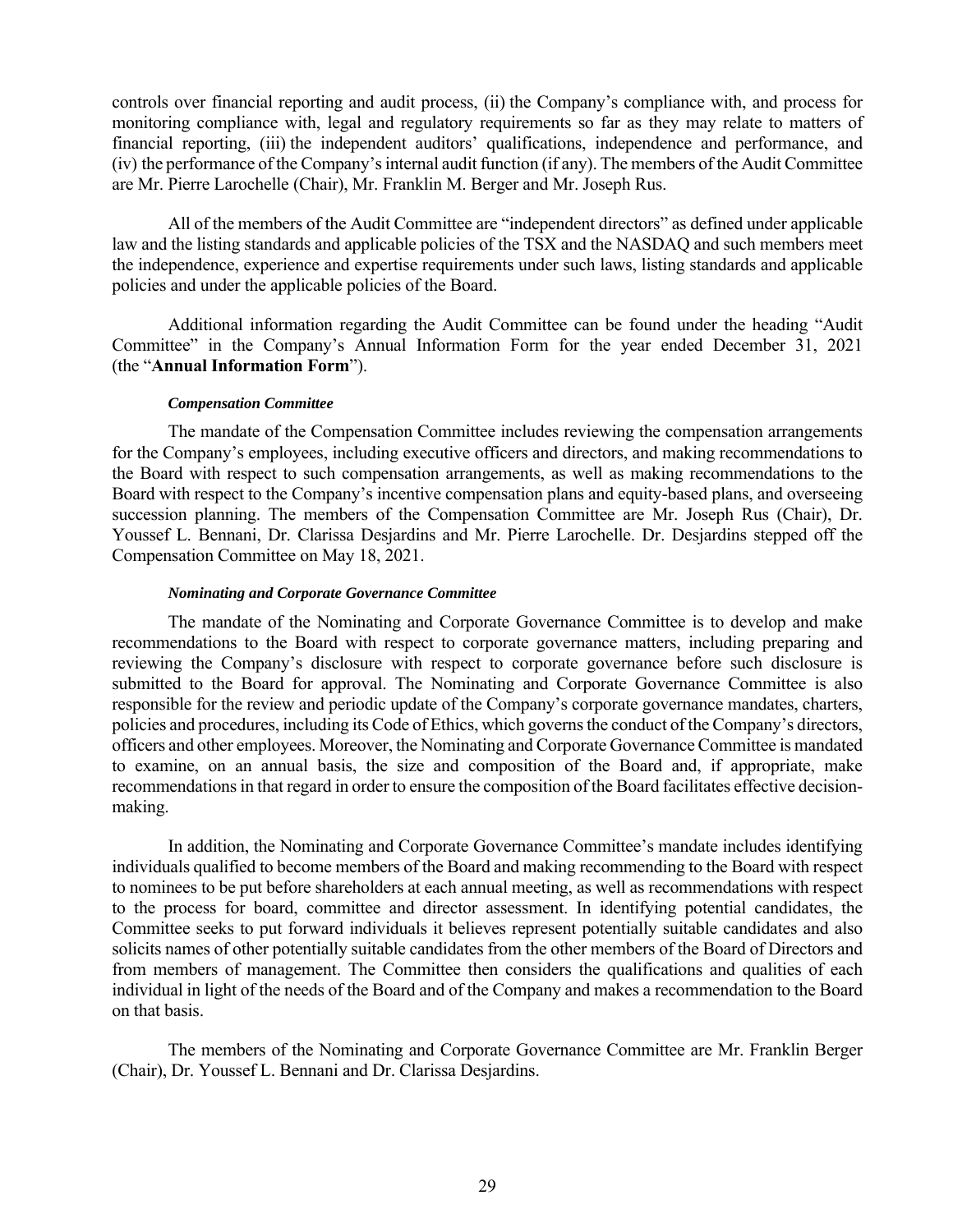#### *Communications, Insider Trading, Confidential Information and Disclosure Policies*

The Board is committed to an effective communications policy with all its stakeholders, including shareholders, suppliers, advertisers, employees, agents and members of the investment community. The Company is committed to complying with all applicable laws, regulations and policies, as well as with best practices in the field. This commitment is evidenced, notably, by the adoption by the Company of a Disclosure and Trading Policy.

The Audit Committee or the Board reviews in advance all press releases which disclose financial results. Other continuous disclosure documents, including, without limitation, the annual report, proxy materials and Annual Information Form are reviewed by members of the Company's Disclosure Committee and, where appropriate, the Board and, where required, these documents are also reviewed and approved by the Board.

#### *Environmental, Social and Governance Matters*

The patient is at the heart of the Company's business model and the Company's priority is to ensure that its product, if approved, will be easily accessible to patients in need of treatment. To best prepare for a potential future approval, the Company has already initiated interactions with its stakeholders, including payors, patient advocacy groups and providers, to start discussing how to best bring its product to patients at a sustainable cost.

In addition, the Company is committed to working with patient advocacy groups and to better understanding the patient's journey in order to improve the quality of life of patients suffering from cough. Over the past year, the Company has worked closely with the NEuroCOUGH consortium, within the European Respiratory Society, which hosts a platform that allows clinicians, patients, researchers, and industry partners to facilitate collaborations geared toward improved care and treatment for patients with cough.

The Company has also amended its Code of Ethics to ensure that it will proactively promote compliance with foreign anti-corruption practices, anti-bribery and anti-corruption legislation in the countries in which it, its employees, clinical research organizations and other suppliers operate, including via its contractual agreements with such individuals and organizations.

Lastly, the Company has made it a priority to make charitable contributions relevant to the patient community, the Company's business and its values. The Company is committed to supporting community endeavors that promote education and improve patient lives.

The Company views its employees as it most valuable asset and it believes that by creating a positive culture it can drive business results. The Company demonstrates this commitment by providing a comprehensive benefit package to all employees, including health benefits to all employees. The Company also believes that it is imperative for it to offer an equitable compensation and create a healthy work-life balance environment.

### **INTEREST OF INFORMED PERSONS IN MATERIAL TRANSACTIONS AND MANAGEMENT CONTRACTS**

#### *Consulting and Service Agreement*

The Company has entered into a Consulting and Service Agreement with effect from January 1, 2010, with Picchio International providing for strategic advice on matters pertaining to the development and commercialization of pharmaceutical products to provide health solutions to address critical unmet needs.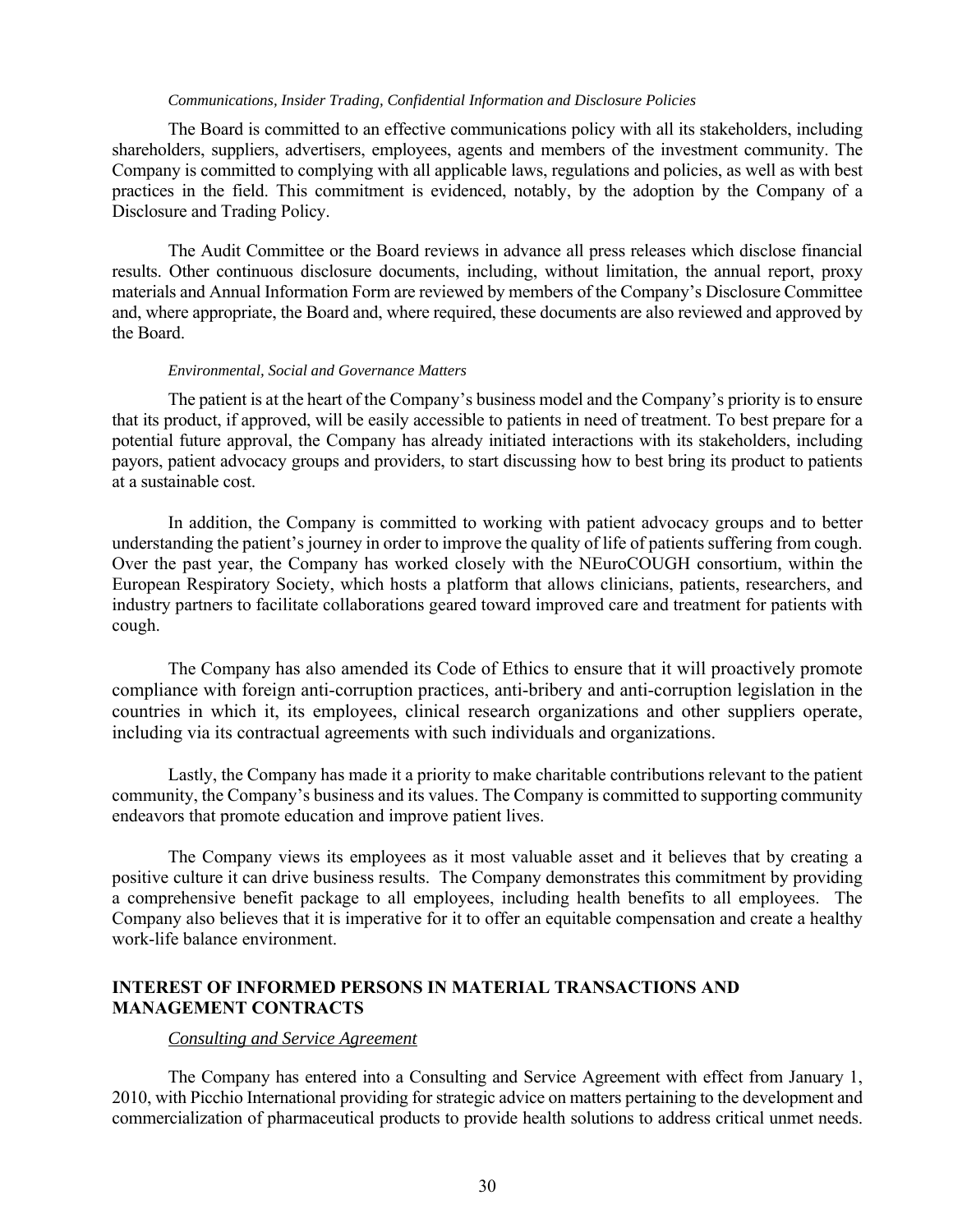Under the terms of that agreement Picchio International has assigned primary responsibility for providing such services to Dr. Francesco Bellini. For the services, a monthly retainer of \$16,483 (CDN\$20,833), is paid, plus applicable taxes, and Picchio International is reimbursed for its reasonable expenses incurred in the proper conduct of the services. The Consulting and Services Agreement automatically renews for successive one-year terms, unless one party advises the other party of its intention not to renew by October 1 of the current year. During the fiscal period ended December 31, 2021, Picchio International received \$301,000 (CDN\$381,000) under the Consulting and Services Agreement.

The Consulting and Services Agreement was automatically renewed for a one-year period, commencing on January 1, 2022.

#### **2022 SHAREHOLDER PROPOSALS**

Shareholder proposals must be submitted no later than December 23, 2022 to be considered for inclusion in the Management Information Circular for the purposes of the Company's 2023 annual meeting of shareholders.

### **ADDITIONAL INFORMATION**

Financial information is provided in the Company's audited financial statements and management's discussion and analysis for its most recently completed financial year. Copies of these documents and additional information relating to the Company are available on SEDAR at www.sedar.com.

#### **APPROVAL BY DIRECTORS**

The contents of the Circular and the sending thereof have been approved by resolution of the Board.

DATED at Montréal, Québec, Canada, March 23, 2022.

(signed) *Sébastien Roy* Corporate Secretary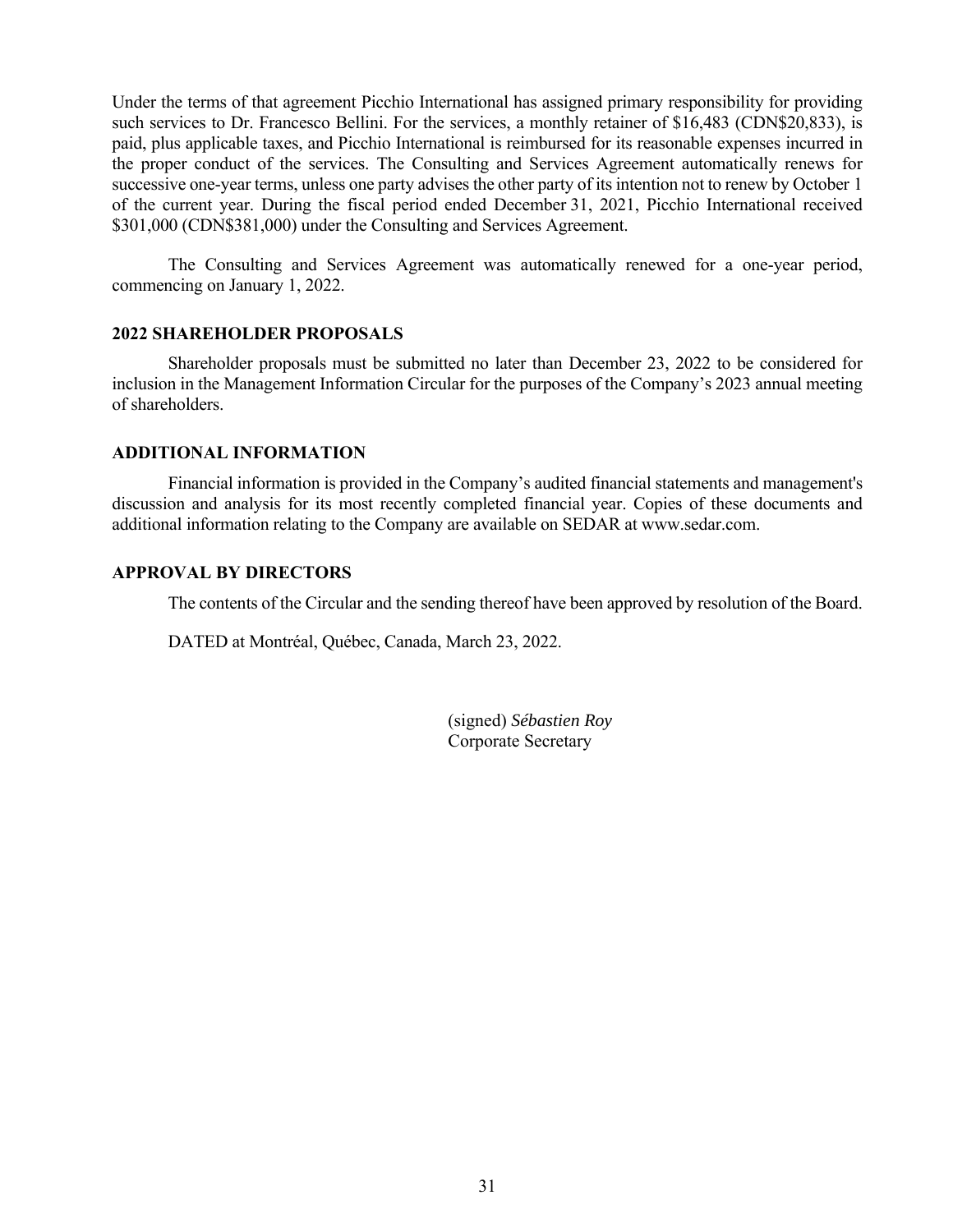# **SCHEDULE "A"**

# **CORPORATE GOVERNANCE PRACTICES**

This Schedule provides a detailed comparison of the Company's governance practices with the Guidelines. All capitalized terms used but not defined in this Schedule shall have the meanings ascribed thereto in the Circular.

| <b>GOVERNANCE DISCLOSURE GUIDELINE</b><br><b>UNDER NI 58-101</b>                                                               | THE COMPANY'S GOVERNANCE PROCEDURES                                                                                                                                                                                                                                                                                                                                                                                                                                                                                                                                                                                                                                                                                                             |
|--------------------------------------------------------------------------------------------------------------------------------|-------------------------------------------------------------------------------------------------------------------------------------------------------------------------------------------------------------------------------------------------------------------------------------------------------------------------------------------------------------------------------------------------------------------------------------------------------------------------------------------------------------------------------------------------------------------------------------------------------------------------------------------------------------------------------------------------------------------------------------------------|
| A. Directors                                                                                                                   |                                                                                                                                                                                                                                                                                                                                                                                                                                                                                                                                                                                                                                                                                                                                                 |
| 1. The board should have a majority of<br>independent directors.                                                               | The Board currently consists of a majority of<br>independent directors as, of the eight directors<br>currently serving on the Board, six are considered<br>independent, namely Dr. Youssef L. Bennani,<br>Mr. Franklin<br>M. Berger, CFA, Dr. Clarissa<br>Desjardins, Mr. Pierre Larochelle, Mr. Joseph Rus and<br>Dr. William Mezzanotte. Dr. Francesco Bellini, O.C.<br>and Mr. Roberto Bellini are not independent directors.                                                                                                                                                                                                                                                                                                                |
|                                                                                                                                | During the year ended December 31, 2021,<br>Dr. Francesco Bellini, O.C., Chairman of the Board<br>was not an independent director because of his<br>relationship with Mr. Roberto Bellini, the current<br>President and Chief Executive Officer. Mr. Roberto<br>Bellini was not independent because, as President and<br>Chief Executive Officer, he is a member of the<br>management of the Company.                                                                                                                                                                                                                                                                                                                                           |
|                                                                                                                                | Regarding the persons proposed by management to be<br>nominated for election as directors at the Meeting, a<br>majority are considered independent. The nominees<br>considered independent are: Dr. Youssef L. Bennani,<br>Mr. Franklin M. Berger, CFA, Dr. Clarissa Desjardins,<br>Mr. Pierre Larochelle, Mr. Joseph Rus and Dr.<br>William Mezzanotte. Dr. Francesco Bellini, O.C., the<br>Chair of the Board of Directors, is not an independent<br>director because of his relationship with Mr. Roberto<br>Bellini, the current President and Chief Executive<br>Officer. Mr. Roberto Bellini, the current President and<br>Chief Executive Officer, is not an independent director<br>as he is a member of the management of the Company. |
| 2. If a director is presently a director of any<br>other reporting issuer, identify both the director<br>and the other issuer. | A table identifying which directors are also directors<br>of other reporting issuers is included on page 10 of the<br>Circular.                                                                                                                                                                                                                                                                                                                                                                                                                                                                                                                                                                                                                 |
| 3. The Chair of the board should be an<br>independent director.                                                                | The Chair of the Board, Dr. Francesco Bellini, O.C., is<br>not an independent director. Given the Company's<br>current stage of development and the controls in place,<br>the Board is of the opinion that it is in the best interests<br>of the Company and its shareholders to have                                                                                                                                                                                                                                                                                                                                                                                                                                                           |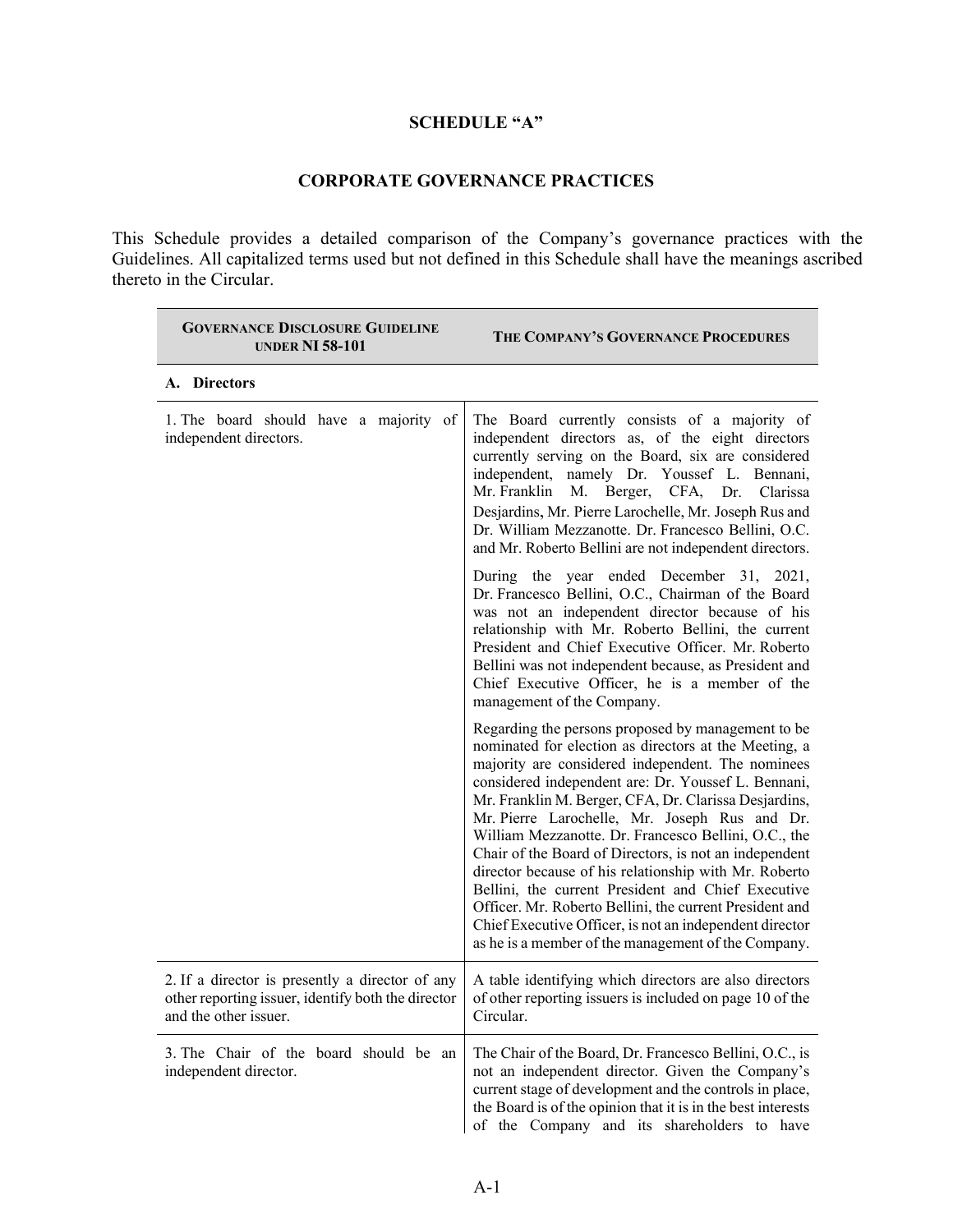| <b>GOVERNANCE DISCLOSURE GUIDELINE</b><br><b>UNDER NI 58-101</b>                                                                                                                                                                                                                                                                                                 | THE COMPANY'S GOVERNANCE PROCEDURES                                                                                                                                                                                                                                                                                                                                                                                                                                                                                                                                                                                                                                                                                                                                                                            |
|------------------------------------------------------------------------------------------------------------------------------------------------------------------------------------------------------------------------------------------------------------------------------------------------------------------------------------------------------------------|----------------------------------------------------------------------------------------------------------------------------------------------------------------------------------------------------------------------------------------------------------------------------------------------------------------------------------------------------------------------------------------------------------------------------------------------------------------------------------------------------------------------------------------------------------------------------------------------------------------------------------------------------------------------------------------------------------------------------------------------------------------------------------------------------------------|
|                                                                                                                                                                                                                                                                                                                                                                  | Dr. Francesco Bellini, O.C., continue to act as Chair of<br>the Board.                                                                                                                                                                                                                                                                                                                                                                                                                                                                                                                                                                                                                                                                                                                                         |
|                                                                                                                                                                                                                                                                                                                                                                  | Mr. Pierre Larochelle acts as lead director. The lead<br>director is the representative of the independent<br>directors to the Board. He provides leadership to<br>ensure that the Board's agenda will enable it to<br>successfully carry out its duties and leads meetings of<br>the independent directors, as described below.                                                                                                                                                                                                                                                                                                                                                                                                                                                                               |
| 4. The independent directors should hold<br>regularly scheduled meetings at which non-<br>independent<br>directors<br>and members<br>of<br>management are not in attendance.                                                                                                                                                                                     | The independent directors hold regular meetings at<br>which non-independent directors and members of<br>management are not in attendance, usually after<br>regularly scheduled meetings of the Board. A record<br>of attendance of each independent director at such<br>meetings held<br>financial<br>in<br>the<br>year<br>ended<br>December 31, 2021, is included on page 9 of the<br>Circular.                                                                                                                                                                                                                                                                                                                                                                                                               |
| 5. The attendance record of each director for all<br>board meetings held since the beginning of the<br>issuer's most recently completed financial year<br>should be disclosed.                                                                                                                                                                                   | A record of attendance of each director at Board and<br>Board committee meetings held since the beginning of<br>the Company's most recently completed financial year<br>is included on page 9 of the Circular.                                                                                                                                                                                                                                                                                                                                                                                                                                                                                                                                                                                                 |
| <b>B.</b> Mandate of the Board of Directors                                                                                                                                                                                                                                                                                                                      |                                                                                                                                                                                                                                                                                                                                                                                                                                                                                                                                                                                                                                                                                                                                                                                                                |
| 6. The board should adopt a written mandate in<br>which it explicitly acknowledges responsibility<br>for the stewardship of the issuer.                                                                                                                                                                                                                          | The Board has explicitly assumed responsibility for<br>the stewardship of the Company in a formal Mandate<br>of the Board of Directors, which was revised and<br>amended in August 2019. This Mandate is regularly<br>reviewed and is attached herewith as Schedule "B".                                                                                                                                                                                                                                                                                                                                                                                                                                                                                                                                       |
| <b>C.</b> Position Descriptions                                                                                                                                                                                                                                                                                                                                  |                                                                                                                                                                                                                                                                                                                                                                                                                                                                                                                                                                                                                                                                                                                                                                                                                |
| 7. The board should develop clear position<br>descriptions for the Chair of the board and the<br>Chair of each board committee. In addition, the<br>should<br>develop<br>a clear<br>position<br>board<br>description for the president and CEO. The<br>board should also develop or approve the goals<br>and objectives that the president and CEO must<br>meet. | The Board of Directors has adopted Terms of<br>Reference for its Chair, for its lead director, for the<br>Chair of the Audit Committee, the Chair of the<br>Compensation Committee and the Chair of the<br>Nominating and Corporate Governance Committee as<br>well as for the President and Chief Executive Officer.<br>The Mandate of the Board of Directors, along with the<br>charters of the committees, set forth the roles and<br>responsibilities of the Board of Directors and its<br>committees and guide the Chair of the Board and the<br>Chairs of each committee in discharging their own<br>responsibilities. The Board of Directors<br>also<br>periodically discusses with the President and Chief<br>Executive Officer his role and responsibilities, as well<br>as his goals and objectives. |
|                                                                                                                                                                                                                                                                                                                                                                  |                                                                                                                                                                                                                                                                                                                                                                                                                                                                                                                                                                                                                                                                                                                                                                                                                |

#### **D. Orientation and Continuing Education**

|  |  |  |  |  | 8. The board should ensure that all new The Nominating and Corporate Governance                    |
|--|--|--|--|--|----------------------------------------------------------------------------------------------------|
|  |  |  |  |  | directors receive a comprehensive orientation. Committee has the mandate, explicitly documented in |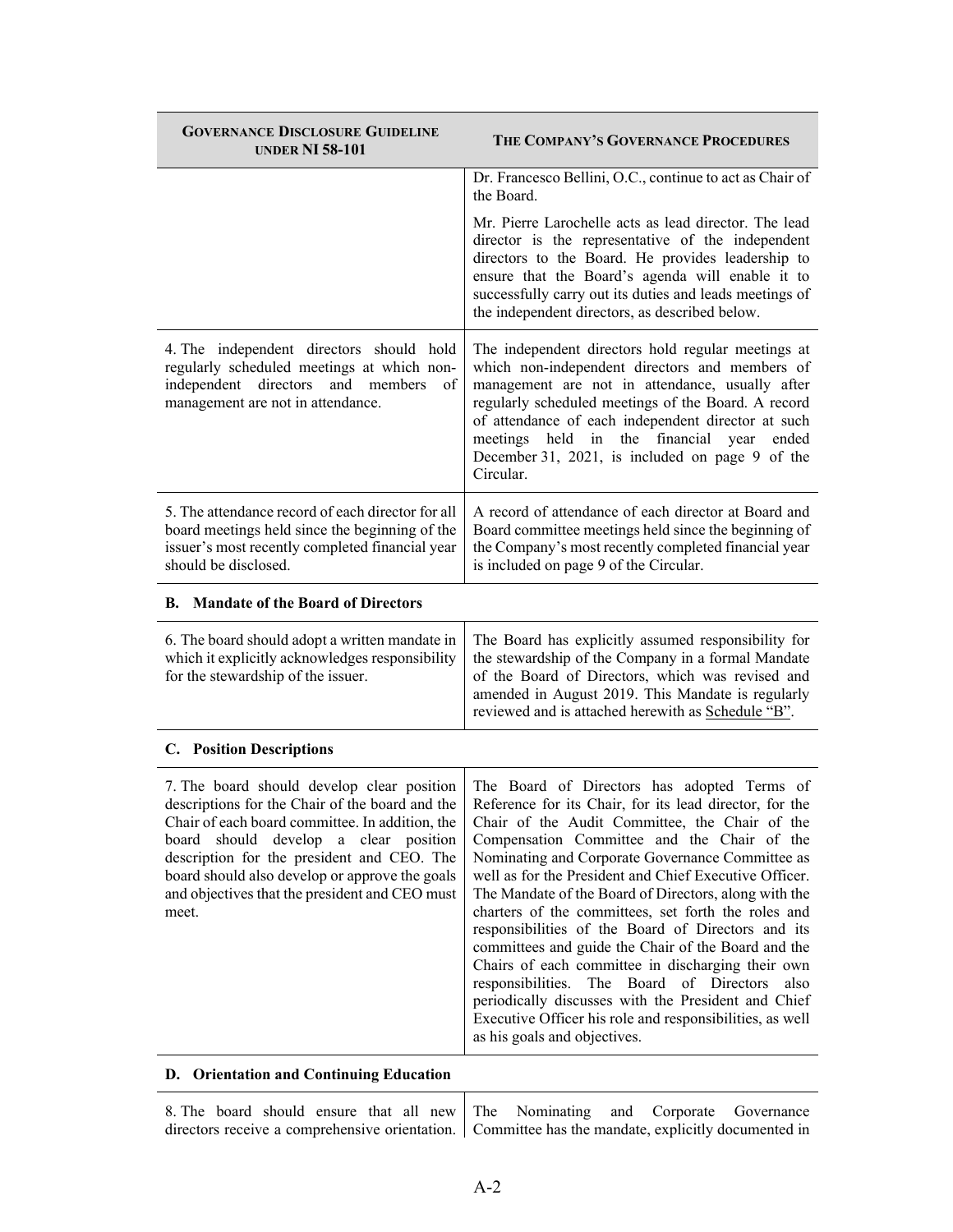| <b>GOVERNANCE DISCLOSURE GUIDELINE</b><br><b>UNDER NI 58-101</b>                                                                                                                                                                                                   | THE COMPANY'S GOVERNANCE PROCEDURES                                                                                                                                                                                                                                                                                                                                                                                                                  |
|--------------------------------------------------------------------------------------------------------------------------------------------------------------------------------------------------------------------------------------------------------------------|------------------------------------------------------------------------------------------------------------------------------------------------------------------------------------------------------------------------------------------------------------------------------------------------------------------------------------------------------------------------------------------------------------------------------------------------------|
| All new directors should understand the nature<br>and operation of the issuer's business.<br>The board should provide continuing education<br>opportunities for all directors.                                                                                     | its Charter, to consider the appropriateness of<br>implementing, from time to time and as appropriate,<br>orientation and continuing education for directors.<br>Directors receive comprehensive packages prior to<br>each Board and committee meeting, and are regularly<br>briefed by management on the business and activities<br>of the Company.                                                                                                 |
|                                                                                                                                                                                                                                                                    | Further, the directors also receive a comprehensive<br>binder setting out all of the Company's corporate<br>governance mandates, charters, policies, practices and<br>procedures, together with copies of relevant legislation<br>and regulations, and informational updates and<br>analyses provided to the public by external legal<br>advisors relating to corporate governance matters.<br>This binder is updated periodically, as necessary.    |
|                                                                                                                                                                                                                                                                    | The directors have discussed with management the<br>development of a program of continuing education on<br>the Company's ongoing development programs aimed<br>at helping each director participate actively in<br>decisions relating to the Company's ongoing and<br>future development programs. In light thereof, the<br>Company's management provides regular briefings to<br>the Board regarding the Company's ongoing<br>development programs. |
| <b>E.</b> Ethical Business Conduct                                                                                                                                                                                                                                 |                                                                                                                                                                                                                                                                                                                                                                                                                                                      |
| 9. The board should adopt a written code of<br>business conduct and ethics. The code should<br>be applicable to directors, officers and<br>employees of the issuer.                                                                                                | The Company has adopted a written code of ethics.<br>available<br>This<br>code is<br>through<br>SEDAR<br>at<br>www.sedar.com. All directors, officers and employees<br>of the Company are provided with a copy of the code<br>of ethics.                                                                                                                                                                                                             |
| 10. The board should be responsible for<br>monitoring compliance with the code. Any<br>waivers from the code that are granted for the<br>benefit of the issuer's directors or executive<br>officers should be granted by the board (or a<br>board committee) only. | The<br>Nominating<br>Corporate<br>and<br>Governance<br>Committee is responsible for monitoring compliance<br>with the Company's code of ethics. The Board has not<br>granted any waiver from the code of ethics in favour<br>of any director or executive officer of the Company in<br>the financial year ended December 31, 2021.                                                                                                                   |
|                                                                                                                                                                                                                                                                    | Effective March 18, 2020 the Human Resources and<br>Governance Committee was split into two separate<br>committees, namely the Compensation Committee and<br>the<br>Nominating<br>and<br>Corporate<br>Governance<br>Committee.                                                                                                                                                                                                                       |
| 11. The board must ensure that directors<br>exercise independent judgment in considering<br>transactions and agreements in which a director<br>or executive officer has a material interest.                                                                       | The code of ethics of the Company provides that each<br>director, officer or employee, including in particular<br>senior financial officers, (collectively the "Designated<br>Individuals") of the Company and its subsidiary must<br>avoid any conflict, or perception of conflict, between<br>his or her personal interests and the interests of the<br>Company in transacting the Company's business. All                                         |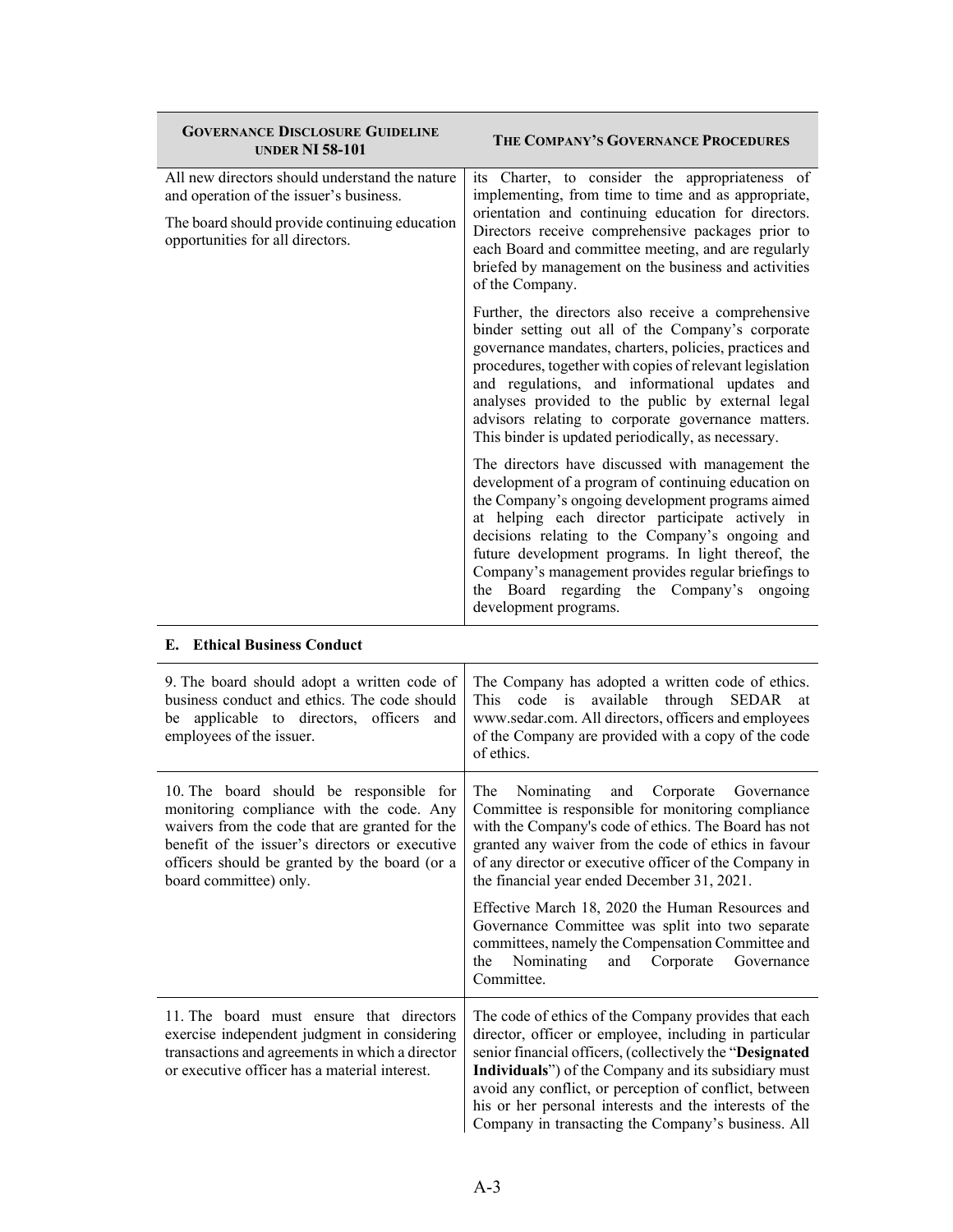| <b>GOVERNANCE DISCLOSURE GUIDELINE</b><br><b>UNDER NI 58-101</b>                                                                            | THE COMPANY'S GOVERNANCE PROCEDURES                                                                                                                                                                                                                                                                                                                                                                                                                                                                                                                                                                                                                                                                                             |
|---------------------------------------------------------------------------------------------------------------------------------------------|---------------------------------------------------------------------------------------------------------------------------------------------------------------------------------------------------------------------------------------------------------------------------------------------------------------------------------------------------------------------------------------------------------------------------------------------------------------------------------------------------------------------------------------------------------------------------------------------------------------------------------------------------------------------------------------------------------------------------------|
|                                                                                                                                             | actions and decisions by Designated Individuals in the<br>performance of work must be based on impartial and<br>objective assessments of the Company's interests in<br>the situation, totally without regard to any gifts,<br>favours, or similar benefits from outside parties that<br>could affect (or be seen by others to possibly affect)<br>their judgment. Any gift, loan to or guarantee of<br>obligation of, or benefit of any kind that has a value in<br>excess of \$400 must be approved by the Chief<br>Financial Officer or, in his absence, the President and<br>Chief Executive Officer the Company.                                                                                                            |
|                                                                                                                                             | The code of ethics also provides that no Designated<br>Individual shall have any financial interest or position<br>with any entity that transacts business with or<br>competes with the Company other than the ownership<br>of a minor percentage of shares in a public company<br>without immediately disclosing these interests and<br>obtaining the approval of the Chief Financial Officer<br>or, in the case of directors or officers, the Board.                                                                                                                                                                                                                                                                          |
| 12. The board must take steps to encourage and<br>promote a culture of ethical business conduct.                                            | The Board is committed to encouraging and promoting<br>a culture of ethical business conduct and integrity<br>throughout the Company. In order to achieve this<br>objective, and in addition to the implementation,<br>monitoring and enforcement of the Company's code of<br>ethics, the Board has adopted an anonymous<br>complaints procedure for accounting, auditing and<br>scientific matters to ensure that there will be no<br>retaliation against Designated Individuals who have<br>complaints in these respects.                                                                                                                                                                                                     |
| <b>F.</b> Nomination of Directors                                                                                                           |                                                                                                                                                                                                                                                                                                                                                                                                                                                                                                                                                                                                                                                                                                                                 |
| 13. The board should appoint a nominating<br>committee composed entirely of independent<br>directors.                                       | The<br>Nominating<br>and<br>Corporate<br>Governance<br>Committee is responsible for identifying nominees to<br>the Board for election as directors.                                                                                                                                                                                                                                                                                                                                                                                                                                                                                                                                                                             |
|                                                                                                                                             | Nominating<br>Corporate Governance<br>The<br>and<br>Committee is composed entirely of independent<br>directors. In fulfilling its responsibilities to identify<br>nominees to the Board, the Nominating and Corporate<br>Governance Committee comes up with the names of<br>individuals it believes represent potentially suitable<br>candidates and also solicits names of other potentially<br>suitable candidates from the other members of the<br>Board of Directors and also from management of the<br>Company. It then looks at the qualifications and<br>qualities of each in light of the needs of the Board of<br>the Company<br>and<br>Directors<br>and<br>bases<br>its<br>recommendation to the Board on this basis. |
| 14. The nominating committee should have a<br>written charter that clearly establishes the<br>committee's purpose, responsibilities, member | The Board has adopted a charter of the Nominating<br>and Corporate Governance Committee that clearly<br>establishes the Nominating and Corporate Governance                                                                                                                                                                                                                                                                                                                                                                                                                                                                                                                                                                     |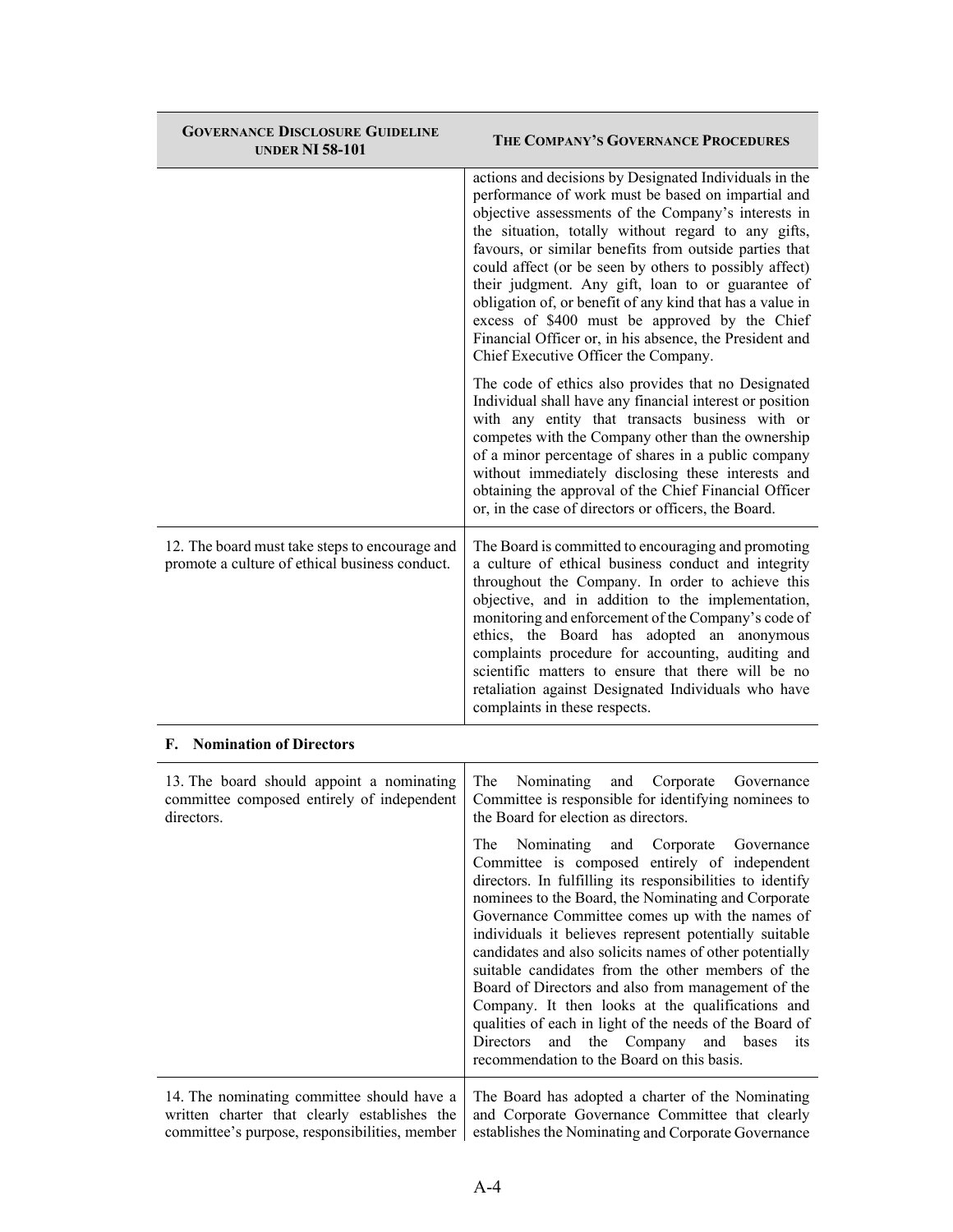| <b>GOVERNANCE DISCLOSURE GUIDELINE</b><br><b>UNDER NI 58-101</b>                                                                                                                                                                                                                                                    | THE COMPANY'S GOVERNANCE PROCEDURES                                                                                                                                                                                                                                                                                                                                                                                                                                                                                                        |
|---------------------------------------------------------------------------------------------------------------------------------------------------------------------------------------------------------------------------------------------------------------------------------------------------------------------|--------------------------------------------------------------------------------------------------------------------------------------------------------------------------------------------------------------------------------------------------------------------------------------------------------------------------------------------------------------------------------------------------------------------------------------------------------------------------------------------------------------------------------------------|
| qualifications, member appointment and<br>removal, structure, operations and manner of<br>reporting to the board. In addition, the<br>nominating committee should be given<br>authority to engage and compensate any<br>outside advisor that it determines to be<br>necessary to permit it to carry out its duties. | Committee's<br>purpose, responsibilities,<br>member<br>qualifications, member appointment and removal,<br>structure, operations and manner of reporting to the<br>Board. The charter also provides authority to the<br>Nominating and Corporate Governance Committee to<br>engage outside advisors, if necessary.                                                                                                                                                                                                                          |
| nominating<br>15. Prior<br>appointing<br>to<br>or<br>individuals as directors, the board should adopt<br>a process involving the following steps:<br>consider what competencies and skills the<br>board, as a whole, should possess and assess<br>what competencies and skills each existing                        | The Board is composed of directors with a variety of<br>backgrounds, skills and experience. The Nominating<br>and Corporate Governance Committee is responsible<br>for identifying and recommending to the Board<br>individuals qualified to become members of the Board.                                                                                                                                                                                                                                                                  |
| director possesses.                                                                                                                                                                                                                                                                                                 | From time to time and as appropriate, the Nominating<br>and Corporate Governance Committee reviews the<br>credentials of nominees to the Board, and assesses the<br>existing strengths of the Board as well as the changing<br>needs of the Company, to determine whether changes<br>may be required to the composition of the Board to add<br>value to the Company. The former Human Resources<br>and Governance Committee undertook the most recent<br>evaluation of the performance and effectiveness of the<br>Board in February 2020. |
| 16. The board should consider the appropriate<br>size of the board, with a view to facilitating<br>effective decision-making by the board.                                                                                                                                                                          | The Board presently consists of eight directors with a<br>variety of backgrounds. Its size and composition are<br>subject to periodic review by the Nominating and<br>Corporate Governance Committee.                                                                                                                                                                                                                                                                                                                                      |
| 17. The nominating committee should be<br>identifying<br>responsible<br>for<br>individuals<br>qualified to become new board members and<br>recommending to the board the new director<br>nominees for the next annual meeting of<br>shareholders.                                                                   | Nominating and<br>Corporate Governance<br>The<br>Committee is responsible for identifying<br>and<br>recommending to the Board new candidates for<br>election and for filling director vacancies.                                                                                                                                                                                                                                                                                                                                           |
| 18. In making its recommendations,<br>the<br>nominating committee should consider the<br>competencies and skills that the board<br>considers to be necessary for the board, as a<br>whole, to possess and those that the board<br>considers each existing director and new<br>nominee to possess.                   | As described above, the Nominating and Corporate<br>Governance Committee ensures that the composition<br>of the Board is such that the required competencies and<br>skills are represented on the Board and that the<br>nominees make up a competent team which can carry<br>out the Mandate of the Board and add value to the<br>Company.                                                                                                                                                                                                 |
| should<br>consider<br>the<br>19.<br>The<br>board<br>representation of women on the board and in<br>executive positions.                                                                                                                                                                                             | The Board is mindful of diversity within its ranks and<br>in executive positions. While the Board has not, at this<br>stage, considering its size and stage of development,<br>adopted a written diversity policy or set a target<br>number of women directors or executive officers, the<br>Board and the Company do seek to include gender<br>diversity within their ranks and consider the<br>representation of women in the identification and<br>selection of directors and executive<br>officers;                                    |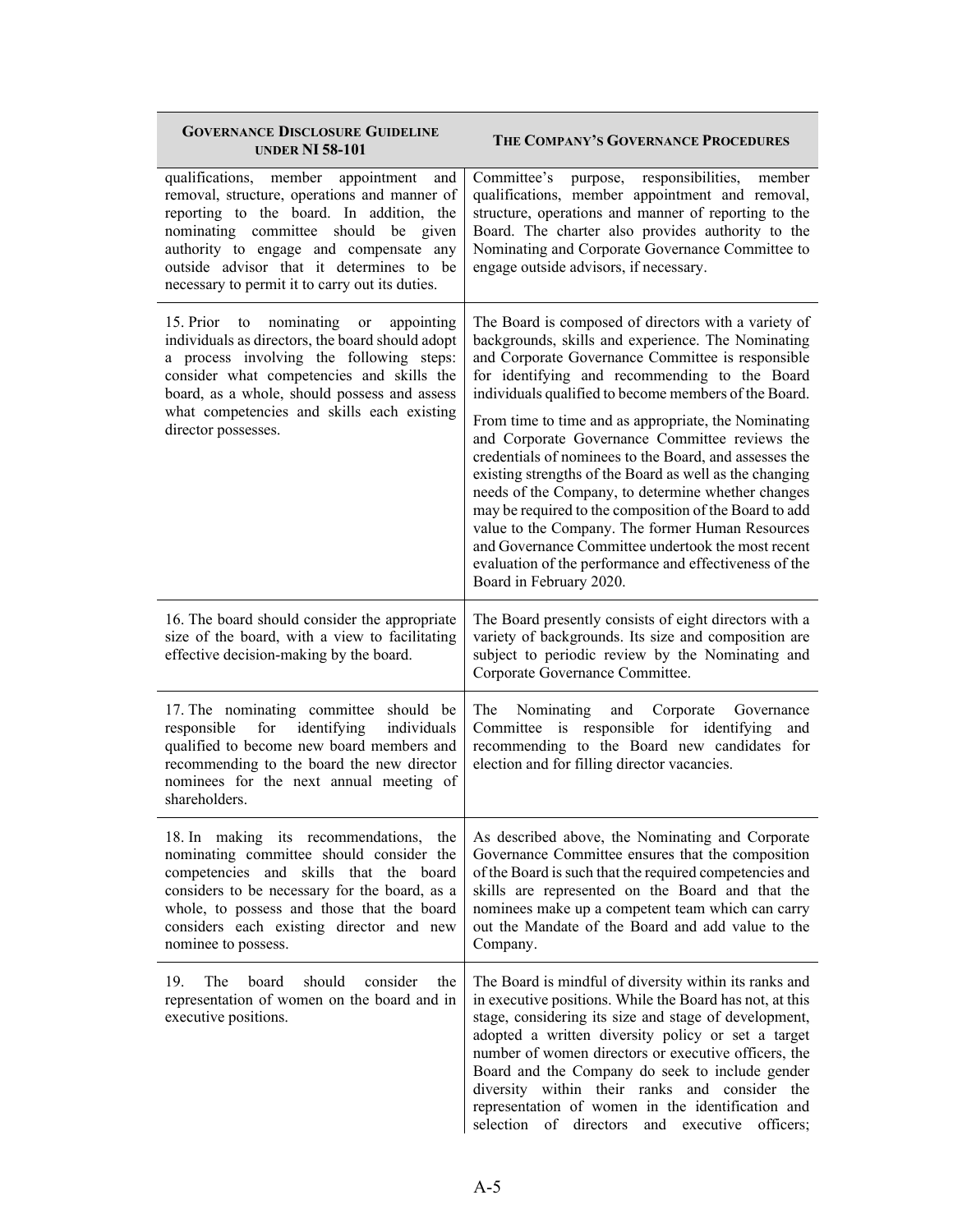| <b>GOVERNANCE DISCLOSURE GUIDELINE</b><br><b>UNDER NI 58-101</b>                                                                                                                                                                                                                                                                                                                                                                                                                                                                                                                                                                                                                      | THE COMPANY'S GOVERNANCE PROCEDURES                                                                                                                                                                                                                                                                                                                                                                                                                                                                                                                                                                                                               |
|---------------------------------------------------------------------------------------------------------------------------------------------------------------------------------------------------------------------------------------------------------------------------------------------------------------------------------------------------------------------------------------------------------------------------------------------------------------------------------------------------------------------------------------------------------------------------------------------------------------------------------------------------------------------------------------|---------------------------------------------------------------------------------------------------------------------------------------------------------------------------------------------------------------------------------------------------------------------------------------------------------------------------------------------------------------------------------------------------------------------------------------------------------------------------------------------------------------------------------------------------------------------------------------------------------------------------------------------------|
|                                                                                                                                                                                                                                                                                                                                                                                                                                                                                                                                                                                                                                                                                       | experience and expertise, at this stage of development<br>of the Company, are the key elements, however, in the<br>identification and the selection of directors and<br>executive officers. One of the eight (13%) proposed<br>nominees to the Board is a woman. The Company has<br>six full-time executive officers, one of which $(17%)$ is<br>a woman; the Company has also historically had a<br>number of women executives in its ranks.                                                                                                                                                                                                     |
| G. Compensation                                                                                                                                                                                                                                                                                                                                                                                                                                                                                                                                                                                                                                                                       |                                                                                                                                                                                                                                                                                                                                                                                                                                                                                                                                                                                                                                                   |
| 20. The board should appoint a compensation<br>committee composed entirely of independent<br>directors.                                                                                                                                                                                                                                                                                                                                                                                                                                                                                                                                                                               | The Compensation Committee is responsible for<br>assisting the Board in discharging its oversight<br>responsibilities relating to, among other things,<br>executive<br>compensation.<br>The<br>Compensation<br>Committee is composed entirely of independent<br>directors.                                                                                                                                                                                                                                                                                                                                                                        |
| 21. The compensation committee should have<br>written charter<br>that<br>establishes<br>the<br>a i<br>committee's purpose, responsibilities, member<br>qualifications, member appointment<br>and<br>removal, structure, operations and the manner<br>of reporting to the board. In addition, the<br>compensation committee should be given<br>authority to engage and compensate any<br>outside advisor that it determines to be<br>necessary to permit it to carry out its duties.                                                                                                                                                                                                   | The Board has adopted a charter of the Compensation<br>Committee which clearly establishes the Committee's<br>responsibilities, member qualifications,<br>purpose,<br>appointment and removal,<br>member<br>structure.<br>operations and manner of reporting to the Board. The<br>charter also gives the Compensation Committee the<br>authority to engage outside advisors, if necessary.                                                                                                                                                                                                                                                        |
| 22. The compensation committee should be<br>responsible for: reviewing and approving<br>corporate goals and objectives relevant to CEO<br>evaluating<br>compensation,<br>CEO's<br>the<br>performance in light of those corporate goals<br>and objectives, and determining (or making<br>recommendations to the board with respect to)<br>the CEO's compensation level based on this<br>evaluation; making recommendations to the<br>board with respect to non-CEO officer and<br>director<br>compensation,<br>incentive-<br>compensation plans and equity-based plans and<br>reviewing executive compensation disclosure<br>before the issuer publicly discloses this<br>information. | The Compensation Committee is responsible for<br>reviewing and recommending to the Board the levels<br>of compensation of the President and Chief Executive<br>Officer and the officers reporting to the President and<br>Chief Executive Officer, as well as reviewing the<br>objectives of the President and Chief Executive<br>Officer and assessing his performance in respect of<br>such assessment. The Compensation Committee is<br>also responsible for reviewing the adequacy and forms<br>compensation generally and of director<br>of<br>compensation as well as the review of the executive<br>compensation disclosure of the issuer. |
| 23. If a compensation consultant or advisor<br>has, at any time since the beginning of the<br>issuer's most recently completed financial<br>year, been retained to assist in determining<br>compensation for any of the issuer's directors<br>and officers, disclose the identity of the<br>consultant or advisor and briefly summarize<br>the mandate for which they have been retained.<br>If the consultant or advisor has been retained to                                                                                                                                                                                                                                        | No compensation consultant or advisor was retained<br>by the Company to assist the Compensation<br>Committee on any matters during the financial year<br>ended December 31, 2021. However, in January 2022,<br>the Company retained the services of Mercer to assist<br>the Compensation Committee with its benchmarking<br>analysis, as described in further detail on page 13 of<br>the Circular.                                                                                                                                                                                                                                               |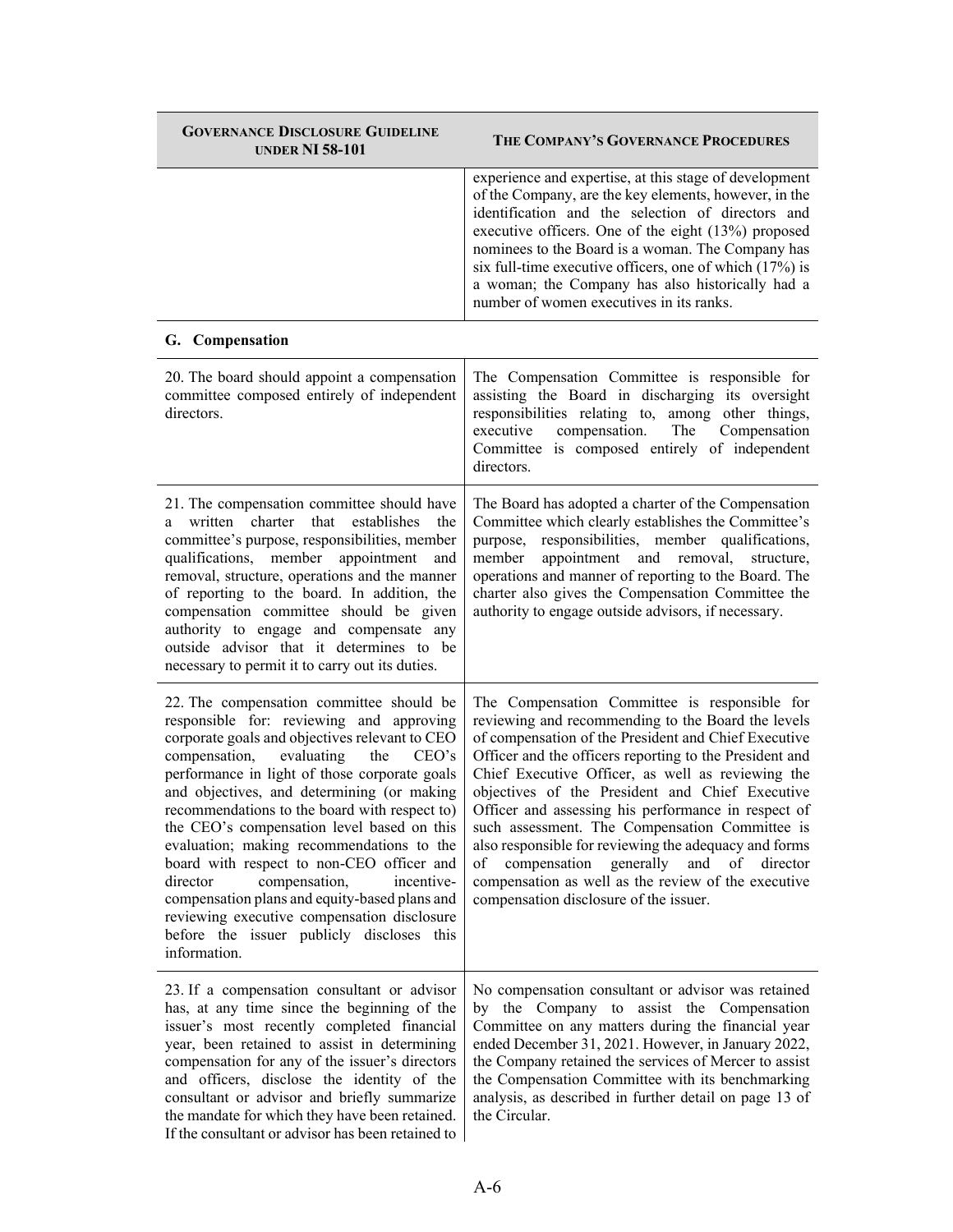| <b>GOVERNANCE DISCLOSURE GUIDELINE</b><br><b>UNDER NI 58-101</b>                                                                                           | THE COMPANY'S GOVERNANCE PROCEDURES                                                                                                                                                                                                                                                                                                                                                                                                                  |
|------------------------------------------------------------------------------------------------------------------------------------------------------------|------------------------------------------------------------------------------------------------------------------------------------------------------------------------------------------------------------------------------------------------------------------------------------------------------------------------------------------------------------------------------------------------------------------------------------------------------|
| perform any other work for the issuer, state that<br>fact and briefly describe the nature of the work.                                                     |                                                                                                                                                                                                                                                                                                                                                                                                                                                      |
| H. Other Board Committees                                                                                                                                  |                                                                                                                                                                                                                                                                                                                                                                                                                                                      |
| 24. Identify the standing committees of the<br>board other than the audit, nominating and<br>compensation committees, and describe their<br>function.      | The Board has no standing committees other than the<br>Audit Committee, the Nominating and Corporate<br>Governance Committee and the Compensation<br>Committee, each of which is described in detail on<br>pages 28 and 29 of the Circular.                                                                                                                                                                                                          |
| L.<br><b>Assessments</b>                                                                                                                                   |                                                                                                                                                                                                                                                                                                                                                                                                                                                      |
| 25. The board, its committees and each<br>individual director should be regularly assessed<br>regarding his, her or its effectiveness and<br>contribution. | The<br>Corporate Governance<br>Nominating<br>and<br>Committee has the mandate, explicitly documented in<br>its charter, to implement a process for assessing the<br>effectiveness of the Board, its committees and<br>individual directors.                                                                                                                                                                                                          |
|                                                                                                                                                            | Directors aim to conduct an annual evaluation of the<br>performance and effectiveness of the Board as a<br>whole, in light of its Mandate. This evaluation is<br>performed through peer review, evaluation and<br>discussions amongst the directors. The most recent<br>evaluation was conducted by the former Human<br>Resources and Governance Committee in February<br>2020. An evaluation is planned to take place in the first<br>half of 2022. |
| J. Term Limits                                                                                                                                             |                                                                                                                                                                                                                                                                                                                                                                                                                                                      |
| 26. Disclose whether term limits for directors<br>or other mechanisms of board renewal has been<br>adopted.                                                | The Board has not adopted formal term limits as it is<br>of the view that, given the Company's current stage of<br>development, it is critical for the Board to ensure that<br>the required competencies and skills continue to be<br>represented within its ranks. The Nominating and<br>Corporate Governance Committee considers renewal<br>of Board membership on a yearly basis.                                                                 |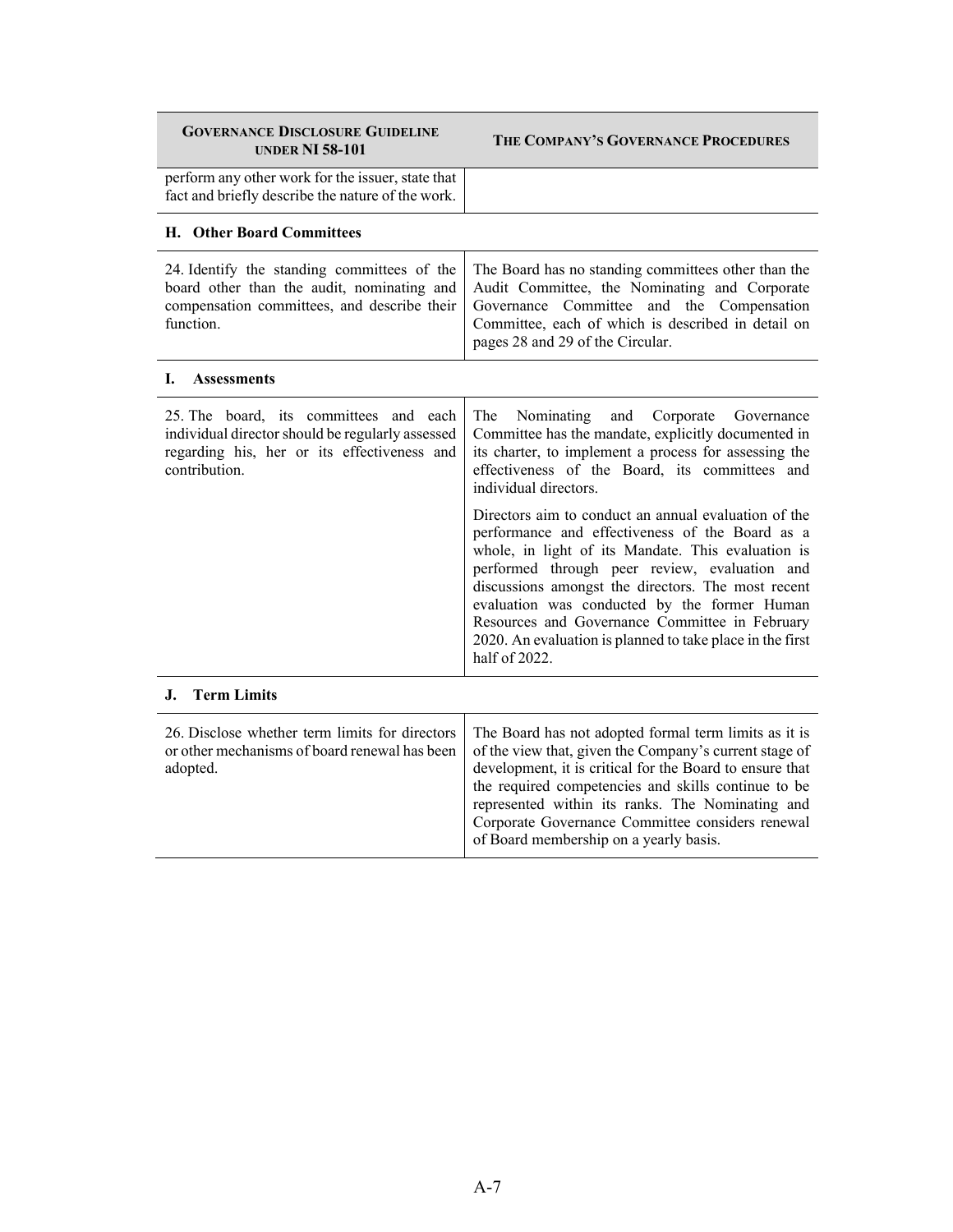#### **SCHEDULE "B"**

### **BELLUS HEALTH INC.**

#### **BOARD OF DIRECTORS MANDATE**

#### 1. **MANDATE**

- 1.1 In adopting this mandate,
	- 1.1.1 the board acknowledges that the mandate prescribed for it by the *Canada Business Corporations Act* (the "CBCA") and any other applicable legal and stock exchange listing requirements, is to manage, or supervise the management of, the business and affairs of BELLUS Health Inc. (the "Company") and that this mandate includes responsibility for stewardship of the Company; and
	- 1.1.2 the board explicitly assumes responsibility for the stewardship of the Company, as contemplated by the corporate governance guidelines adopted by the Canadian securities regulatory authorities (the "Canadian Guidelines") and any other applicable legal and stock exchange listing requirements.

#### 2. **BOARD MEMBERSHIP**

2.1 Number of Members – The board shall consist of such number of directors as the board may determine from time to time, provided that such number shall be within the minimum and maximum number of directors set out in the Company's articles.

#### 2.2 Independence of Members –

- 2.2.1 At least three of the directors shall not be officers or employees of the Company or any of its affiliates.
- 2.2.2 At least one-quarter of the directors shall be resident Canadians.
- 2.2.3 A majority of the directors must be independent as defined under the Canadian Guidelines and any other applicable legal and stock exchange listing requirements.

2.3 Election and Appointment of Directors – Directors shall be elected by the shareholders at each annual meeting of shareholders, provided that if directors are not elected at any annual meeting, the incumbent directors continue in office until their successors are elected.

2.4 Vacancy – The board may appoint a member to fill a vacancy, which occurs in the board between annual elections of directors to the extent permitted by the CBCA and any other applicable legal and stock exchange listing requirements.

2.5 Removal of Members – Any director may be removed from office by an ordinary resolution of the shareholders at a special meeting of shareholders.

2.6 Additional Directors - In addition to filling vacancies on the board, the directors may at any time, without exceeding the number of directors provided by the articles of the Company, appoint one or more additional directors who shall hold office for a term expiring not later than the close of the next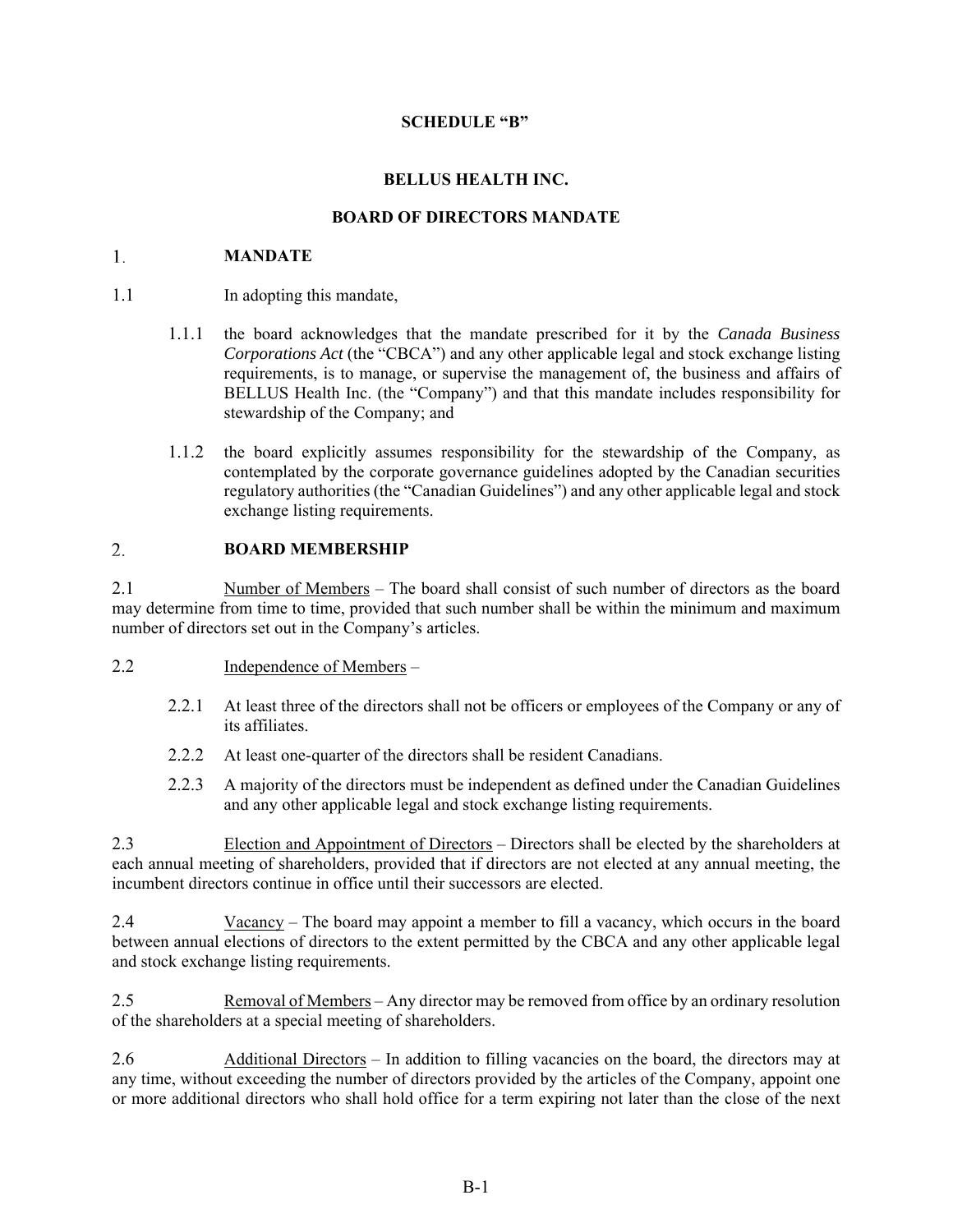annual meeting of shareholders, provided that the total number of directors so appointed may not exceed one-third (1/3) of the number of directors elected at the previous annual meetings of shareholders.

#### $3<sub>1</sub>$ **BOARD CHAIR**

3.1 Chairperson of the Board – The chairperson of the board shall, to the extent practicable, be independent within the meaning of the Canadian Guidelines and any other applicable legal and stock exchange listing requirements.

3.2 Chairperson of Meetings – The chairperson of any meeting of the board shall be the first mentioned of such of the following officers as have been appointed and who is a director and is present at the meeting: chairperson of the board, the deputy chairperson, or chairperson of the executive committee of the board (if such a committee is constituted). If no such officer is present, the directors present shall choose one of their number to be chairperson.

#### **MEETINGS OF THE BOARD**   $\overline{4}$ .

4.1 Quorum – Unless otherwise fixed by resolution of the directors, a quorum of the board shall be a majority of its members.

4.2 Secretary – The secretary of the board shall be designated from time to time in accordance with the by-laws of the Company.

4.3 Time and Place of Meetings – Meetings of the board shall be held from time to time and at such place as the board, the deputy chairperson, the chairperson of the board, the chairperson of the executive committee of the board (if such a committee is constituted) or any two directors may determine.

4.4 Right to Vote – Each member of the board shall have the right to vote on matters that come before the board unless precluded by the CBCA and any other applicable legal and stock exchange listing requirements.

4.5 Invitees – The board may invite officers and employees of the Company or any other person to attend meetings of the board to assist in the discussion and examination of the matters under consideration by the board.

4.6 Meeting of Independent Directors – The independent directors must hold regularly scheduled meetings at which only independent directors are present but, in no event, shall the independent directors meet fewer than two (2) times per year.

4.7 Attendance and Preparedness – Directors are expected to attend regularly scheduled meetings of the board and of the shareholders and to have prepared for the meetings by, at a minimum, reviewing in advance of the meeting the materials delivered in connection with the meeting. The attendance record of individual directors at meetings of the board will be disclosed in the Company's proxy circular as required by applicable law.

#### 5. **OUTSIDE ADVISORS**

5.1 Retaining and Compensating Advisors – Each director shall have the authority to retain outside counsel and any other external advisors as appropriate with the approval of the Nominating and Corporate Governance Committee.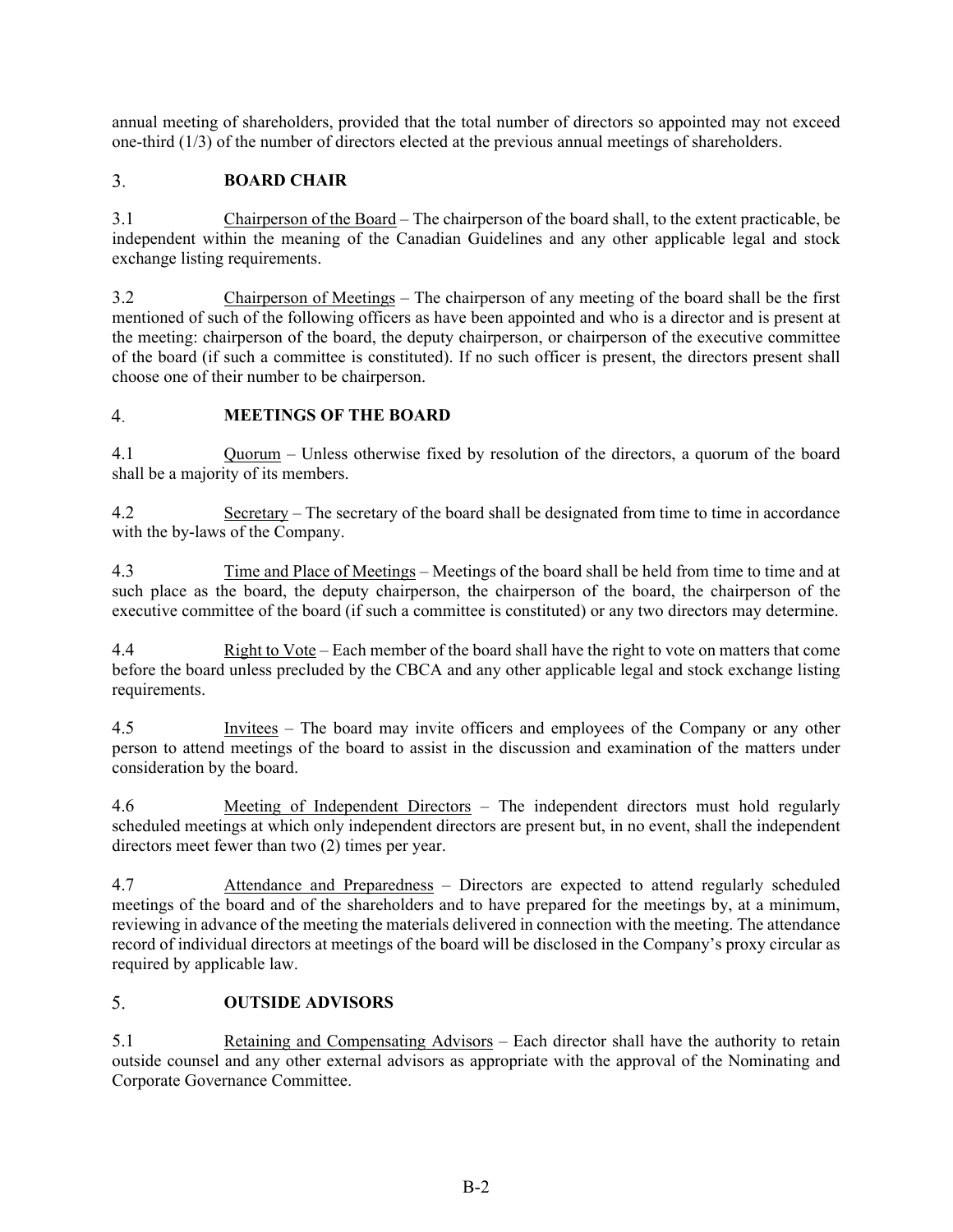#### 6. **REMUNERATION OF BOARD MEMBERS**

6.1 Members of the board shall receive such remuneration for their service on the board and its committees as the board may determine from time to time.

#### **DUTIES AND RESPONSIBILITIES OF THE BOARD**  7.

7.1 Specific Aspects of Stewardship Function – In adopting this mandate, the board hereby explicitly assumes responsibility for the matters set out below:

- 7.1.1 to the extent feasible, satisfying itself as to the integrity of the CEO and other executive officers and that the CEO and other executive officers create a culture of integrity throughout the organization;
- 7.1.2 adopting of a strategic planning process and approving, on at least an annual basis, a strategic plan which takes into account, among other things, the opportunities and risks of the Company's business;
- 7.1.3 the identification of the principal risks of the Company's business and ensuring the implementation of appropriate systems to manage these risks;
- 7.1.4 succession planning, including appointing, training and monitoring senior management;
- 7.1.5 adopting a communication policy for the Company; and
- 7.1.6 the Company's internal control and management information systems.

7.2 Corporate Governance Matters – The board shall adopt and maintain corporate governance principles and guidelines recommended to it by the Nominating and Corporate Governance Committee and which comply with all applicable legal and stock exchange listing requirements and with such recommendations of relevant securities regulatory authorities and stock exchanges as the board may consider appropriate.

#### 7.3 Nomination and Appointment of Directors –

- 7.3.1 The board shall nominate individuals for election as directors by the shareholders and shall require the Nominating and Corporate Governance Committee to make recommendations to it with respect to such nominations.
- 7.3.2 The board may fill such vacancies on the board as it is permitted by law to fill and shall require the Nominating and Corporate Governance Committee to make recommendations to it with respect to such vacancies.
- 7.3.3 The board shall consider recommendations made to it by the Nominating and Corporate Governance Committee with respect to the size and composition of the board.
- 7.3.4 In selecting candidates for appointment or nomination as directors, the board shall:
	- $(i)$ consider what competencies and skills the board, as a whole, should possess; and
	- $(ii)$ assess what competencies and skills each existing director possesses.

7.4 Significant Decisions – The board shall require management to obtain its approval for all significant decisions, including major financings, acquisitions, dispositions, budgets and capital expenditures.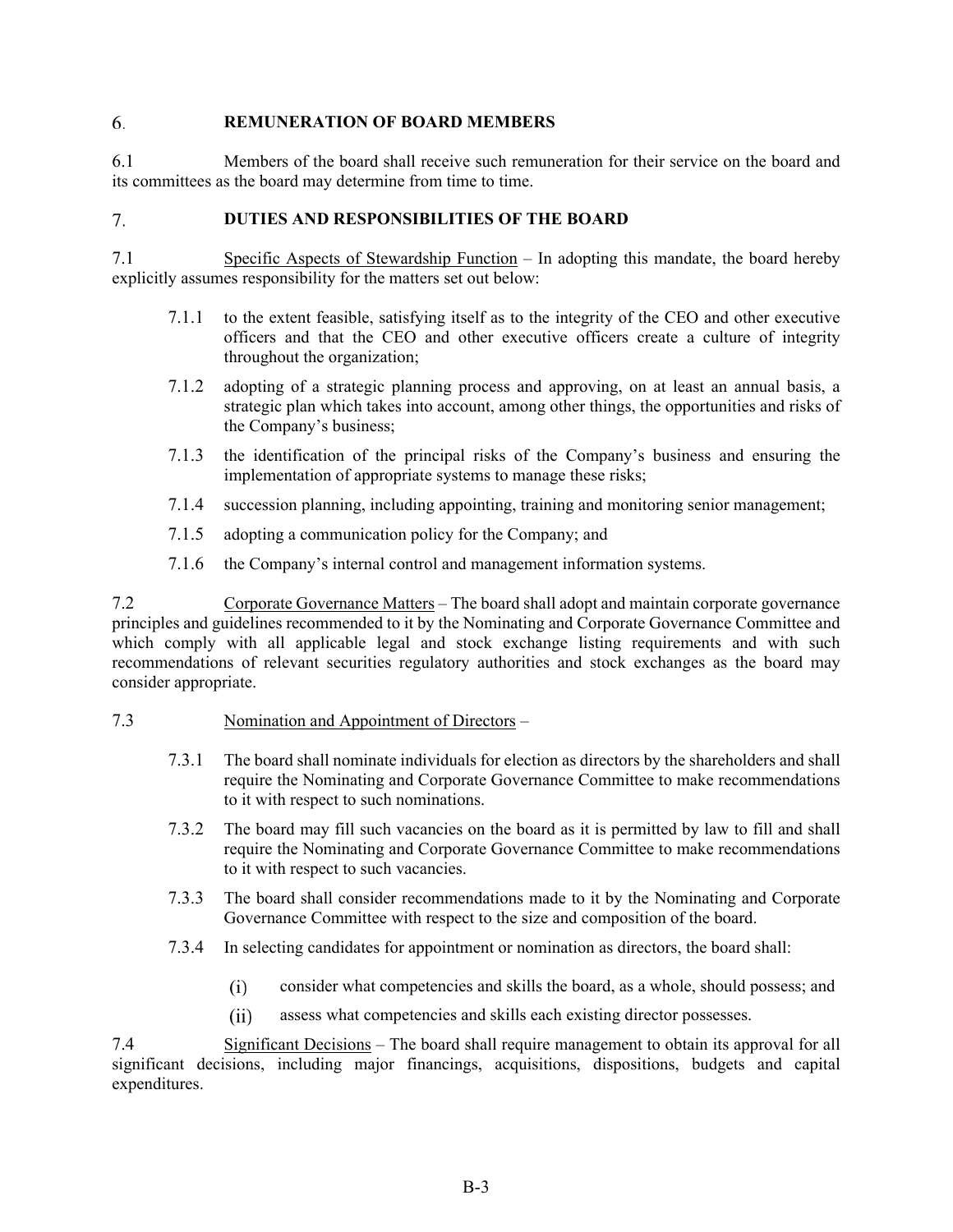7.5 Information Flow from Management – The board shall require management to keep it aware of the Company's performance and events affecting the Company's business, including opportunities in the marketplace and adverse or positive developments.

7.6 Position Descriptions – The board shall develop clear position descriptions for the chairperson of the board, the deputy chairperson and the chair of each board committee. In addition, the board, together with the CEO, shall develop a clear position description for the CEO.

7.7 Corporate Objectives – The board shall approve specific financial and business goals and objectives, which will be used as a basis for measuring the performance of the CEO.

# 7.8 Delegation to Committees –

- 7.8.1 The board shall establish and maintain the following committees of the board, each having charters that incorporate all applicable legal and stock exchange listing requirements and with such recommendations of relevant securities regulatory authorities and stock exchanges as the board may consider appropriate:
	- Audit Committee;  $(i)$
	- $(ii)$ Nominating and Corporate Governance Committee; and
	- $(iii)$ The Compensation Committee.
- 7.8.2 Subject to the Company's articles and by-laws, the board may appoint any other committee of directors and delegate to such committee any of the powers of the board, except to the extent that such delegation is prohibited under the CBCA and any other applicable legal and stock exchange listing requirements.
- 7.8.3 The board will appoint and maintain in office, members of each of its committees such that the composition of each such committee is in compliance with all applicable legal and stock exchange listing requirements and with such recommendations of relevant securities regulatory authorities and stock exchanges as the board may consider appropriate and shall require the Nominating and Corporate Governance Committee to make recommendations to it with respect to such matters.
- 7.8.4 Subject to applicable legal and stock exchange listing requirements, and in adherence to such requirements, the board will review the charters and the composition of each of its committees on a regular basis and will revise those charters or amend the composition of its committees as it considers appropriate and shall require the Nominating and Corporate Governance Committee to make recommendations to it with respect to such matters.

7.9 Delegation to Management – Subject to the Company's articles and by-laws, the board may designate the offices of the Company, appoint officers, specify their duties and delegate to them powers to manage the business and affairs of the Company, except to the extent that such delegation is prohibited under the CBCA and any other applicable legal and stock exchange listing requirements.

7.10 Residual Authority – The board retains responsibility for any matter that has not been delegated to management or to a committee of the directors.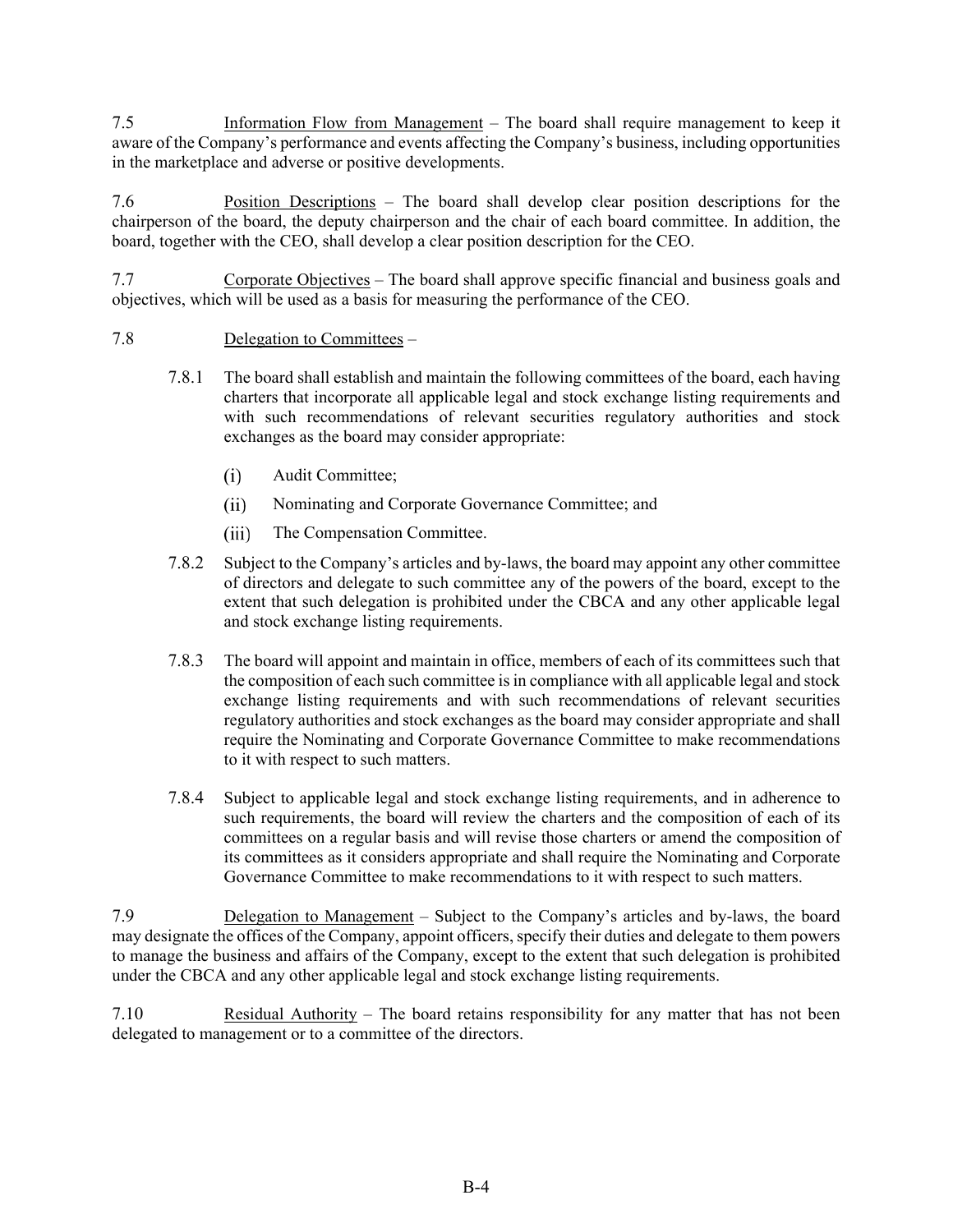7.11 Financial Statements – The board shall review and, if appropriate, approve the Company's annual financial statements after the Audit Committee has reviewed and made a recommendation on those statements to the board.

#### 7.12 Compensation Matters –

- 7.12.1 Executive Compensation Policy The board shall review the executive compensation policy submitted to it by the Compensation Committee.
- 7.12.2 Compensation and Benefits The board shall review and approve, as appropriate:
	- the overall structure of the Company's total compensation strategy, including the  $(i)$ elements of the Company's annual and long-term incentive plans, including plan design, performance targets, administration and total funds/shares reserved for payments;
	- $(ii)$ the CEO's total compensation in light of the performance assessment by the Compensation Committee;
	- the individual elements of total compensation for the executives named in the  $(iii)$ annual proxy statement and the total compensation of such other members of senior management not named in the annual proxy statement;
	- $(iv)$ the total compensation for the members of the board, in light of director compensation guidelines and principles established by the Compensation Committee;
	- $(v)$ and shall require the Compensation Committee to make recommendations to it with respect to such matters.
- 7.12.3 Organizational Responsibilities The board shall review and approve as appropriate:
	- appointments for all mission critical positions (as such positions are defined by the  $(i)$ Compensation Committee from time to time) and compensation packages for such appointments;
	- executive compensation disclosure that is required to be publicly disclosed by the  $(ii)$ Company;
	- and shall require the Compensation Committee to make recommendations to it  $(iii)$ with respect to such matters.
- 7.12.4 Pension Plan Matters The board shall receive and review reports from management and from the Compensation Committee covering administration, investment performance, funding, financial impact, actuarial reports and other pension plan related matters.

#### 7.13 Code of Ethics –

7.13.1 The board shall adopt a written code of business conduct and ethics (the "Code") recommended to it by the Nominating and Governance Committee and which complies with all applicable legal and stock exchange listing requirements and with such recommendations of relevant securities regulatory authorities and stock exchanges as the board may consider appropriate.